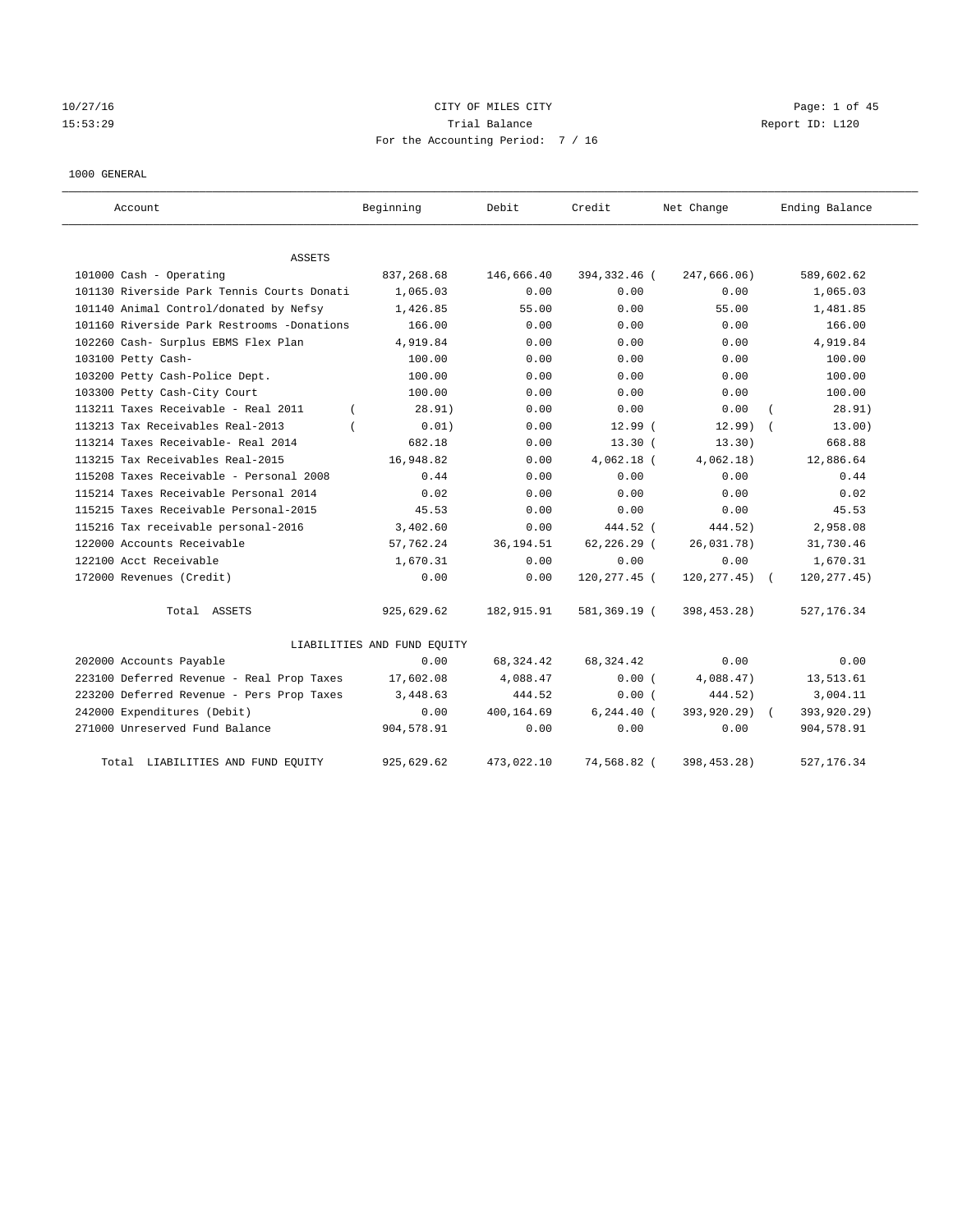# 10/27/16 CITY OF MILES CITY Page: 2 of 45 15:53:29 **Trial Balance Trial Balance Report ID:** L120 For the Accounting Period: 7 / 16

## 2220 LIBRARY

| Account                                    | Beginning                   | Debit     | Credit      | Net Change   | Ending Balance |
|--------------------------------------------|-----------------------------|-----------|-------------|--------------|----------------|
|                                            |                             |           |             |              |                |
| ASSETS<br>101000 Cash - Operating          | 30,016.90                   | 24,748.75 | 31,347.91 ( | 6, 599.16)   | 23, 417.74     |
| 101032 Cash- Library Board of Trustees Mul | 29, 273. 32                 | 0.00      | 0.00        | 0.00         | 29, 273.32     |
|                                            |                             |           |             |              |                |
| 103000 Petty Cash                          | 75.00                       | 0.00      | 0.00        | 0.00         | 75.00          |
| 172000 Revenues (Credit)                   | 0.00                        | 0.00      | 24,748.75 ( | 24,748.75) ( | 24,748.75)     |
| Total ASSETS                               | 59,365.22                   | 24,748.75 | 56,096.66 ( | 31,347.91)   | 28,017.31      |
|                                            | LIABILITIES AND FUND EQUITY |           |             |              |                |
| 202000 Accounts Payable                    | 0.00                        | 6,202.31  | 6,202.31    | 0.00         | 0.00           |
| 242000 Expenditures (Debit)                | 0.00                        | 31,347.91 | 0.00(       | 31,347.91) ( | 31, 347.91)    |
| 271000 Unreserved Fund Balance             | 59,365.22                   | 0.00      | 0.00        | 0.00         | 59, 365. 22    |
| Total LIABILITIES AND FUND EQUITY          | 59,365.22                   | 37,550.22 | 6,202.31 (  | 31,347.91)   | 28,017.31      |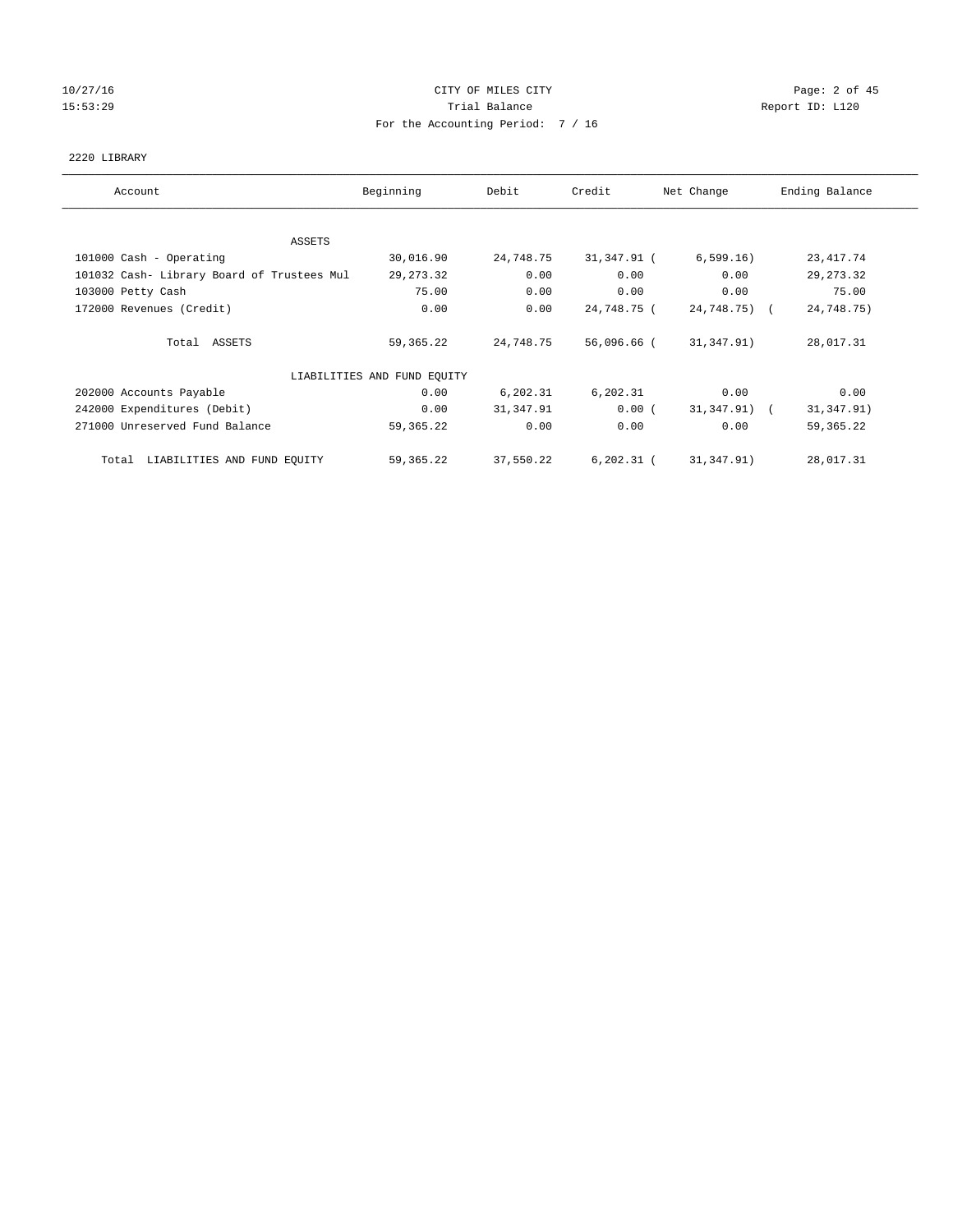# 10/27/16 CITY OF MILES CITY Page: 3 of 45 15:53:29 **Trial Balance Trial Balance Report ID:** L120 For the Accounting Period: 7 / 16

## 2260 EMERGENCY DISASTER

| Account                                   | Beginning                   | Debit | Credit   | Net Change | Ending Balance |
|-------------------------------------------|-----------------------------|-------|----------|------------|----------------|
|                                           |                             |       |          |            |                |
| ASSETS                                    |                             |       |          |            |                |
| 101000 Cash - Operating                   | 80.62                       | 1.73  | 0.00     | 1.73       | 82.35          |
| 113211 Taxes Receivable - Real 2011       | 3.46                        | 0.00  | 0.00     | 0.00       | 3.46           |
| 172000 Revenues (Credit)                  | 0.00                        | 0.00  | $1.73$ ( | $1.73)$ (  | 1.73)          |
| Total ASSETS                              | 84.08                       | 1.73  | 1.73     | 0.00       | 84.08          |
|                                           | LIABILITIES AND FUND EQUITY |       |          |            |                |
| 223100 Deferred Revenue - Real Prop Taxes | 3.46                        | 0.00  | 0.00     | 0.00       | 3.46           |
| 271000 Unreserved Fund Balance            | 80.62                       | 0.00  | 0.00     | 0.00       | 80.62          |
| LIABILITIES AND FUND EQUITY<br>Total      | 84.08                       | 0.00  | 0.00     | 0.00       | 84.08          |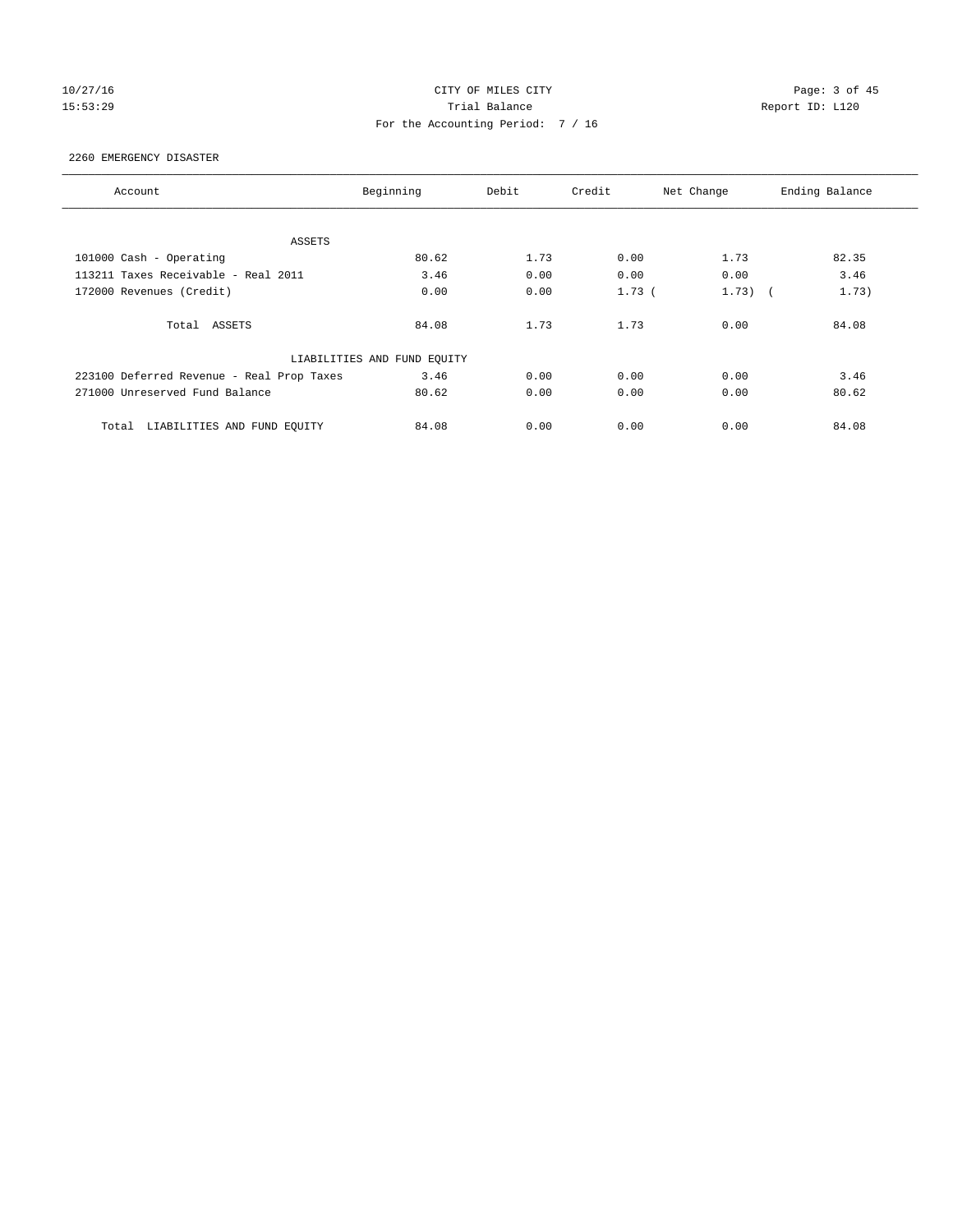| 10/27/16 |  |         |
|----------|--|---------|
|          |  | 5:53:29 |

# CITY OF MILES CITY CONTROL CONTROL CONTROL CITY 15:53:29 Trial Balance Trial Balance Report ID: L120 For the Accounting Period: 7 / 16

## 2270 Health

| Account                              | Beginning                   | Debit | Credit | Net Change | Ending Balance |
|--------------------------------------|-----------------------------|-------|--------|------------|----------------|
| ASSETS                               |                             |       |        |            |                |
| 101000 Cash - Operating              | 28, 297.30                  | 0.00  | 0.00   | 0.00       | 28, 297.30     |
| Total ASSETS                         | 28,297.30                   | 0.00  | 0.00   | 0.00       | 28,297.30      |
|                                      | LIABILITIES AND FUND EQUITY |       |        |            |                |
| 271000 Unreserved Fund Balance       | 28,297.30                   | 0.00  | 0.00   | 0.00       | 28,297.30      |
| LIABILITIES AND FUND EQUITY<br>Total | 28, 297, 30                 | 0.00  | 0.00   | 0.00       | 28,297.30      |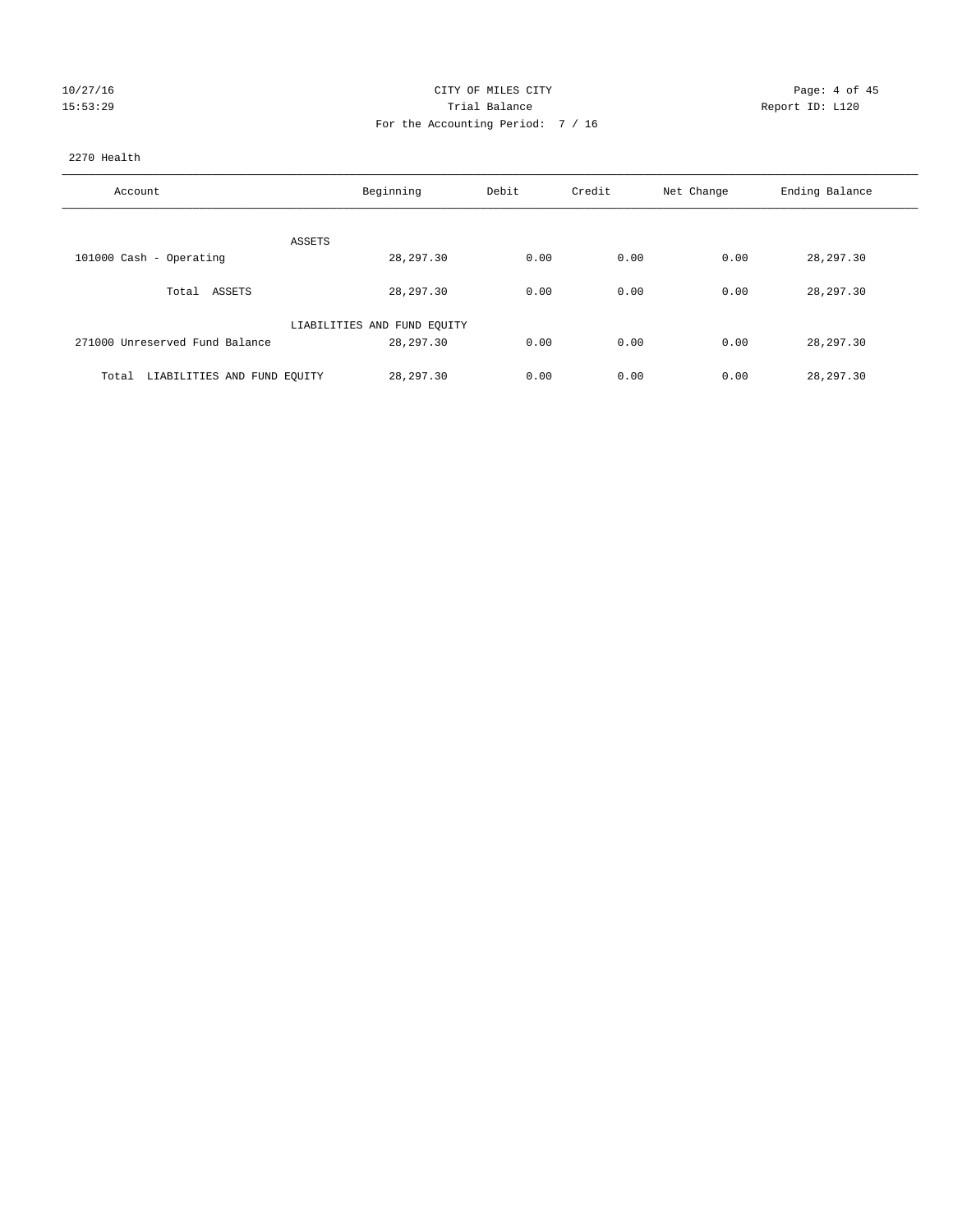# 10/27/16 CITY OF MILES CITY Page: 5 of 45 15:53:29 **Trial Balance Trial Balance Report ID:** L120 For the Accounting Period: 7 / 16

### 2310 TIFD-Downtown

| Account                              | Beginning                   | Debit | Credit | Net Change | Ending Balance |
|--------------------------------------|-----------------------------|-------|--------|------------|----------------|
| ASSETS                               |                             |       |        |            |                |
| 101000 Cash - Operating              | 12,000.00                   | 0.00  | 0.00   | 0.00       | 12,000.00      |
| Total ASSETS                         | 12,000.00                   | 0.00  | 0.00   | 0.00       | 12,000.00      |
|                                      | LIABILITIES AND FUND EQUITY |       |        |            |                |
| 271000 Unreserved Fund Balance       | 12,000.00                   | 0.00  | 0.00   | 0.00       | 12,000.00      |
| LIABILITIES AND FUND EQUITY<br>Total | 12,000.00                   | 0.00  | 0.00   | 0.00       | 12,000.00      |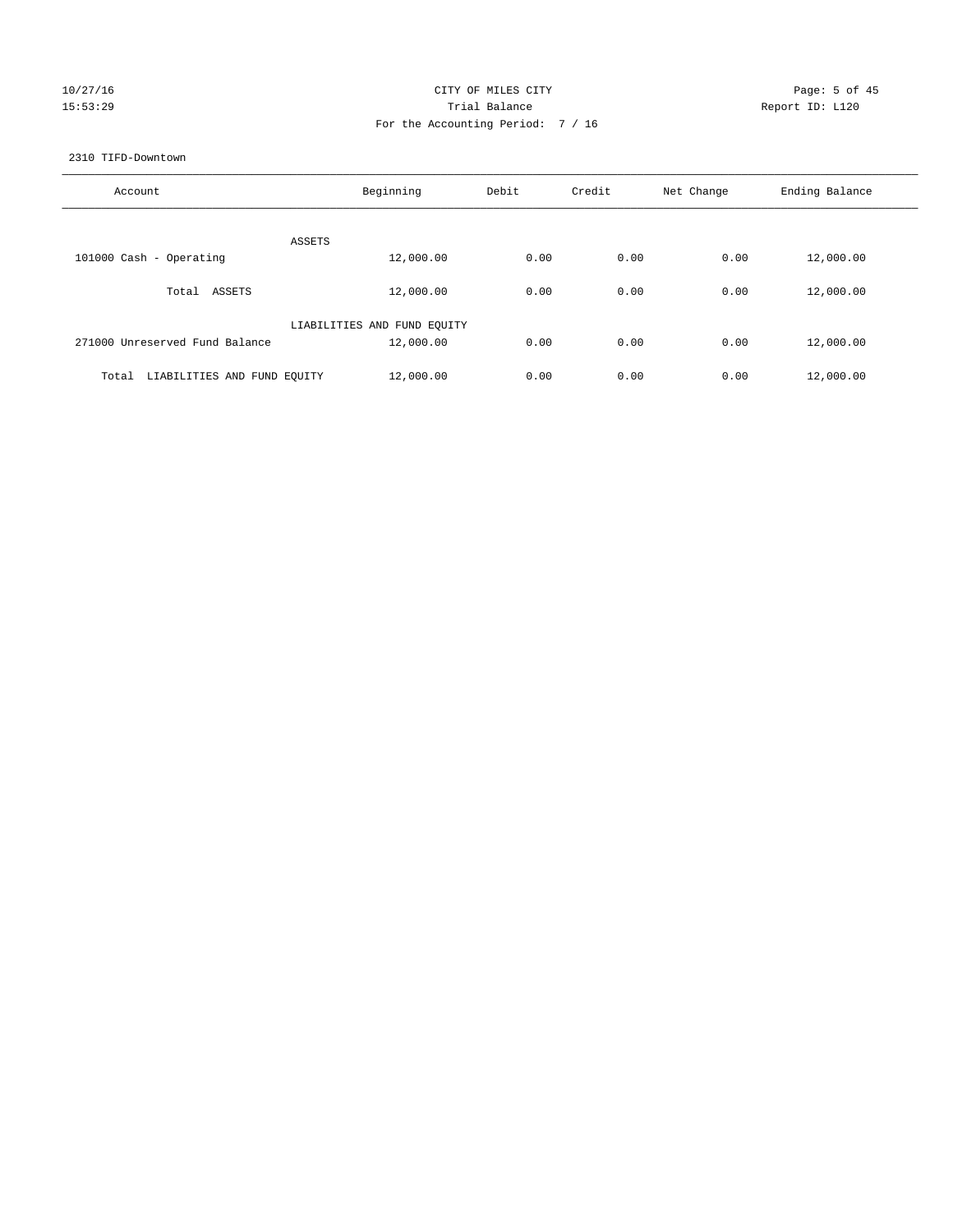# 10/27/16 CITY OF MILES CITY Page: 6 of 45 15:53:29 Trial Balance Report ID: L120 For the Accounting Period: 7 / 16

# 2350 Local Government/Study Commission

| Account                                   | Beginning                   | Debit    | Credit       | Net Change    | Ending Balance |
|-------------------------------------------|-----------------------------|----------|--------------|---------------|----------------|
|                                           |                             |          |              |               |                |
| ASSETS                                    |                             |          |              |               |                |
| 101000 Cash - Operating                   | 11,008.30                   | 25.72    | $3,121.01$ ( | 3,095.29)     | 7,913.01       |
| 113214 Taxes Receivable- Real 2014        | 3.27                        | 0.00     | $0.06$ (     | 0.06          | 3.21           |
| 113215 Tax Receivables Real-2015          | 96.50                       | 0.00     | 23.13(       | 23.13)        | 73.37          |
| 115215 Taxes Receivable Personal-2015     | 0.21                        | 0.00     | 0.00         | 0.00          | 0.21           |
| 115216 Tax receivable personal-2016       | 19.37                       | 0.00     | $2.53$ (     | 2.53)         | 16.84          |
| 172000 Revenues (Credit)                  | 0.00                        | 0.00     | 25.72(       | $25.72$ ) (   | 25.72)         |
| Total ASSETS                              | 11,127.65                   | 25.72    | $3.172.45$ ( | 3, 146.73)    | 7.980.92       |
|                                           | LIABILITIES AND FUND EQUITY |          |              |               |                |
| 202000 Accounts Payable                   | 0.00                        | 3,121.01 | 3,121.01     | 0.00          | 0.00           |
| 223100 Deferred Revenue - Real Prop Taxes | 99.77                       | 23.19    | 0.00(        | 23.19)        | 76.58          |
| 223200 Deferred Revenue - Pers Prop Taxes | 19.58                       | 2.53     | 0.00(        | 2.53)         | 17.05          |
| 242000 Expenditures (Debit)               | 0.00                        | 3,121.01 | 0.00(        | $3,121.01)$ ( | 3, 121.01)     |
| 271000 Unreserved Fund Balance            | 11,008.30                   | 0.00     | 0.00         | 0.00          | 11,008.30      |
| Total LIABILITIES AND FUND EQUITY         | 11,127.65                   | 6,267.74 | $3,121.01$ ( | 3, 146.73)    | 7,980.92       |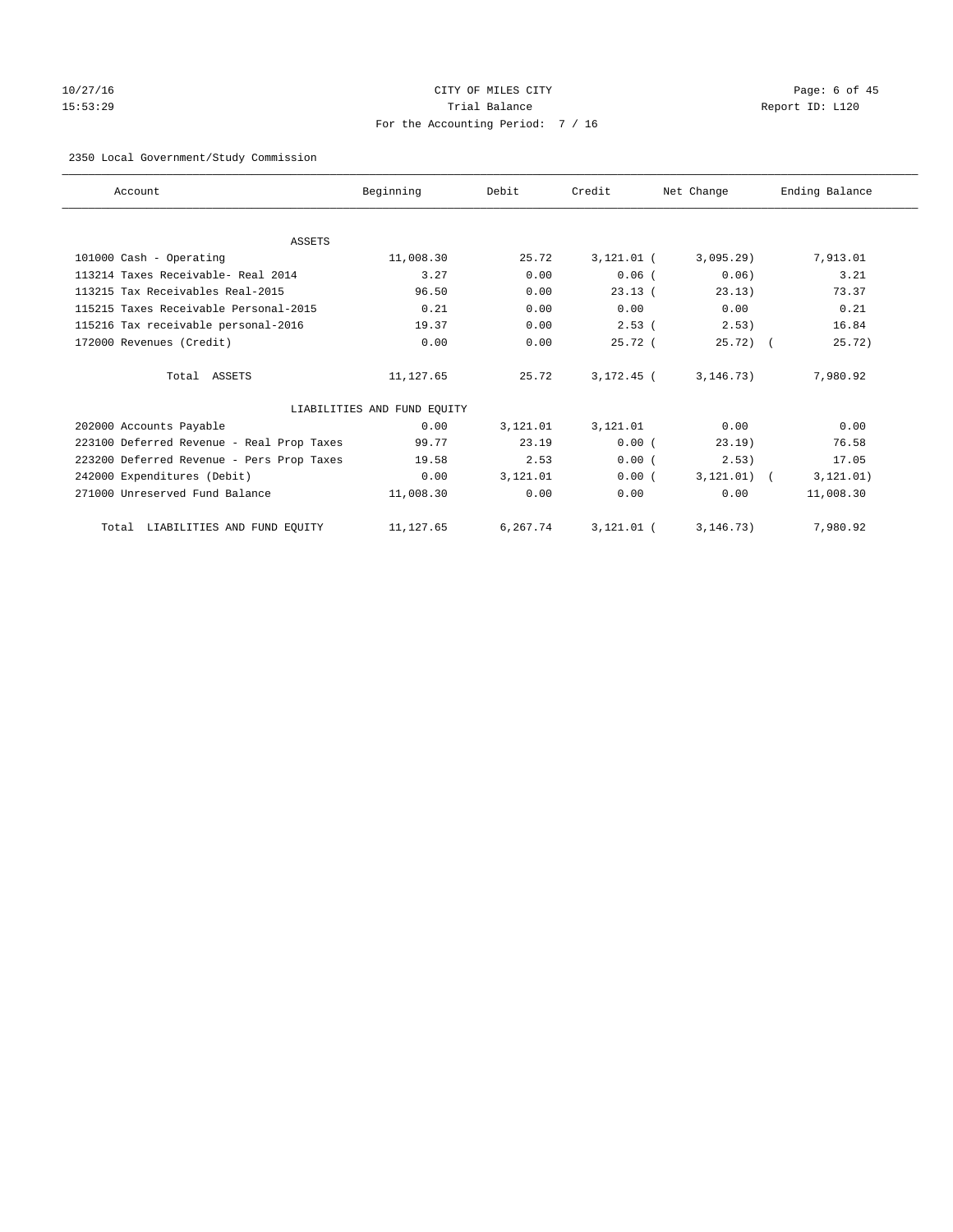# 10/27/16 CITY OF MILES CITY Page: 7 of 45 15:53:29 **Trial Balance Trial Balance Report ID:** L120 For the Accounting Period: 7 / 16

2372 Permissive Medical Levy

| Account                                   | Beginning                   | Debit  | Credit       | Net Change  | Ending Balance |
|-------------------------------------------|-----------------------------|--------|--------------|-------------|----------------|
| <b>ASSETS</b>                             |                             |        |              |             |                |
| 101000 Cash - Operating                   | 0.00                        | 504.24 | 0.00         | 504.24      | 504.24         |
| 113211 Taxes Receivable - Real 2011       | 5.80)                       | 0.00   | 0.00         | 0.00        | 5.80)          |
| 113213 Tax Receivables Real-2013          | 0.04                        | 0.00   | 1.29(        | 1.29        | 1.25)          |
| 113214 Taxes Receivable- Real 2014        | 74.86                       | 0.00   | $1.46$ (     | 1.46)       | 73.40          |
| 113215 Tax Receivables Real-2015          | 1,863.14                    | 0.00   | 446.55 (     | 446.55)     | 1,416.59       |
| 115214 Taxes Receivable Personal 2014     | 0.01)                       | 0.00   | 0.00         | 0.00        | 0.01)          |
| 115215 Taxes Receivable Personal-2015     | 4.98                        | 0.00   | 0.00         | 0.00        | 4.98           |
| 115216 Tax receivable personal-2016       | 374.02                      | 0.00   | 48.86 (      | 48.86)      | 325.16         |
| 172000 Revenues (Credit)                  | 0.00                        | 0.00   | $504.24$ (   | $504.24)$ ( | 504.24)        |
|                                           |                             |        |              |             |                |
| Total ASSETS                              | 2,311.23                    | 504.24 | $1,002.40$ ( | 498.16)     | 1,813.07       |
|                                           | LIABILITIES AND FUND EQUITY |        |              |             |                |
| 223100 Deferred Revenue - Real Prop Taxes | 1,932.21                    | 449.30 | 0.00(        | 449.30)     | 1,482.91       |
| 223200 Deferred Revenue - Pers Prop Taxes | 376.39                      | 48.86  | 0.00(        | 48.86)      | 327.53         |
| 271000 Unreserved Fund Balance            | 2.63                        | 0.00   | 0.00         | 0.00        | 2.63           |
| LIABILITIES AND FUND EQUITY<br>Total      | 2,311.23                    | 498.16 | 0.00(        | 498.16)     | 1,813.07       |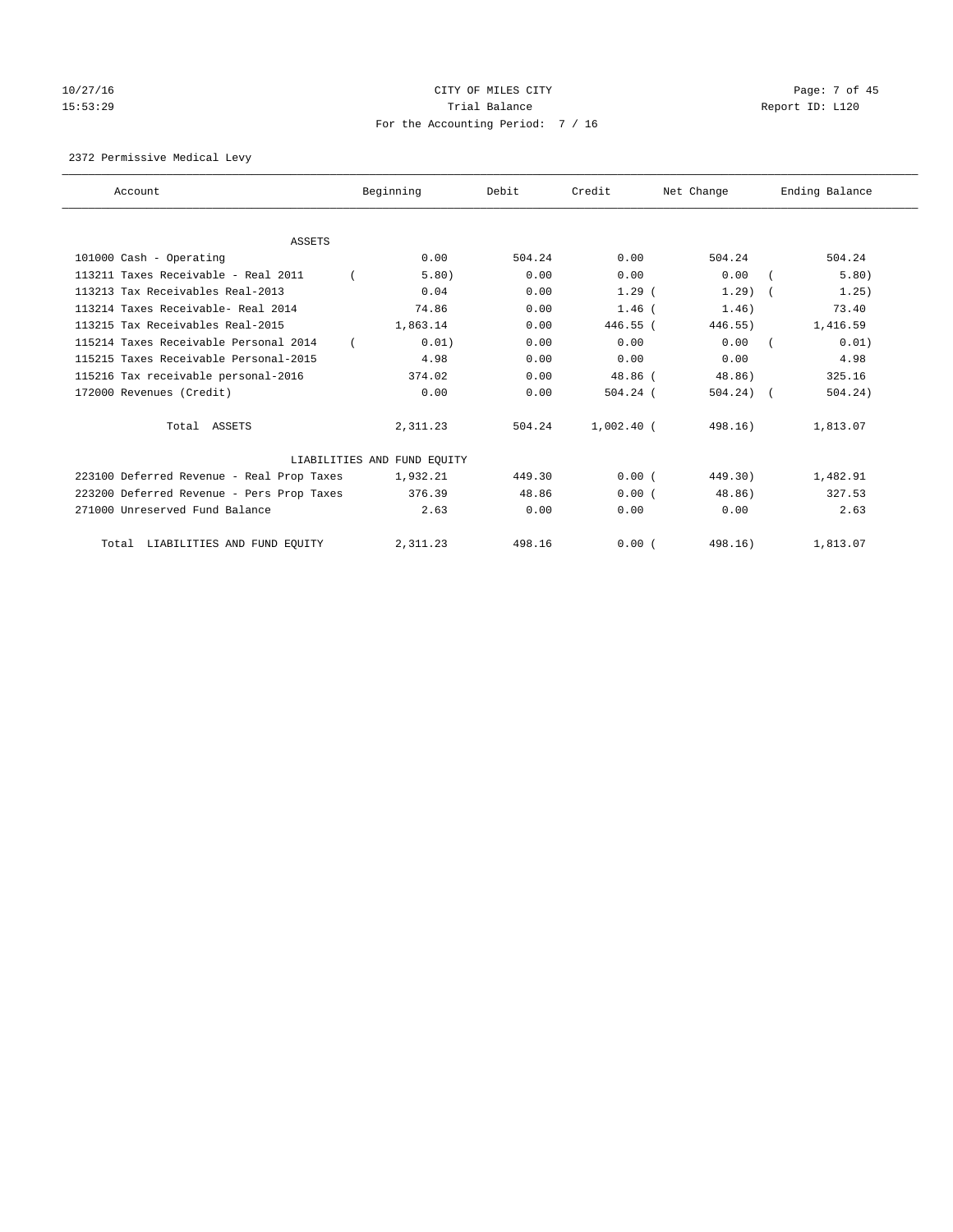# 10/27/16 CITY OF MILES CITY Page: 8 of 45 15:53:29 **Trial Balance Trial Balance Report ID:** L120 For the Accounting Period: 7 / 16

## 2394 BUILDING CODE ENFORCEMENT

| Account                              | Beginning                   | Debit     | Credit       | Net Change   | Ending Balance |
|--------------------------------------|-----------------------------|-----------|--------------|--------------|----------------|
|                                      |                             |           |              |              |                |
|                                      | ASSETS                      |           |              |              |                |
| 101000 Cash - Operating              | 107,751.54                  | 6,622.46  | 7,161.68 (   | 539.22)      | 107, 212.32    |
| 172000 Revenues (Credit)             | 0.00                        | 139.81    | $6,622.46$ ( | 6,482.65)    | 6,482.65)      |
| Total ASSETS                         | 107,751.54                  | 6,762.27  | 13,784.14 (  | 7,021.87)    | 100,729.67     |
|                                      | LIABILITIES AND FUND EQUITY |           |              |              |                |
| 202000 Accounts Payable              | 0.00                        | 5,432.67  | 5,432.67     | 0.00         | 0.00           |
| 242000 Expenditures (Debit)          | 0.00                        | 7,021.87  | 0.00(        | $7,021.87$ ( | 7,021.87)      |
| 271000 Unreserved Fund Balance       | 107,751.54                  | 0.00      | 0.00         | 0.00         | 107,751.54     |
| LIABILITIES AND FUND EQUITY<br>Total | 107,751.54                  | 12,454.54 | $5,432.67$ ( | 7,021.87)    | 100,729.67     |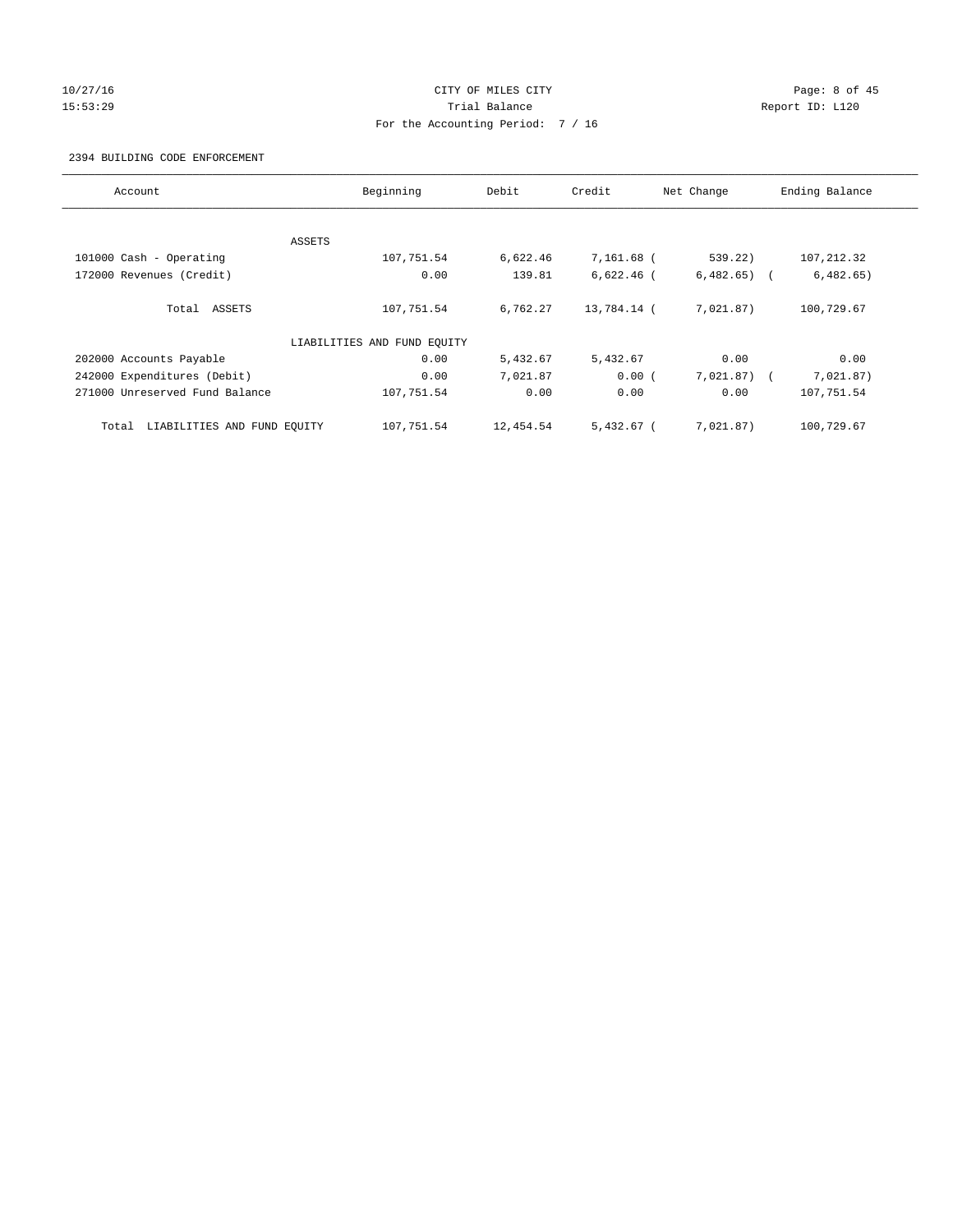# 10/27/16 CITY OF MILES CITY Page: 9 of 45 15:53:29 Trial Balance Trial Balance Report ID: L120 For the Accounting Period: 7 / 16

2400 LTG M D#165-(Gen City)

| Account                                    | Beginning                   | Debit     | Credit      | Net Change   | Ending Balance |
|--------------------------------------------|-----------------------------|-----------|-------------|--------------|----------------|
|                                            |                             |           |             |              |                |
| ASSETS                                     |                             |           |             |              |                |
| 101000 Cash - Operating                    | 48,114.76                   | 931.44    | 14,946.06 ( | 14,014.62)   | 34,100.14      |
| 118130 Special Assessments Receivable 2013 | 21.45                       | 0.00      | 0.00        | 0.00         | 21.45          |
| 118140 Special Assessments Receivables-201 | 177.99                      | 0.00      | 0.00        | 0.00         | 177.99         |
| 118150 Special Assessments Receivables-201 | 3,777.54                    | 0.00      | 874.93 (    | 874.93)      | 2,902.61       |
| 172000 Revenues (Credit)                   | 0.00                        | 0.00      | 931.44 (    | 931.44) (    | 931.44)        |
| Total ASSETS                               | 52,091.74                   | 931.44    | 16,752.43 ( | 15,820.99)   | 36,270.75      |
|                                            | LIABILITIES AND FUND EQUITY |           |             |              |                |
| 202000 Accounts Payable                    | 0.00                        | 13,946.06 | 13,946.06   | 0.00         | 0.00           |
| 223000 Deferred Revenue/Uncollected Taxes  | 3,978.34                    | 874.93    | 0.00(       | 874.93)      | 3,103.41       |
| 242000 Expenditures (Debit)                | 0.00                        | 14,946.06 | 0.00(       | 14,946.06) ( | 14,946.06)     |
| 271000 Unreserved Fund Balance             | 48,113.40                   | 0.00      | 0.00        | 0.00         | 48,113.40      |
| LIABILITIES AND FUND EQUITY<br>Total       | 52,091.74                   | 29,767.05 | 13,946.06 ( | 15,820.99)   | 36,270.75      |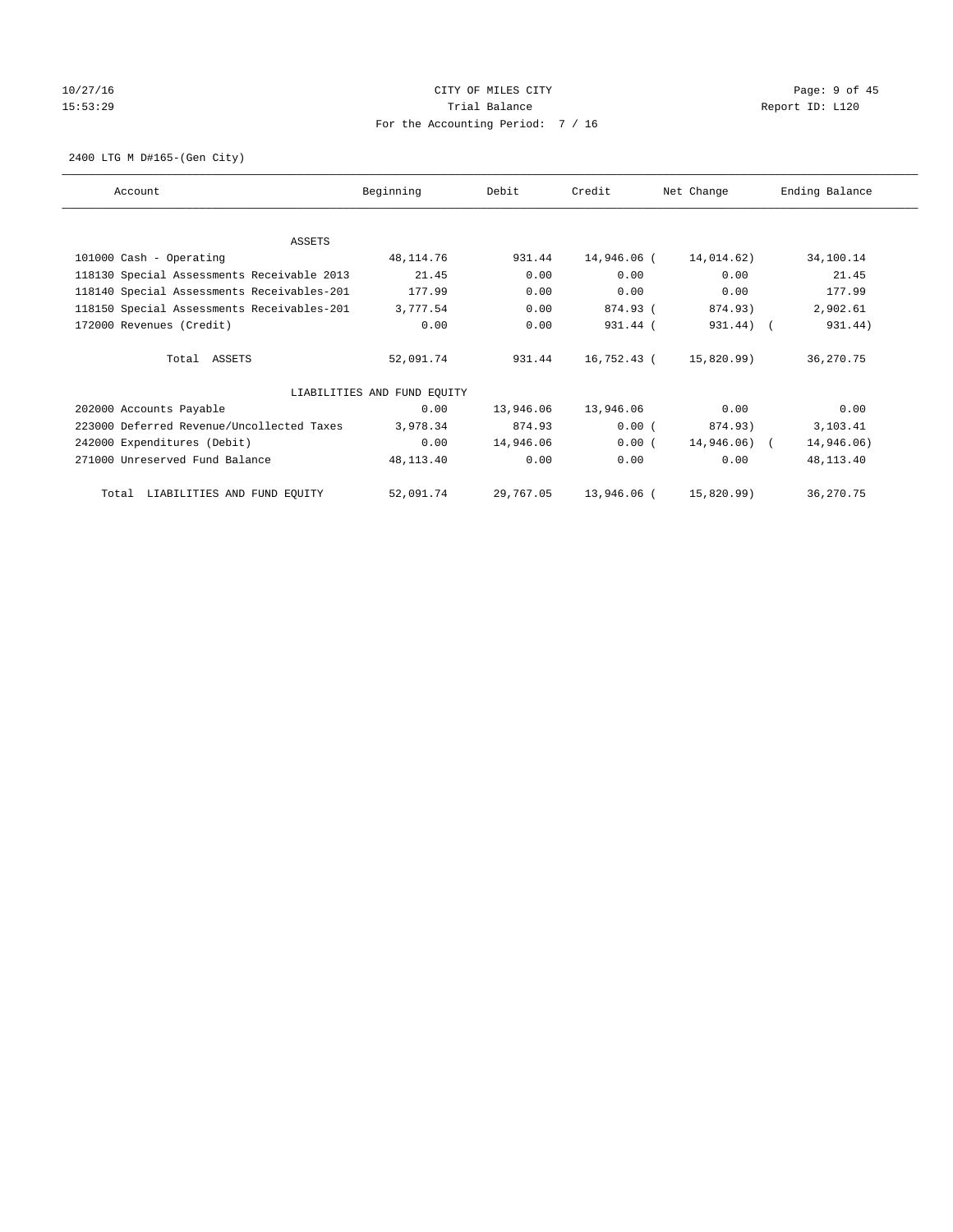# 10/27/16 **Page: 10 of 45** CITY OF MILES CITY **Page: 10 of 45** 15:53:29 **Trial Balance Trial Balance Report ID:** L120 For the Accounting Period: 7 / 16

2420 LTG M D#167-(MilesAddn Etc)

| Account                                    | Beginning                   | Debit    | Credit     | Net Change   | Ending Balance |
|--------------------------------------------|-----------------------------|----------|------------|--------------|----------------|
| ASSETS                                     |                             |          |            |              |                |
| 101000 Cash - Operating                    | 13,986.66                   | 508.61   | 3,322.21 ( | 2,813.60)    | 11,173.06      |
| 118150 Special Assessments Receivables-201 | 1,150.46                    | 0.00     | 482.76 (   | 482.76)      | 667.70         |
| 172000 Revenues (Credit)                   | 0.00                        | 0.00     | $508.61$ ( | $508.61)$ (  | 508.61)        |
| Total ASSETS                               | 15,137.12                   | 508.61   | 4,313.58 ( | 3,804.97)    | 11,332.15      |
|                                            | LIABILITIES AND FUND EQUITY |          |            |              |                |
| 202000 Accounts Payable                    | 0.00                        | 2,322.21 | 2,322.21   | 0.00         | 0.00           |
| 223000 Deferred Revenue/Uncollected Taxes  | 1,150.46                    | 482.76   | 0.00(      | 482.76)      | 667.70         |
| 242000 Expenditures (Debit)                | 0.00                        | 3,322.21 | 0.00(      | $3,322.21$ ( | 3,322.21)      |
| 271000 Unreserved Fund Balance             | 13,986.66                   | 0.00     | 0.00       | 0.00         | 13,986.66      |
| LIABILITIES AND FUND EQUITY<br>Total       | 15,137.12                   | 6,127.18 | 2,322.21 ( | 3,804.97)    | 11,332.15      |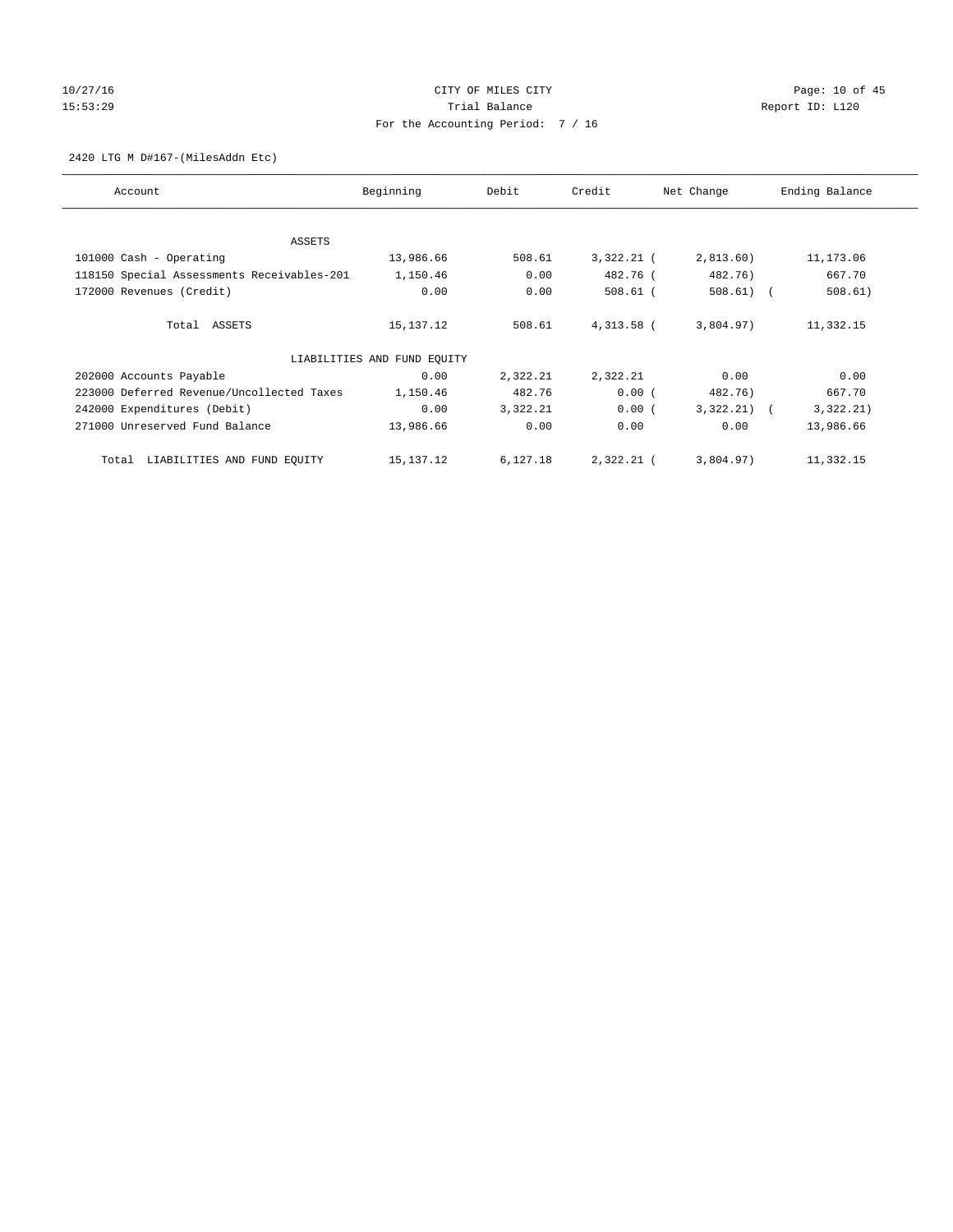# 10/27/16 Page: 11 of 45 15:53:29 **Trial Balance Trial Balance Report ID:** L120 For the Accounting Period: 7 / 16

2430 LTG M D#171-(Balsam Est)

| Account                              | Beginning                   | Debit    | Credit     | Net Change   | Ending Balance |
|--------------------------------------|-----------------------------|----------|------------|--------------|----------------|
|                                      |                             |          |            |              |                |
|                                      | ASSETS                      |          |            |              |                |
| 101000 Cash - Operating              | 1,246.00                    | 0.53     | 1,116.79 ( | 1,116.26)    | 129.74         |
| 172000 Revenues (Credit)             | 0.00                        | 0.00     | $0.53$ (   | $0.53)$ (    | 0.53)          |
| Total ASSETS                         | 1,246.00                    | 0.53     | 1,117.32 ( | 1, 116.79)   | 129.21         |
|                                      | LIABILITIES AND FUND EQUITY |          |            |              |                |
| 202000 Accounts Payable              | 0.00                        | 116.79   | 116.79     | 0.00         | 0.00           |
| 242000 Expenditures (Debit)          | 0.00                        | 1,116.79 | 0.00(      | $1,116.79$ ( | 1,116.79)      |
| 271000 Unreserved Fund Balance       | 1,246.00                    | 0.00     | 0.00       | 0.00         | 1,246.00       |
| LIABILITIES AND FUND EQUITY<br>Total | 1,246.00                    | 1,233.58 | $116.79$ ( | 1,116.79)    | 129.21         |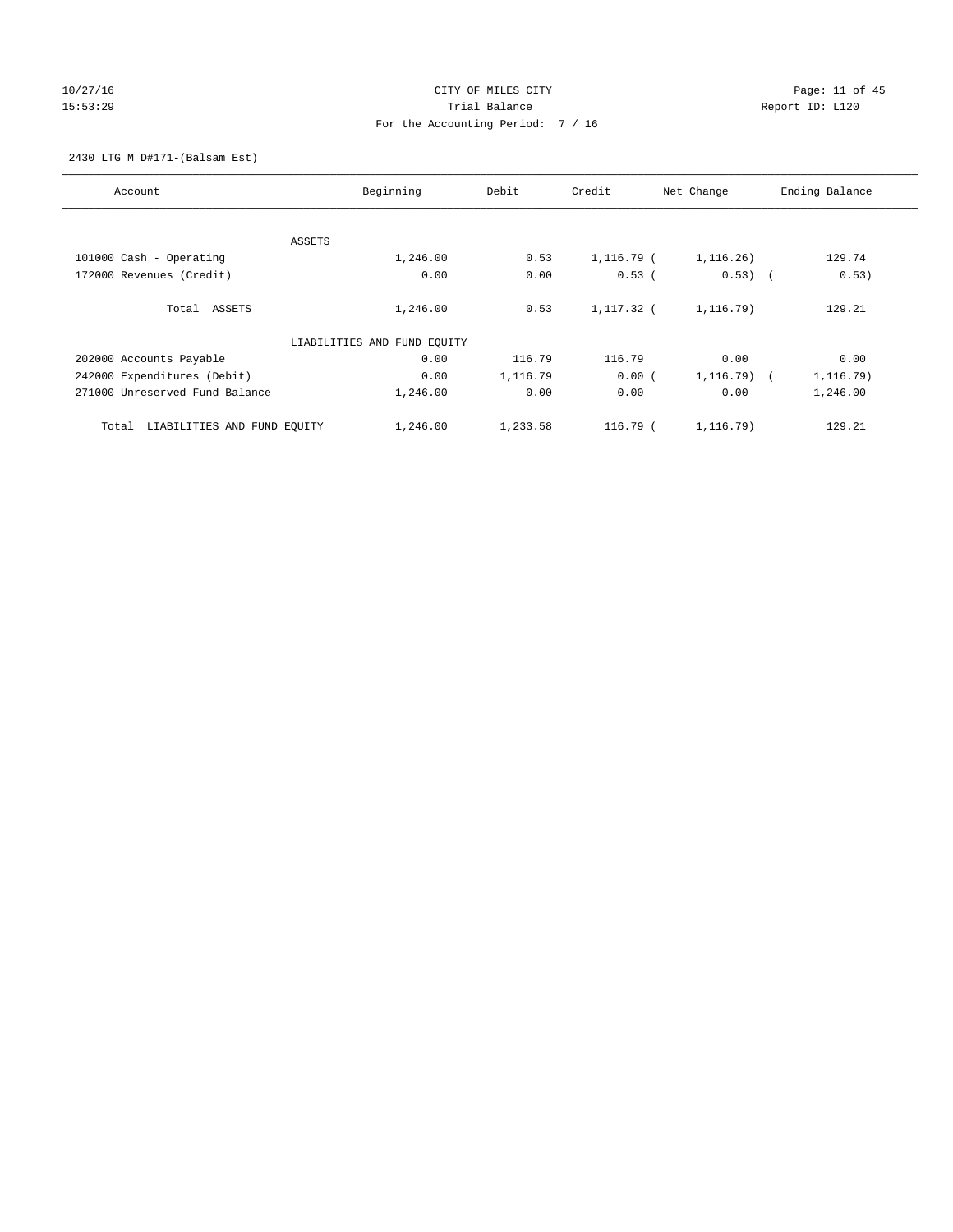# 10/27/16 Page: 12 of 45 15:53:29 Trial Balance Trial Balance Report ID: L120 For the Accounting Period: 7 / 16

2440 LTG M D#172-(Main Str)

| Account                                    | Beginning                   | Debit    | Credit       | Net Change   | Ending Balance |
|--------------------------------------------|-----------------------------|----------|--------------|--------------|----------------|
| ASSETS                                     |                             |          |              |              |                |
| 101000 Cash - Operating                    | 8,224.31                    | 86.26    | $2,051.19$ ( | 1,964.93)    | 6,259.38       |
| 118150 Special Assessments Receivables-201 | 365.00                      | 0.00     | 79.50(       | 79.50)       | 285.50         |
| 172000 Revenues (Credit)                   | 0.00                        | 0.00     | $86.26$ (    | $86.26$ (    | 86.26)         |
| Total ASSETS                               | 8,589.31                    | 86.26    | 2,216.95 (   | 2,130.69)    | 6,458.62       |
|                                            | LIABILITIES AND FUND EQUITY |          |              |              |                |
| 202000 Accounts Payable                    | 0.00                        | 1,051.19 | 1,051.19     | 0.00         | 0.00           |
| 223000 Deferred Revenue/Uncollected Taxes  | 365.00                      | 79.50    | 0.00(        | 79.50)       | 285.50         |
| 242000 Expenditures (Debit)                | 0.00                        | 2,051.19 | 0.00(        | $2,051.19$ ( | 2,051.19)      |
| 271000 Unreserved Fund Balance             | 8,224.31                    | 0.00     | 0.00         | 0.00         | 8,224.31       |
| LIABILITIES AND FUND EQUITY<br>Total       | 8,589.31                    | 3,181.88 | $1,051.19$ ( | 2,130.69)    | 6,458.62       |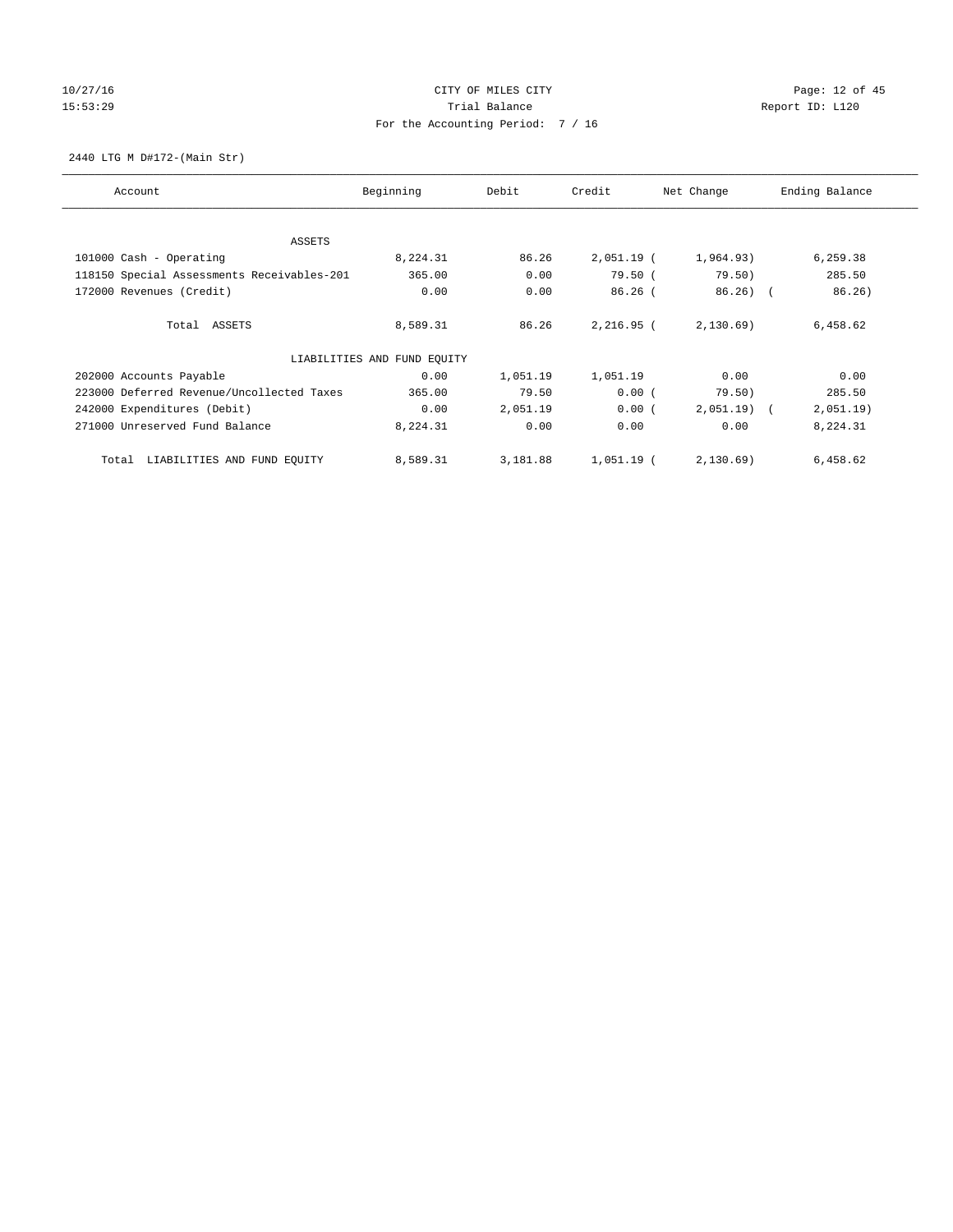# 10/27/16 Page: 13 of 45 15:53:29 Trial Balance Trial Balance Report ID: L120 For the Accounting Period: 7 / 16

2450 LTG M D#195-(SG-Trico)

| Account                                    | Beginning                   | Debit    | Credit       | Net Change     | Ending Balance |
|--------------------------------------------|-----------------------------|----------|--------------|----------------|----------------|
| ASSETS                                     |                             |          |              |                |                |
| 101000 Cash - Operating                    | 2,765.45                    | 1.17     | $1,401.84$ ( | 1,400.67)      | 1,364.78       |
| 118150 Special Assessments Receivables-201 | 73.84                       | 0.00     | 0.00         | 0.00           | 73.84          |
| 172000 Revenues (Credit)                   | 0.00                        | 0.00     | $1.17$ (     | $1.17)$ (      | 1.17)          |
| Total ASSETS                               | 2,839.29                    | 1.17     | 1,403.01 (   | 1,401.84)      | 1,437.45       |
|                                            | LIABILITIES AND FUND EQUITY |          |              |                |                |
| 202000 Accounts Payable                    | 0.00                        | 401.84   | 401.84       | 0.00           | 0.00           |
| 223000 Deferred Revenue/Uncollected Taxes  | 73.84                       | 0.00     | 0.00         | 0.00           | 73.84          |
| 242000 Expenditures (Debit)                | 0.00                        | 1,401.84 | 0.00(        | $1,401.84$ ) ( | 1,401.84)      |
| 271000 Unreserved Fund Balance             | 2,765.45                    | 0.00     | 0.00         | 0.00           | 2,765.45       |
| LIABILITIES AND FUND EQUITY<br>Total       | 2,839.29                    | 1,803.68 | $401.84$ (   | 1,401.84)      | 1,437.45       |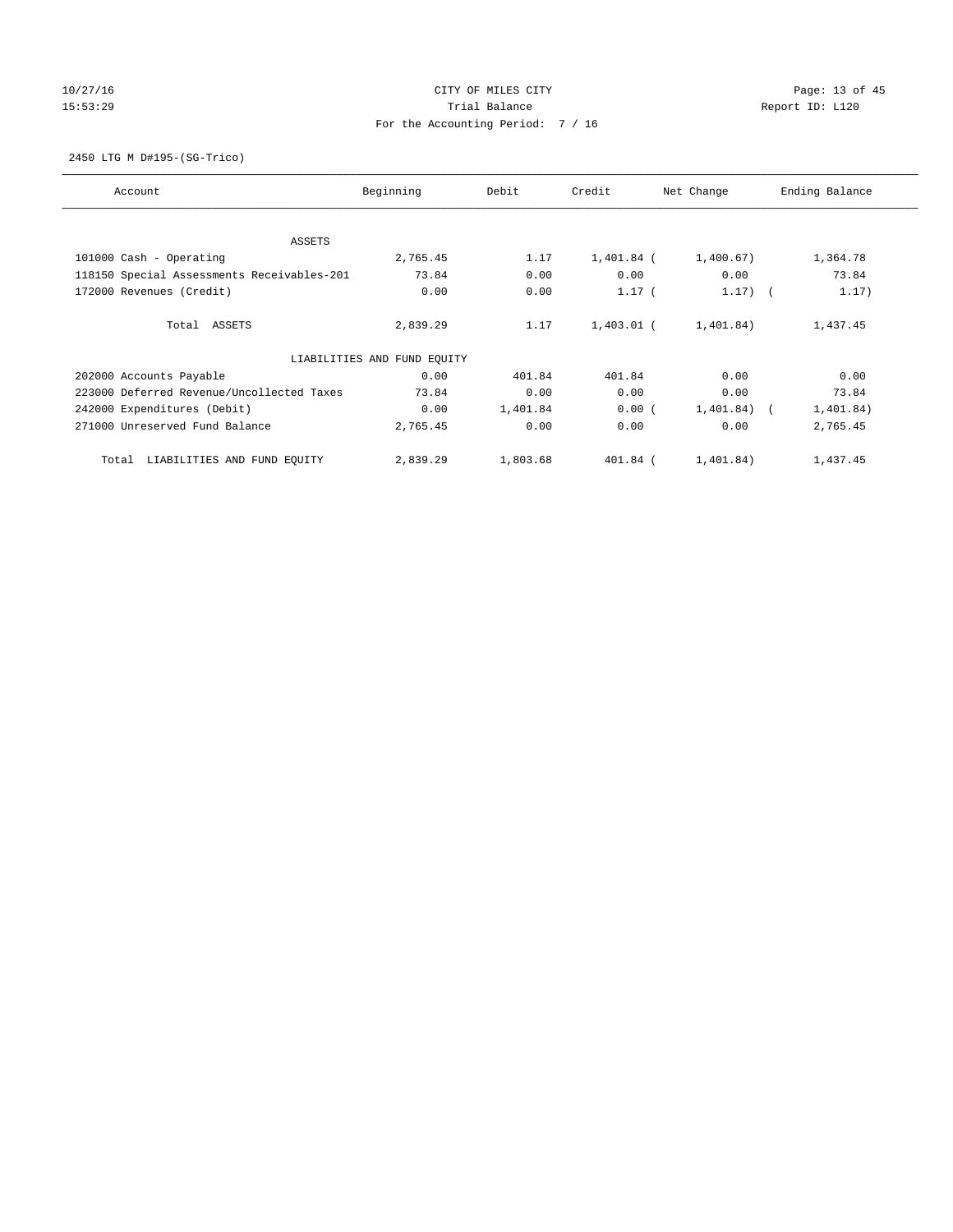# 10/27/16 Page: 14 of 45 15:53:29 Trial Balance Trial Balance Report ID: L120 For the Accounting Period: 7 / 16

2470 LTG M D#202-(SG-MDU&NV)

| Account                                    | Beginning                   | Debit    | Credit       | Net Change   | Ending Balance |
|--------------------------------------------|-----------------------------|----------|--------------|--------------|----------------|
| ASSETS                                     |                             |          |              |              |                |
| 101000 Cash - Operating                    | 2,922.80                    | 242.24   | 1,556.59 (   | 1,314.35)    | 1,608.45       |
| 118150 Special Assessments Receivables-201 | 315.31                      | 0.00     | 231.44 (     | 231.44)      | 83.87          |
| 172000 Revenues (Credit)                   | 0.00                        | 0.00     | 242.24 (     | $242.24)$ (  | 242.24)        |
| Total ASSETS                               | 3,238.11                    | 242.24   | $2,030.27$ ( | 1,788.03)    | 1,450.08       |
|                                            | LIABILITIES AND FUND EQUITY |          |              |              |                |
| 202000 Accounts Payable                    | 0.00                        | 556.59   | 556.59       | 0.00         | 0.00           |
| 223000 Deferred Revenue/Uncollected Taxes  | 315.31                      | 231.44   | 0.00(        | 231.44)      | 83.87          |
| 242000 Expenditures (Debit)                | 0.00                        | 1,556.59 | 0.00(        | $1,556.59$ ( | 1, 556.59)     |
| 271000 Unreserved Fund Balance             | 2,922.80                    | 0.00     | 0.00         | 0.00         | 2,922.80       |
| LIABILITIES AND FUND EQUITY<br>Total       | 3,238.11                    | 2,344.62 | 556.59 (     | 1,788.03)    | 1,450.08       |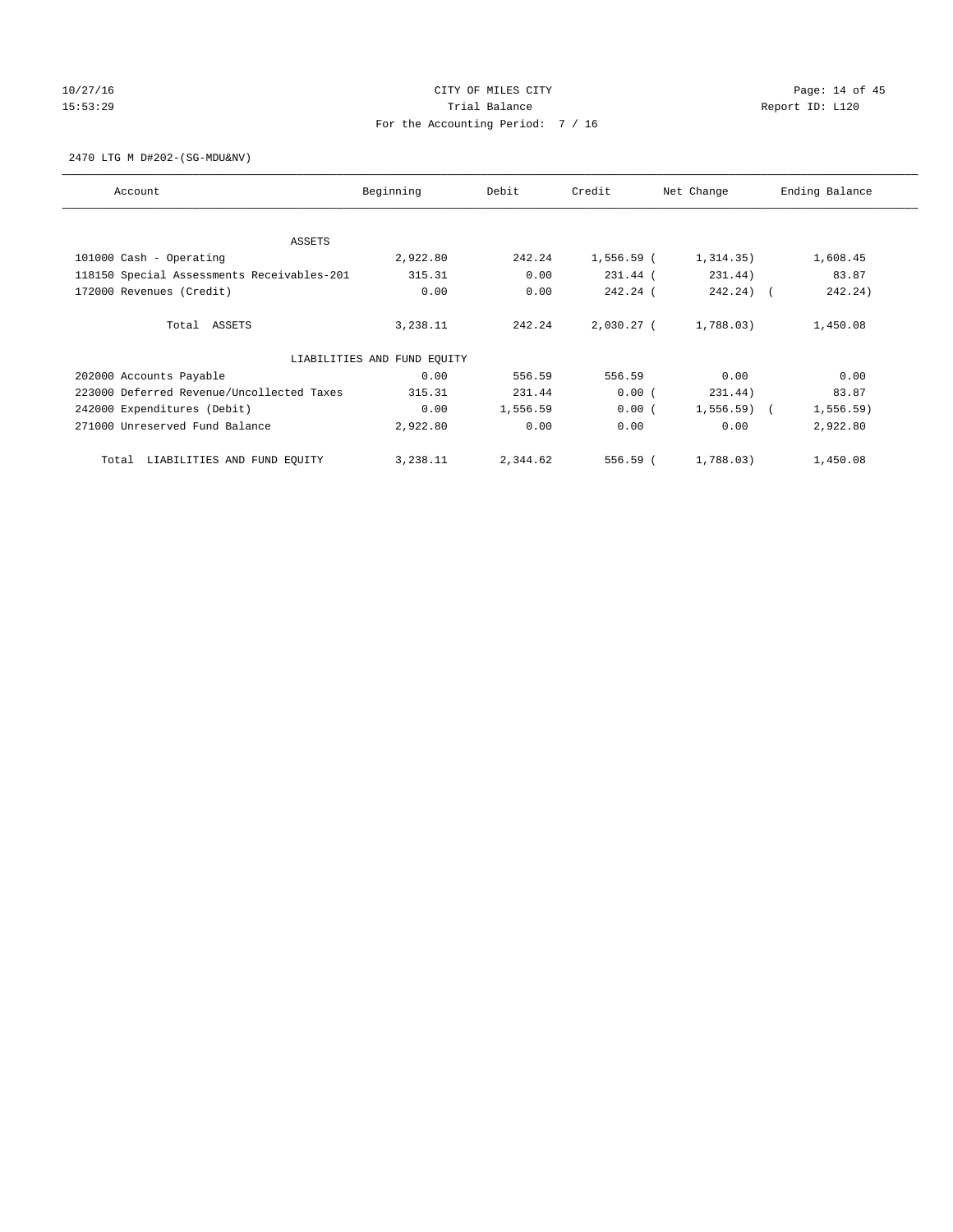# 10/27/16 Page: 15 of 45 15:53:29 Trial Balance Report ID: L120 For the Accounting Period: 7 / 16

## 2480 LTG M M#173-(Milestown Estates)

| Account                              | Beginning                   | Debit  | Credit    | Net Change | Ending Balance                      |
|--------------------------------------|-----------------------------|--------|-----------|------------|-------------------------------------|
|                                      |                             |        |           |            |                                     |
|                                      | ASSETS                      |        |           |            |                                     |
| 101000 Cash - Operating              | 1,592.22                    | 0.67   | 346.81 (  | 346.14)    | 1,246.08                            |
| 172000 Revenues (Credit)             | 0.00                        | 0.00   | $0.67$ (  | $0.67)$ (  | 0.67)                               |
| Total ASSETS                         | 1,592.22                    | 0.67   | 347.48 (  | 346.81)    | 1,245.41                            |
|                                      | LIABILITIES AND FUND EQUITY |        |           |            |                                     |
| 202000 Accounts Payable              | 0.00                        | 96.81  | 96.81     | 0.00       | 0.00                                |
| 242000 Expenditures (Debit)          | 0.00                        | 346.81 | 0.00(     | 346.81)    | 346.81)<br>$\overline{\phantom{a}}$ |
| 271000 Unreserved Fund Balance       | 1,592.22                    | 0.00   | 0.00      | 0.00       | 1,592.22                            |
| LIABILITIES AND FUND EQUITY<br>Total | 1,592.22                    | 443.62 | $96.81$ ( | 346.81)    | 1,245.41                            |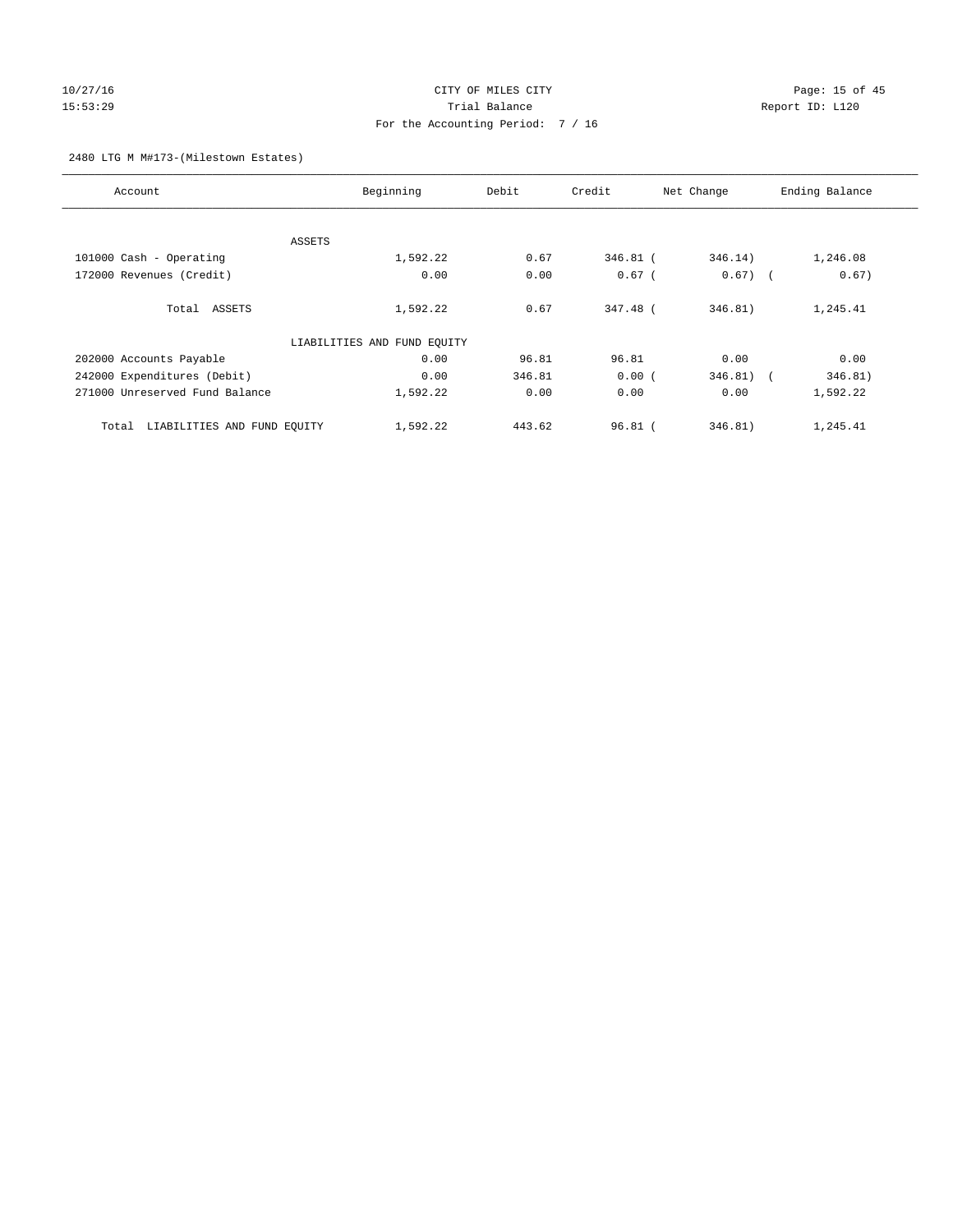# 10/27/16 Page: 16 of 45 15:53:29 Trial Balance Trial Balance Report ID: L120 For the Accounting Period: 7 / 16

2510 STR MAINT DIST #204

| Account                                    | Beginning                   | Debit      | Credit      | Net Change   | Ending Balance |
|--------------------------------------------|-----------------------------|------------|-------------|--------------|----------------|
|                                            |                             |            |             |              |                |
| ASSETS                                     |                             |            |             |              |                |
| 101000 Cash - Operating                    | 363, 432.49                 | 6,323.10   | 77,910.30 ( | 71,587.20)   | 291,845.29     |
| 118130 Special Assessments Receivable 2013 | 426.56                      | 0.00       | 0.00        | 0.00         | 426.56         |
| 118140 Special Assessments Receivables-201 | 664.64                      | 0.00       | 0.00        | 0.00         | 664.64         |
| 118150 Special Assessments Receivables-201 | 19,349.41                   | 0.00       | 5,474.46 (  | 5, 474. 46)  | 13,874.95      |
| 172000 Revenues (Credit)                   | 0.00                        | 0.00       | 5,854.41 (  | $5,854.41$ ( | 5,854.41)      |
| Total ASSETS                               | 383,873.10                  | 6,323.10   | 89,239.17 ( | 82,916.07)   | 300,957.03     |
|                                            | LIABILITIES AND FUND EQUITY |            |             |              |                |
| 202000 Accounts Payable                    | 0.00                        | 44,741.93  | 44,741.93   | 0.00         | 0.00           |
| 223000 Deferred Revenue/Uncollected Taxes  | 20,440.62                   | 5,474.46   | 0.00(       | 5,474.46)    | 14,966.16      |
| 242000 Expenditures (Debit)                | 0.00                        | 77,910.30  | $468.69$ (  | 77,441.61) ( | 77,441.61)     |
| 271000 Unreserved Fund Balance             | 363, 432.48                 | 0.00       | 0.00        | 0.00         | 363, 432.48    |
| LIABILITIES AND FUND EOUITY<br>Total       | 383,873.10                  | 128,126.69 | 45,210.62 ( | 82,916.07)   | 300,957.03     |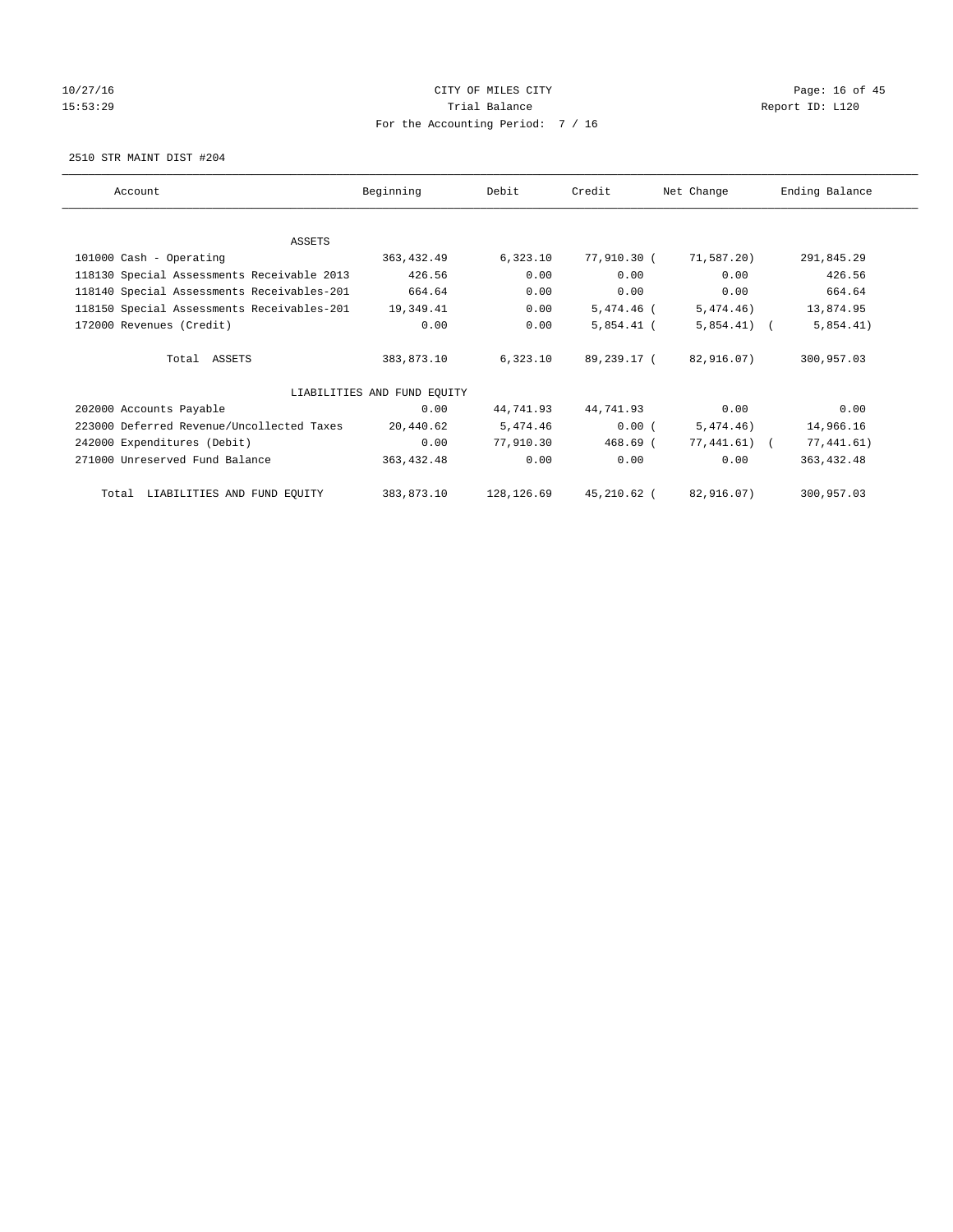# 10/27/16 Page: 17 of 45 15:53:29 Trial Balance Trial Balance Report ID: L120 For the Accounting Period: 7 / 16

2520 STR MAINT DIST #205

| Account                                    | Beginning                   | Debit     | Credit       | Net Change   | Ending Balance |
|--------------------------------------------|-----------------------------|-----------|--------------|--------------|----------------|
| ASSETS                                     |                             |           |              |              |                |
| 101000 Cash - Operating                    | 223,695.44                  | 5,152.80  | 15,703.42 (  | 10,550.62)   | 213, 144.82    |
| 118130 Special Assessments Receivable 2013 | 269.02                      | 0.00      | $314.30$ (   | $314.30$ ) ( | 45.28)         |
| 118140 Special Assessments Receivables-201 | 1,072.50                    | 0.00      | $468.00$ (   | 468.00)      | 604.50         |
| 118150 Special Assessments Receivables-201 | 10,123.88                   | 0.00      | 3,923.72 (   | 3,923.72)    | 6, 200.16      |
| 172000 Revenues (Credit)                   | 0.00                        | 0.00      | 5,117.80 (   | $5,117.80$ ( | 5, 117.80)     |
| Total ASSETS                               | 235,160.84                  | 5,152.80  | 25,527.24 (  | 20,374.44)   | 214,786.40     |
|                                            | LIABILITIES AND FUND EQUITY |           |              |              |                |
| 202000 Accounts Payable                    | 0.00                        | 4,994.21  | 4,994.21     | 0.00         | 0.00           |
| 223000 Deferred Revenue/Uncollected Taxes  | 11,465.24                   | 4,706.02  | 0.00(        | 4,706.02)    | 6,759.22       |
| 242000 Expenditures (Debit)                | 0.00                        | 15,703.42 | 35.00(       | 15,668.42) ( | 15,668.42)     |
| 271000 Unreserved Fund Balance             | 223,695.60                  | 0.00      | 0.00         | 0.00         | 223,695.60     |
| LIABILITIES AND FUND EQUITY<br>Total       | 235,160.84                  | 25,403.65 | $5,029.21$ ( | 20,374.44)   | 214,786.40     |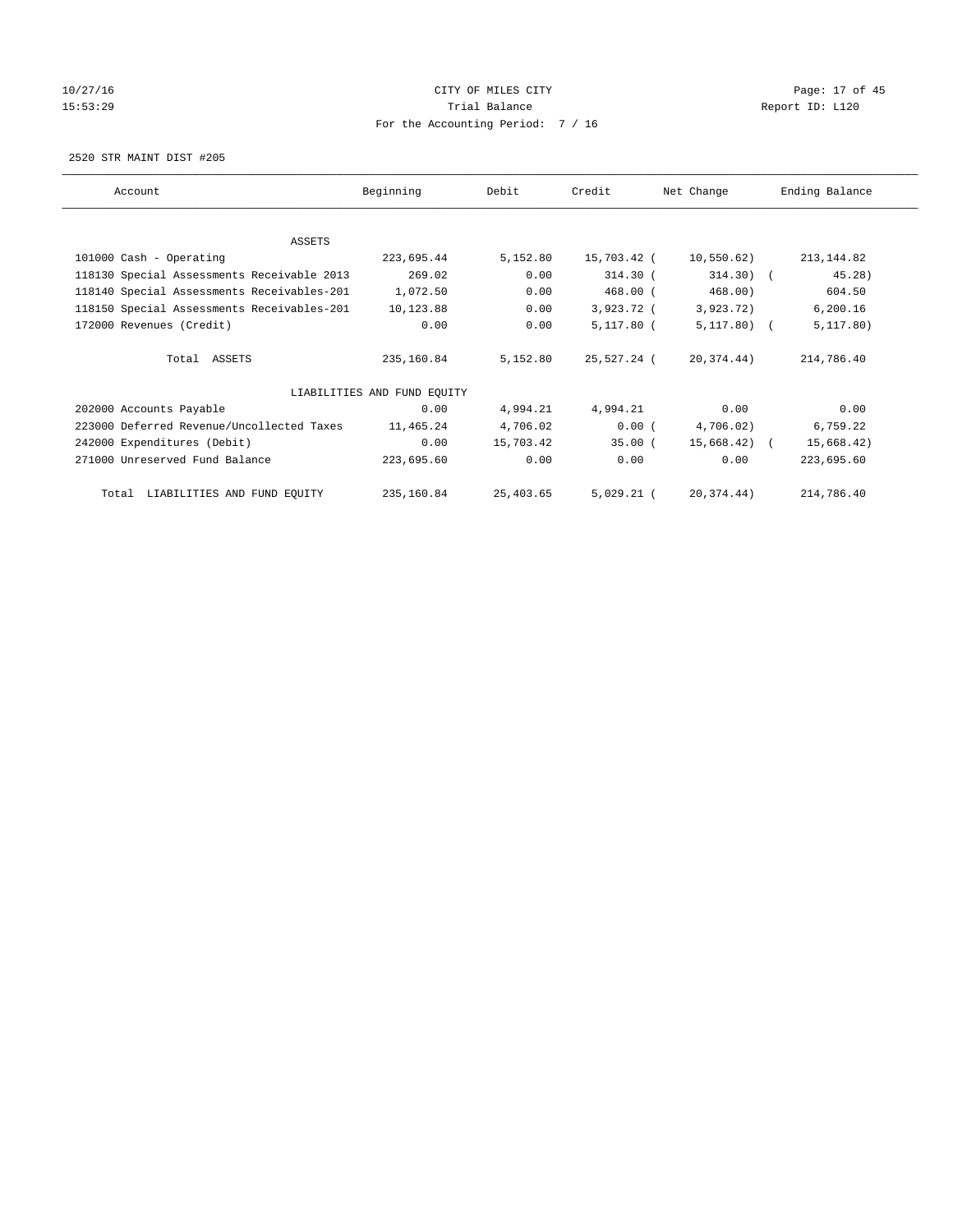# 10/27/16 **Page: 18 of 45** CITY OF MILES CITY **CITY** CITY **Page: 18 of 45** 15:53:29 **Trial Balance Trial Balance Report ID:** L120 For the Accounting Period: 7 / 16

## 2540 STR MAINT DIST#207-(MILESTOWN ESTATES)

| Account                              | Beginning                   | Debit  | Credit     | Net Change  | Ending Balance |
|--------------------------------------|-----------------------------|--------|------------|-------------|----------------|
|                                      |                             |        |            |             |                |
| ASSETS                               |                             |        |            |             |                |
| 101000 Cash - Operating              | 3,359.21                    | 1.42   | $501.66$ ( | 500.24)     | 2,858.97       |
| 172000 Revenues (Credit)             | 0.00                        | 0.00   | $1.42$ (   | $1.42$ ) (  | 1.42)          |
| Total ASSETS                         | 3,359.21                    | 1.42   | $503.08$ ( | 501.66)     | 2,857.55       |
|                                      | LIABILITIES AND FUND EQUITY |        |            |             |                |
| 202000 Accounts Payable              | 0.00                        | 24.39  | 24.39      | 0.00        | 0.00           |
| 242000 Expenditures (Debit)          | 0.00                        | 501.66 | 0.00(      | $501.66)$ ( | 501.66)        |
| 271000 Unreserved Fund Balance       | 3,359.21                    | 0.00   | 0.00       | 0.00        | 3,359.21       |
| LIABILITIES AND FUND EQUITY<br>Total | 3,359.21                    | 526.05 | $24.39$ (  | 501.66)     | 2,857.55       |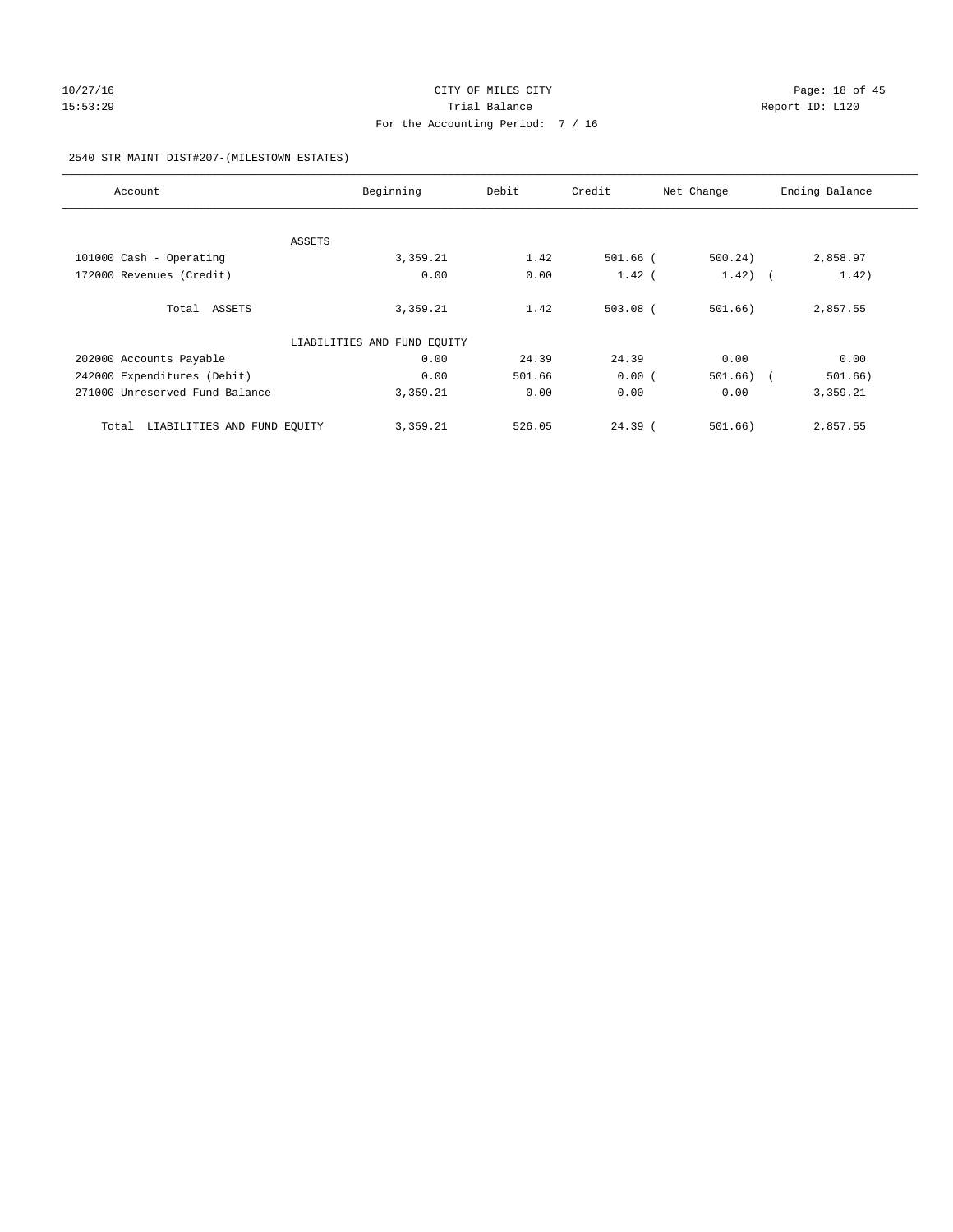| 10/27/16 |  |         |
|----------|--|---------|
|          |  | 5:53:29 |

# CITY OF MILES CITY Page: 19 of 45<br>
Trial Balance Report ID: L120 15:53:29 Trial Balance Report ID: L120 For the Accounting Period: 7 / 16

## 2701 Fire Grants

| Account                              | Beginning                   | Debit | Credit | Net Change | Ending Balance |
|--------------------------------------|-----------------------------|-------|--------|------------|----------------|
|                                      |                             |       |        |            |                |
|                                      | ASSETS                      |       |        |            |                |
| 101000 Cash - Operating              | 1,025.15                    | 0.00  | 0.00   | 0.00       | 1,025.15       |
| Total ASSETS                         | 1,025.15                    | 0.00  | 0.00   | 0.00       | 1,025.15       |
|                                      | LIABILITIES AND FUND EQUITY |       |        |            |                |
| 271000 Unreserved Fund Balance       | 1,025.15                    | 0.00  | 0.00   | 0.00       | 1,025.15       |
|                                      |                             |       |        |            |                |
| LIABILITIES AND FUND EQUITY<br>Total | 1,025.15                    | 0.00  | 0.00   | 0.00       | 1,025.15       |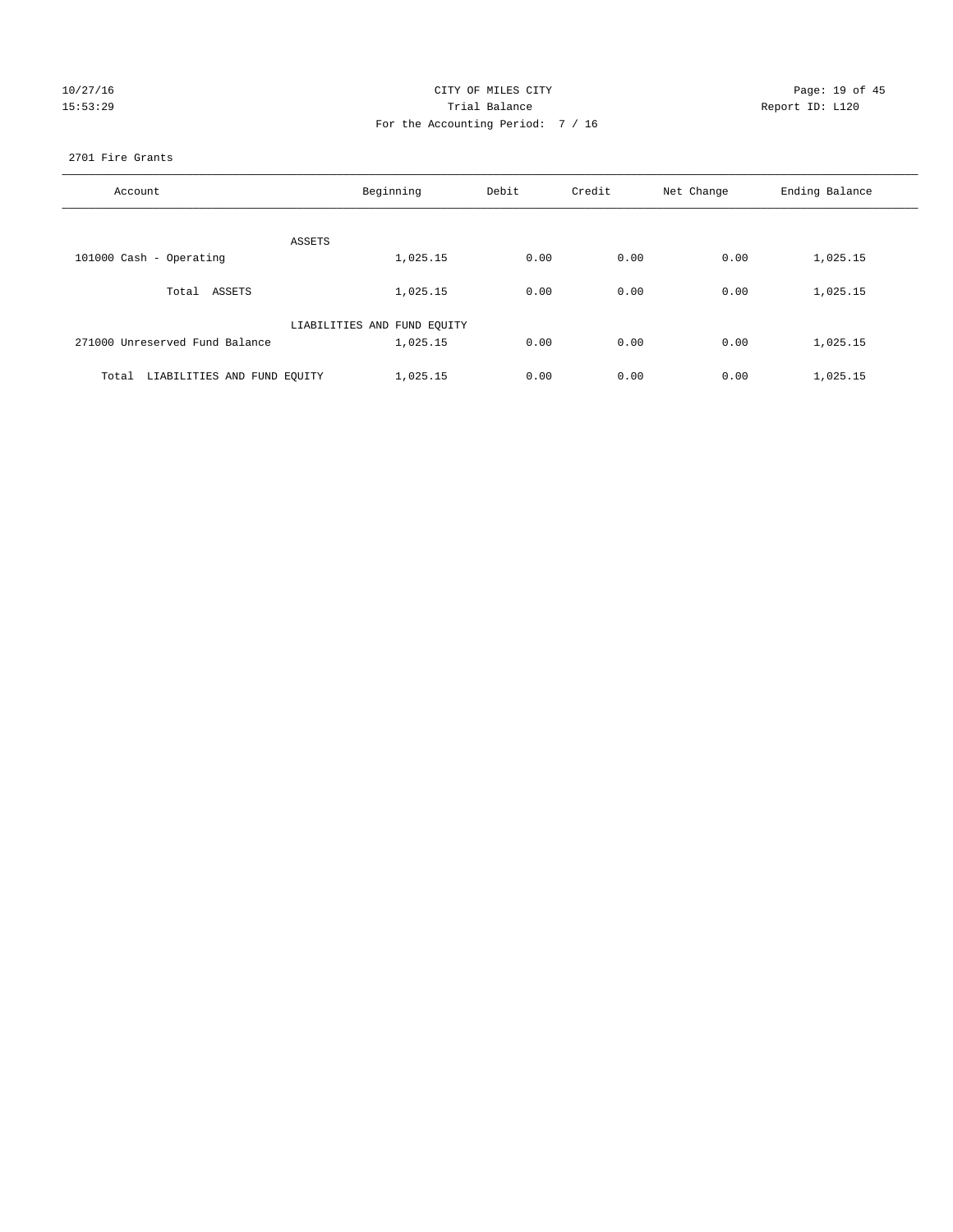# 10/27/16 Page: 20 of 45 15:53:29 **Trial Balance Trial Balance Report ID:** L120 For the Accounting Period: 7 / 16

## 2820 GAS TAX

| Account                              | Beginning                   | Debit     | Credit      | Net Change   | Ending Balance |
|--------------------------------------|-----------------------------|-----------|-------------|--------------|----------------|
| ASSETS                               |                             |           |             |              |                |
| 101000 Cash - Operating              | 1.65                        | 14,927.06 | 557.00      | 14,370.06    | 14,371.71      |
| 172000 Revenues (Credit)             | 0.00                        | 0.00      | 14,927.06 ( | 14,927.06) ( | 14,927.06)     |
| Total ASSETS                         | 1.65                        | 14,927.06 | 15,484.06 ( | $557.00$ (   | 555.35)        |
|                                      | LIABILITIES AND FUND EQUITY |           |             |              |                |
| 242000 Expenditures (Debit)          | 0.00                        | 557.00    | 0.00(       | $557.00$ (   | 557.00)        |
| 271000 Unreserved Fund Balance       | 1.65                        | 0.00      | 0.00        | 0.00         | 1.65           |
| LIABILITIES AND FUND EQUITY<br>Total | 1.65                        | 557.00    | 0.00(       | 557.00       | 555.35)        |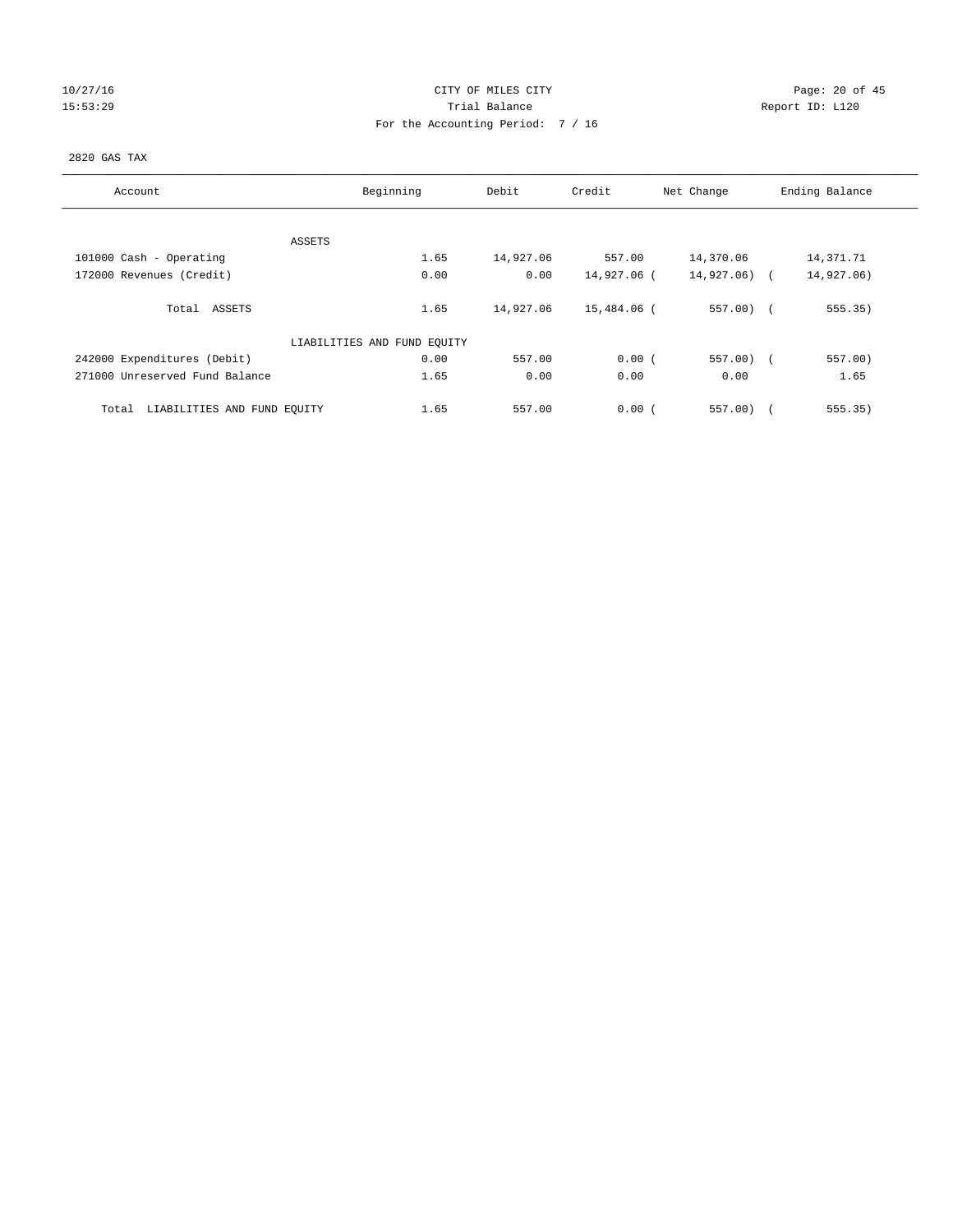# 10/27/16 Page: 21 of 45 15:53:29 **Trial Balance Trial Balance Report ID:** L120 For the Accounting Period: 7 / 16

#### 2850 911 EMERGENCY

| Account                              | Beginning                   | Debit     | Credit      | Net Change   | Ending Balance |
|--------------------------------------|-----------------------------|-----------|-------------|--------------|----------------|
|                                      |                             |           |             |              |                |
|                                      | ASSETS                      |           |             |              |                |
| 101000 Cash - Operating              | 146,016.76                  | 61.84     | 11,894.81 ( | 11,832.97)   | 134, 183. 79   |
| 172000 Revenues (Credit)             | 0.00                        | 0.00      | $61.84$ (   | $61.84)$ (   | 61.84)         |
| Total ASSETS                         | 146,016.76                  | 61.84     | 11,956.65 ( | 11,894.81)   | 134, 121.95    |
|                                      | LIABILITIES AND FUND EQUITY |           |             |              |                |
| 202000 Accounts Payable              | 0.00                        | 11,894.81 | 11,894.81   | 0.00         | 0.00           |
| 242000 Expenditures (Debit)          | 0.00                        | 11,894.81 | 0.00(       | 11,894.81) ( | 11,894.81)     |
| 271000 Unreserved Fund Balance       | 146,016.76                  | 0.00      | 0.00        | 0.00         | 146,016.76     |
| LIABILITIES AND FUND EQUITY<br>Total | 146,016.76                  | 23,789.62 | 11,894.81 ( | 11,894.81)   | 134, 121.95    |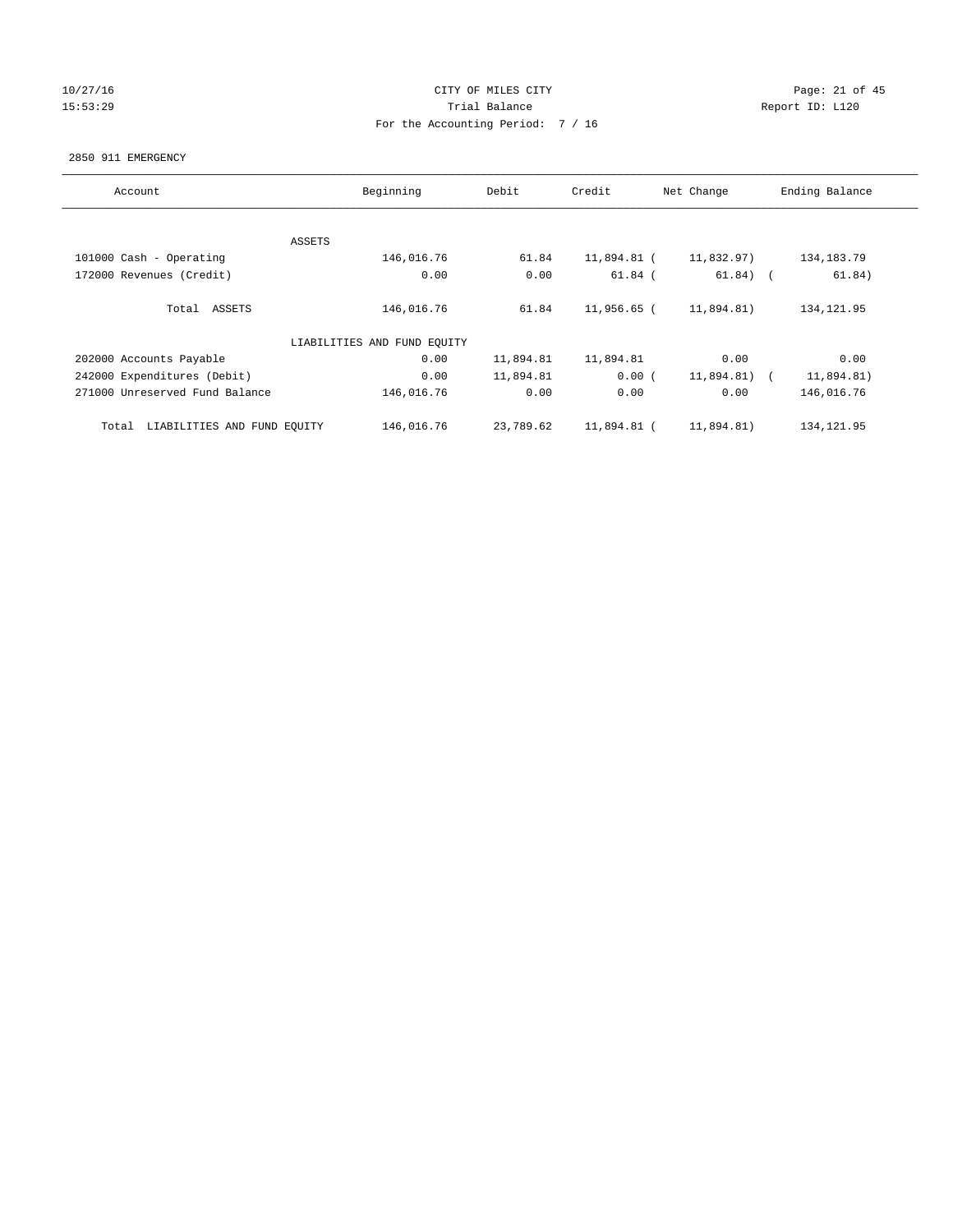# 10/27/16 Page: 22 of 45 15:53:29 Trial Balance Report ID: L120 For the Accounting Period: 7 / 16

#### 2880 LIBRARY GRANTS

| Account                                | Beginning                   | Debit | Credit | Net Change | Ending Balance |
|----------------------------------------|-----------------------------|-------|--------|------------|----------------|
|                                        |                             |       |        |            |                |
| ASSETS                                 |                             |       |        |            |                |
| 101003 Cash - per capita               | 11,210.98                   | 0.00  | 0.00   | 0.00       | 11,210.98      |
| 101020 Cash - Partners Program         | 41,984.70                   | 0.00  | 0.00   | 0.00       | 41,984.70      |
| 101030 Cash - Sagebrush Fed/Base Grant | 7,852.76                    | 0.00  | 0.00   | 0.00       | 7,852.76       |
| 101033 Library - Humanities Grant      | 502.08                      | 0.00  | 0.00   | 0.00       | 502.08         |
| Total ASSETS                           | 61,550.52                   | 0.00  | 0.00   | 0.00       | 61,550.52      |
|                                        | LIABILITIES AND FUND EQUITY |       |        |            |                |
| 271000 Unreserved Fund Balance         | 61,550.52                   | 0.00  | 0.00   | 0.00       | 61,550.52      |
| LIABILITIES AND FUND EQUITY<br>Total   | 61,550.52                   | 0.00  | 0.00   | 0.00       | 61,550.52      |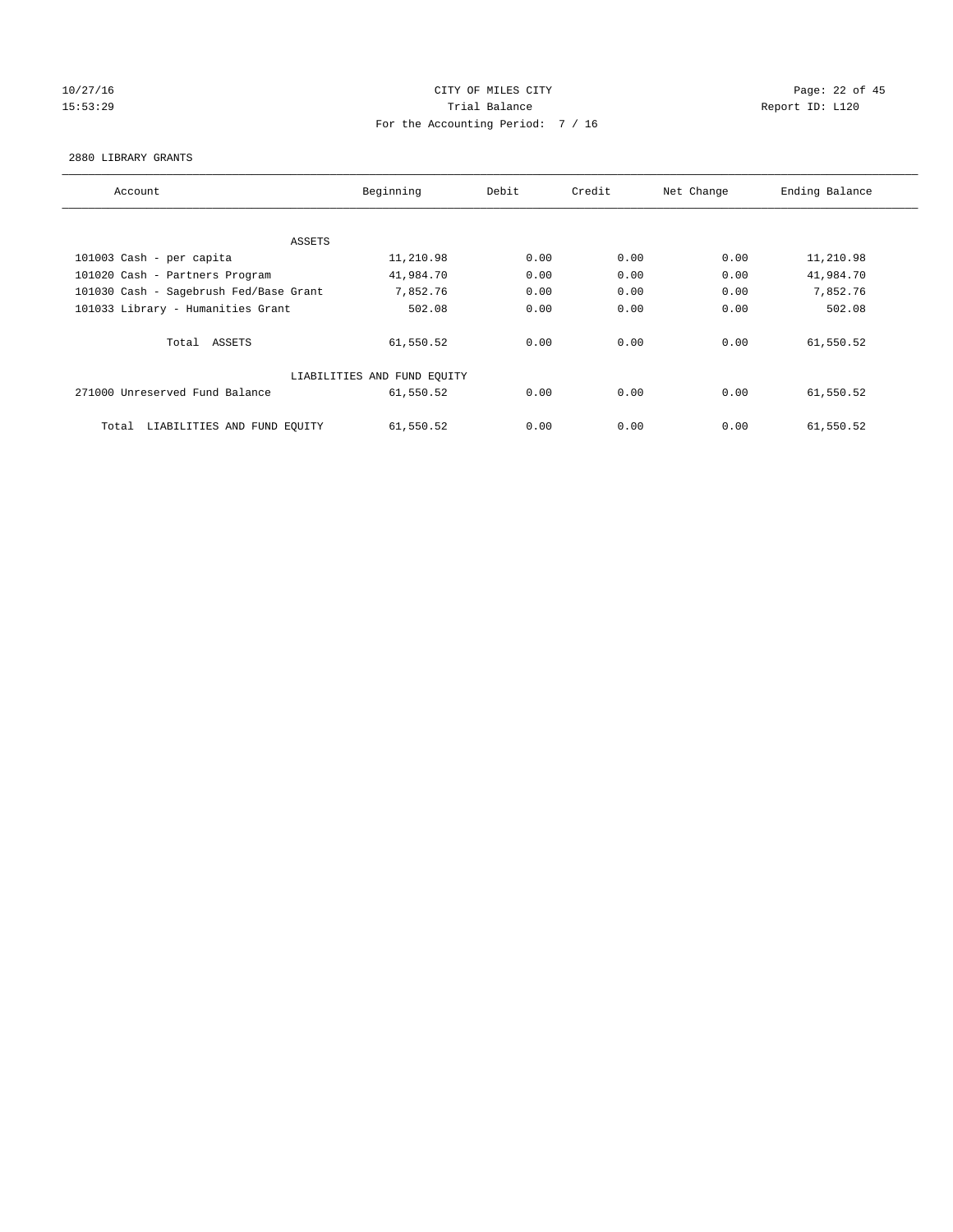# 10/27/16 Page: 23 of 45 15:53:29 Trial Balance Trial Balance Report ID: L120 For the Accounting Period: 7 / 16

## 2935 Historic Preservation

| Account                                 | Beginning                   | Debit  | Credit     | Net Change | Ending Balance |
|-----------------------------------------|-----------------------------|--------|------------|------------|----------------|
|                                         |                             |        |            |            |                |
| ASSETS                                  |                             |        |            |            |                |
| 101000 Cash - Operating                 | 4,953.52                    | 0.00   | $300.42$ ( | 300.42)    | 4,653.10       |
| 101039 HP- CCHS Grant                   | 286.00                      | 0.00   | 0.00       | 0.00       | 286.00         |
| 132000 Due From Government (Short Term) | 3,286.38                    | 0.00   | 0.00       | 0.00       | 3,286.38       |
| Total ASSETS                            | 8,525.90                    | 0.00   | $300.42$ ( | 300.42     | 8,225.48       |
|                                         | LIABILITIES AND FUND EQUITY |        |            |            |                |
| 202000 Accounts Payable                 | 0.00                        | 72.85  | 72.85      | 0.00       | 0.00           |
| 242000 Expenditures (Debit)             | 0.00                        | 300.42 | 0.00(      | 300.42)    | 300.42)        |
| 271000 Unreserved Fund Balance          | 8,525.90                    | 0.00   | 0.00       | 0.00       | 8,525.90       |
| LIABILITIES AND FUND EQUITY<br>Total    | 8,525.90                    | 373.27 | $72.85$ (  | 300.42)    | 8,225.48       |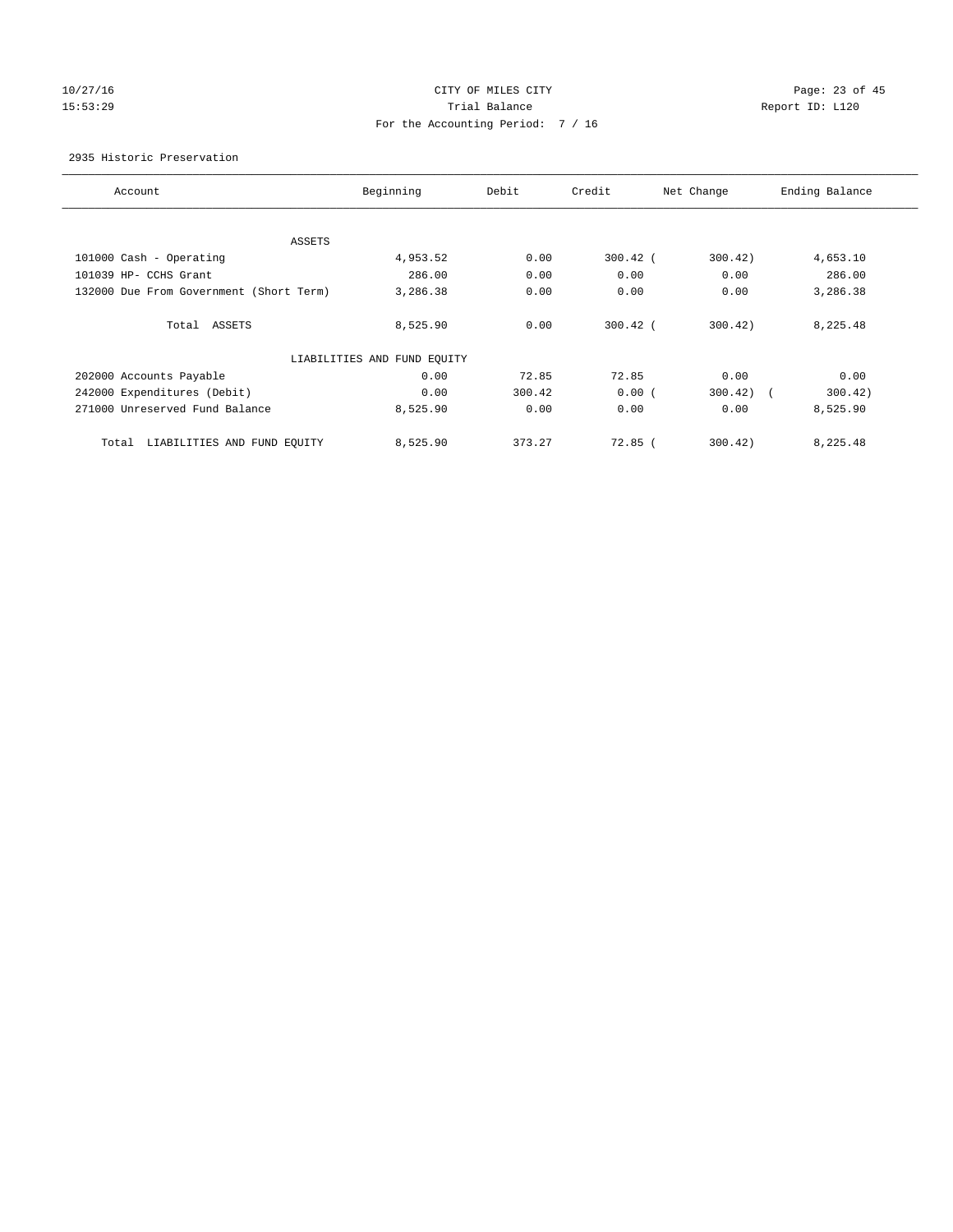# 10/27/16 Page: 24 of 45 15:53:29 **Trial Balance Trial Balance Report ID:** L120 For the Accounting Period: 7 / 16

2985 RETIRED SENIOR VOLUNTEER PROG (RSVP)

| Account                                    | Beginning                   | Debit    | Credit     | Net Change   | Ending Balance |
|--------------------------------------------|-----------------------------|----------|------------|--------------|----------------|
|                                            |                             |          |            |              |                |
| <b>ASSETS</b><br>101000 Cash - Operating   | 5.06                        | 2.58     | 5,981.83 ( | $5,979.25$ ( | 5,974.19)      |
|                                            |                             |          |            |              |                |
| 101004 RSVP Non-Federal Cash Operating-Cus | 6,098.97                    | 38.53    | 629.72 (   | 591.19)      | 5,507.78       |
| 101006 Cash- operating-Fallon              | 0.00                        | 0.00     | 882.70 (   | 882.70) (    | 882.70)        |
| 101008 RSVP- Custer Excess                 | 3,803.99                    | 0.00     | 0.00       | 0.00         | 3,803.99       |
| 103100 Petty Cash-                         | 200.00                      | 0.00     | 0.00       | 0.00         | 200.00         |
| 172000 Revenues (Credit)                   | 0.00                        | 0.00     | $41.11$ (  | $41.11)$ (   | 41.11)         |
| Total ASSETS                               | 10,108.02                   | 41.11    | 7,535.36 ( | 7,494.25)    | 2,613.77       |
|                                            | LIABILITIES AND FUND EQUITY |          |            |              |                |
| 202000 Accounts Payable                    | 0.00                        | 2,109.98 | 2,109.98   | 0.00         | 0.00           |
| 242000 Expenditures (Debit)                | 0.00                        | 7,494.25 | $0.00$ (   | $7,494.25$ ( | 7,494.25)      |
| 271000 Unreserved Fund Balance             | 10,108.02                   | 0.00     | 0.00       | 0.00         | 10,108.02      |
| LIABILITIES AND FUND EQUITY<br>Total       | 10,108.02                   | 9,604.23 | 2,109.98 ( | 7,494.25)    | 2,613.77       |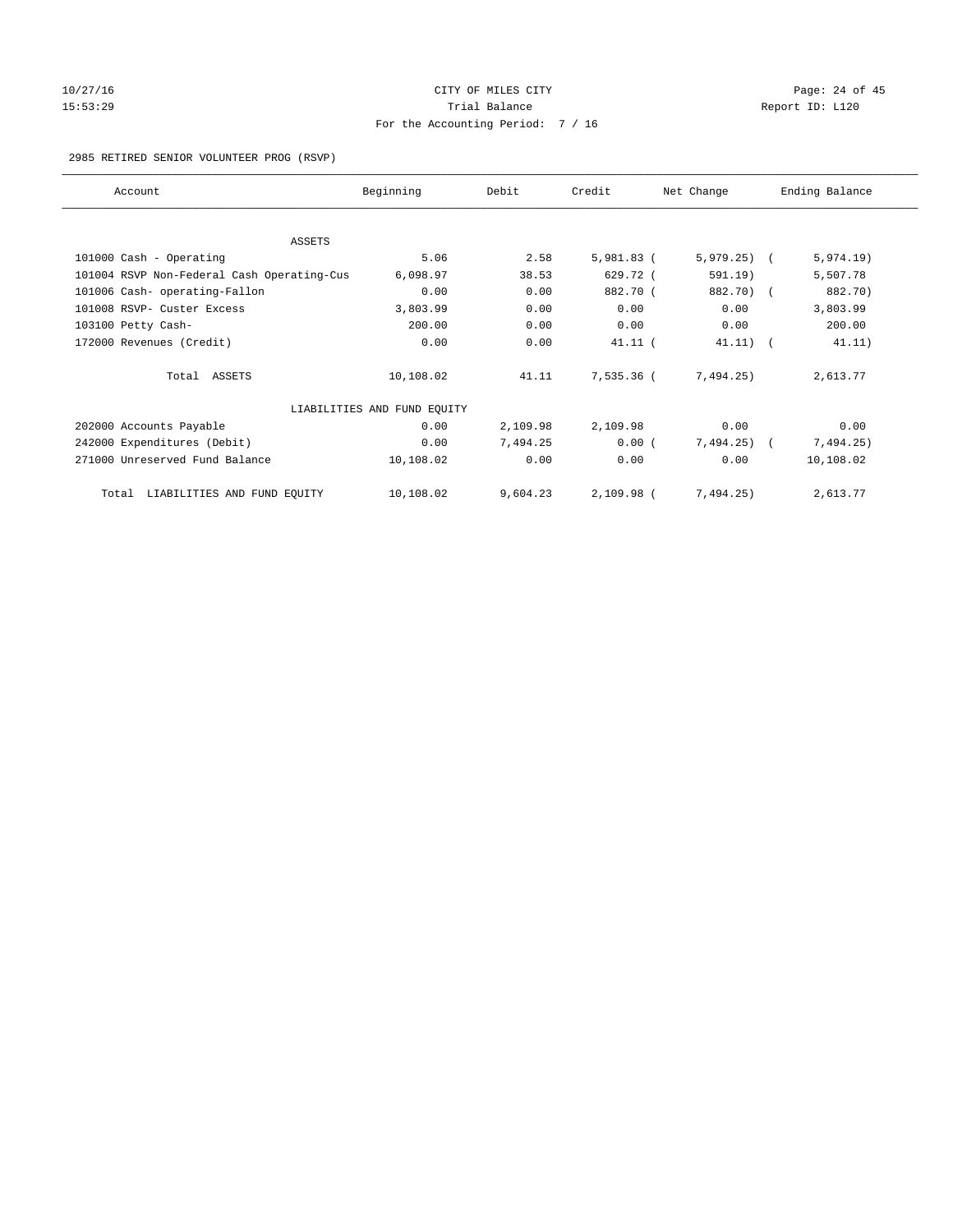3300 Judgement & Losses-Power Settlement

| Account                                     | Beginning                   |       | Debit | Credit | Net Change | Ending Balance |       |
|---------------------------------------------|-----------------------------|-------|-------|--------|------------|----------------|-------|
| ASSETS                                      |                             |       |       |        |            |                |       |
| 115208 Taxes Receivable - Personal 2008     |                             | 0.47) | 0.00  | 0.00   | 0.00       | $\sqrt{2}$     | 0.47) |
| Total ASSETS                                |                             | 0.47) | 0.00  | 0.00   | 0.00       | $\sqrt{2}$     | 0.47) |
|                                             | LIABILITIES AND FUND EQUITY |       |       |        |            |                |       |
| 223200 Deferred Revenue - Pers Prop Taxes ( |                             | 0.47) | 0.00  | 0.00   | 0.00       | $\sim$         | 0.47) |
| LIABILITIES AND FUND EQUITY<br>Total        |                             | 0.47) | 0.00  | 0.00   | 0.00       |                | 0.47) |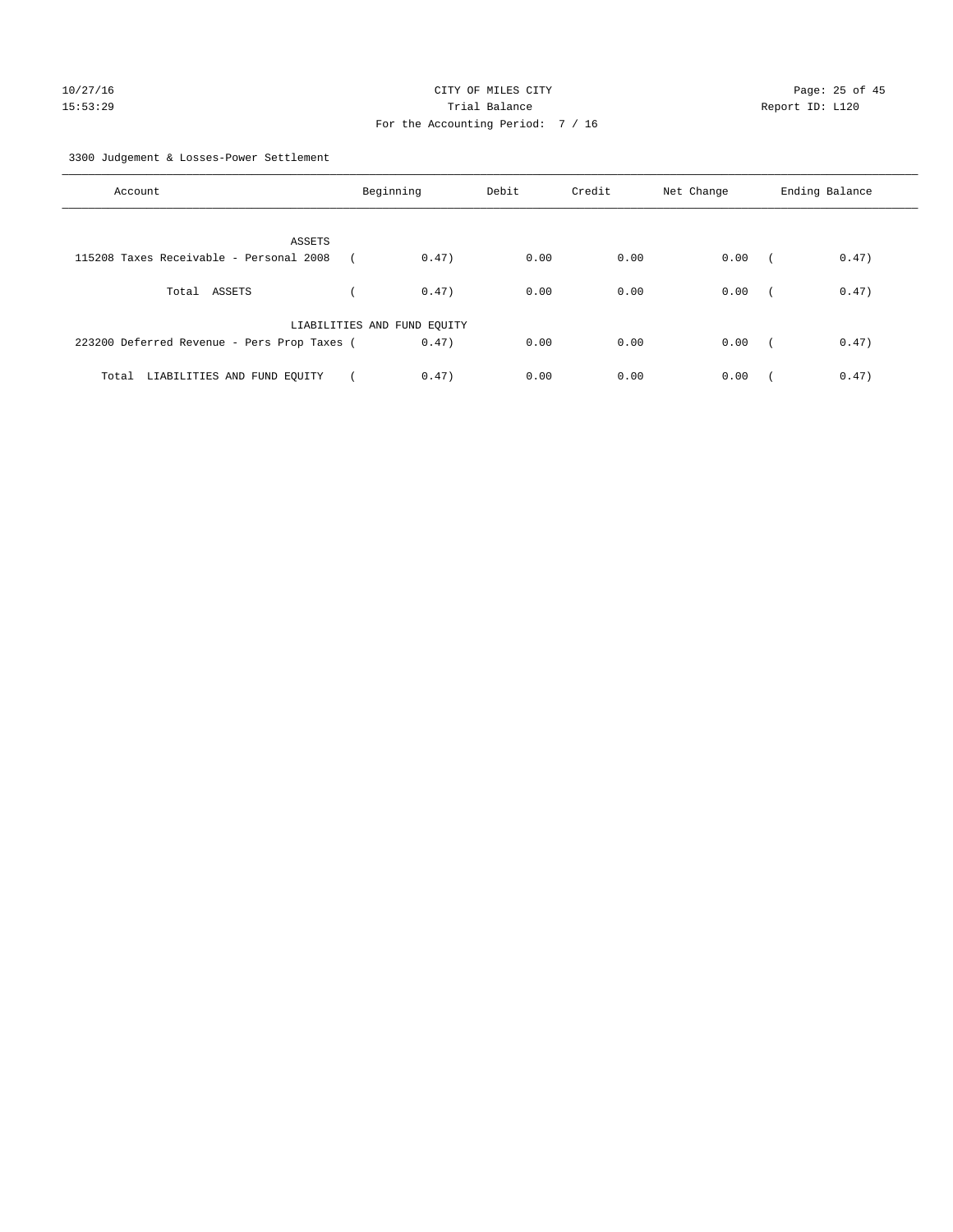# 10/27/16 Page: 26 of 45 15:53:29 **Trial Balance Trial Balance Report ID:** L120 For the Accounting Period: 7 / 16

## 3670 SID 211

| Account                                    | Beginning                   | Debit    | Credit     | Net Change    | Ending Balance |
|--------------------------------------------|-----------------------------|----------|------------|---------------|----------------|
| <b>ASSETS</b>                              |                             |          |            |               |                |
| 101000 Cash - Operating                    | 2,765.58                    | 5.33     | 2,276.18 ( | 2, 270.85)    | 494.73         |
| 118150 Special Assessments Receivables-201 | 1,381.53                    | 0.00     | 5.33(      | 5.33)         | 1,376.20       |
| 119000 Special Assmt Recbl - Deferred      | 56,551.37                   | 0.00     | 0.00       | 0.00          | 56,551.37      |
| 172000 Revenues (Credit)                   | 0.00                        | 0.00     | 5.33(      | $5.33)$ (     | 5.33)          |
| Total ASSETS                               | 60,698.48                   | 5.33     | 2,286.84 ( | 2, 281.51)    | 58,416.97      |
|                                            | LIABILITIES AND FUND EQUITY |          |            |               |                |
| 202000 Accounts Payable                    | 0.00                        | 2,276.18 | 2,276.18   | 0.00          | 0.00           |
| 223000 Deferred Revenue/Uncollected Taxes  | 57,932.90                   | 5.33     | 0.00(      | 5.33)         | 57,927.57      |
| 242000 Expenditures (Debit)                | 0.00                        | 2,276.18 | 0.00(      | $2, 276.18$ ( | 2, 276.18)     |
| 271000 Unreserved Fund Balance             | 2,765.58                    | 0.00     | 0.00       | 0.00          | 2,765.58       |
| LIABILITIES AND FUND EQUITY<br>Total       | 60,698.48                   | 4,557.69 | 2,276.18 ( | 2, 281.51)    | 58,416.97      |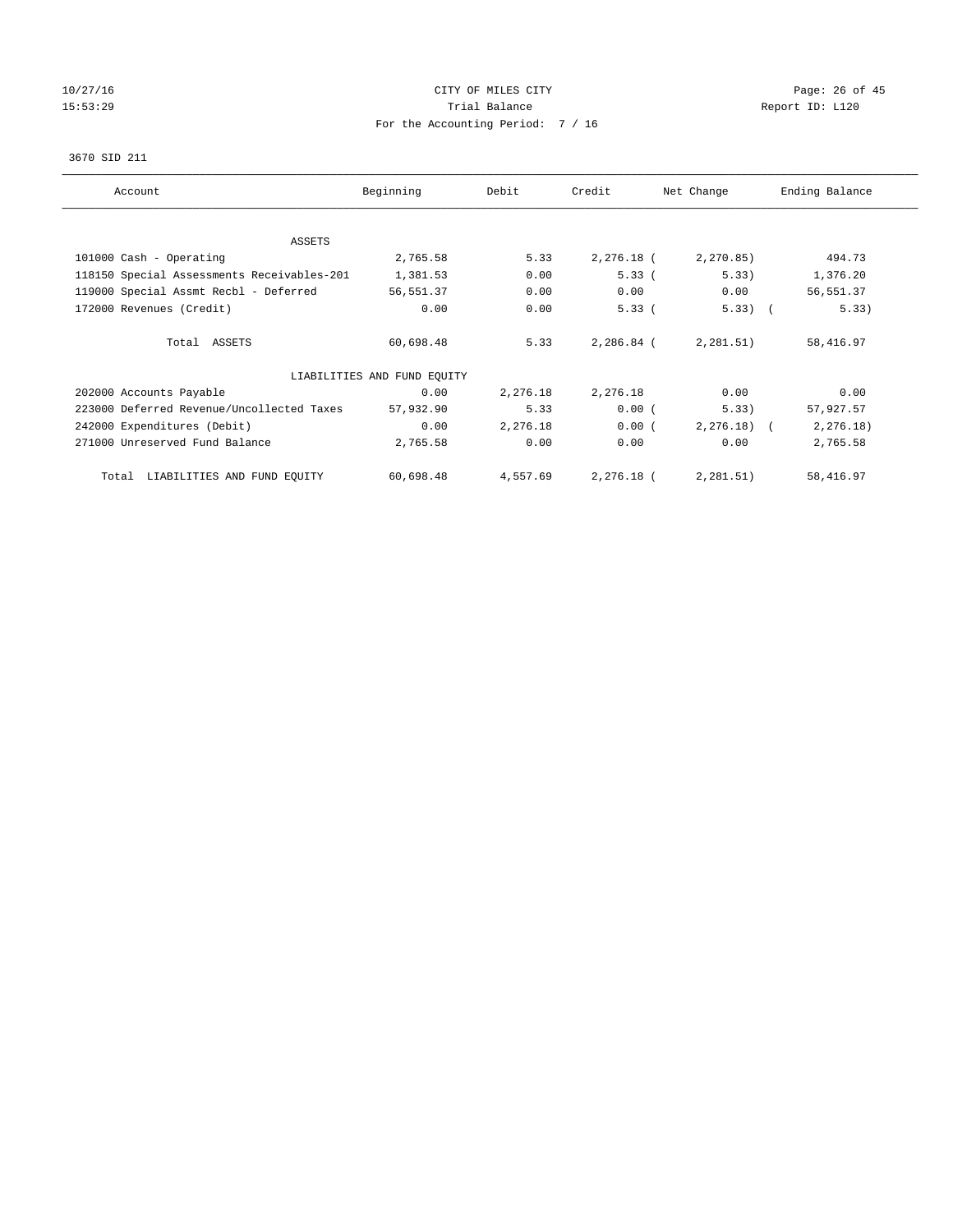# 10/27/16 Page: 27 of 45 15:53:29 Trial Balance Report ID: L120 For the Accounting Period: 7 / 16

4000 General Fund Capitol Improvement Fund

| Account                              | Beginning                   | Debit | Credit    | Net Change | Ending Balance |
|--------------------------------------|-----------------------------|-------|-----------|------------|----------------|
| ASSETS                               |                             |       |           |            |                |
| 101000 Cash - Operating              | 36,449.66                   | 15.44 | 0.00      | 15.44      | 36,465.10      |
| 172000 Revenues (Credit)             | 0.00                        | 0.00  | $15.44$ ( | $15.44)$ ( | 15.44)         |
| Total ASSETS                         | 36,449.66                   | 15.44 | 15.44     | 0.00       | 36,449.66      |
|                                      | LIABILITIES AND FUND EQUITY |       |           |            |                |
| 271000 Unreserved Fund Balance       | 36,449.66                   | 0.00  | 0.00      | 0.00       | 36, 449.66     |
| LIABILITIES AND FUND EQUITY<br>Total | 36,449.66                   | 0.00  | 0.00      | 0.00       | 36,449.66      |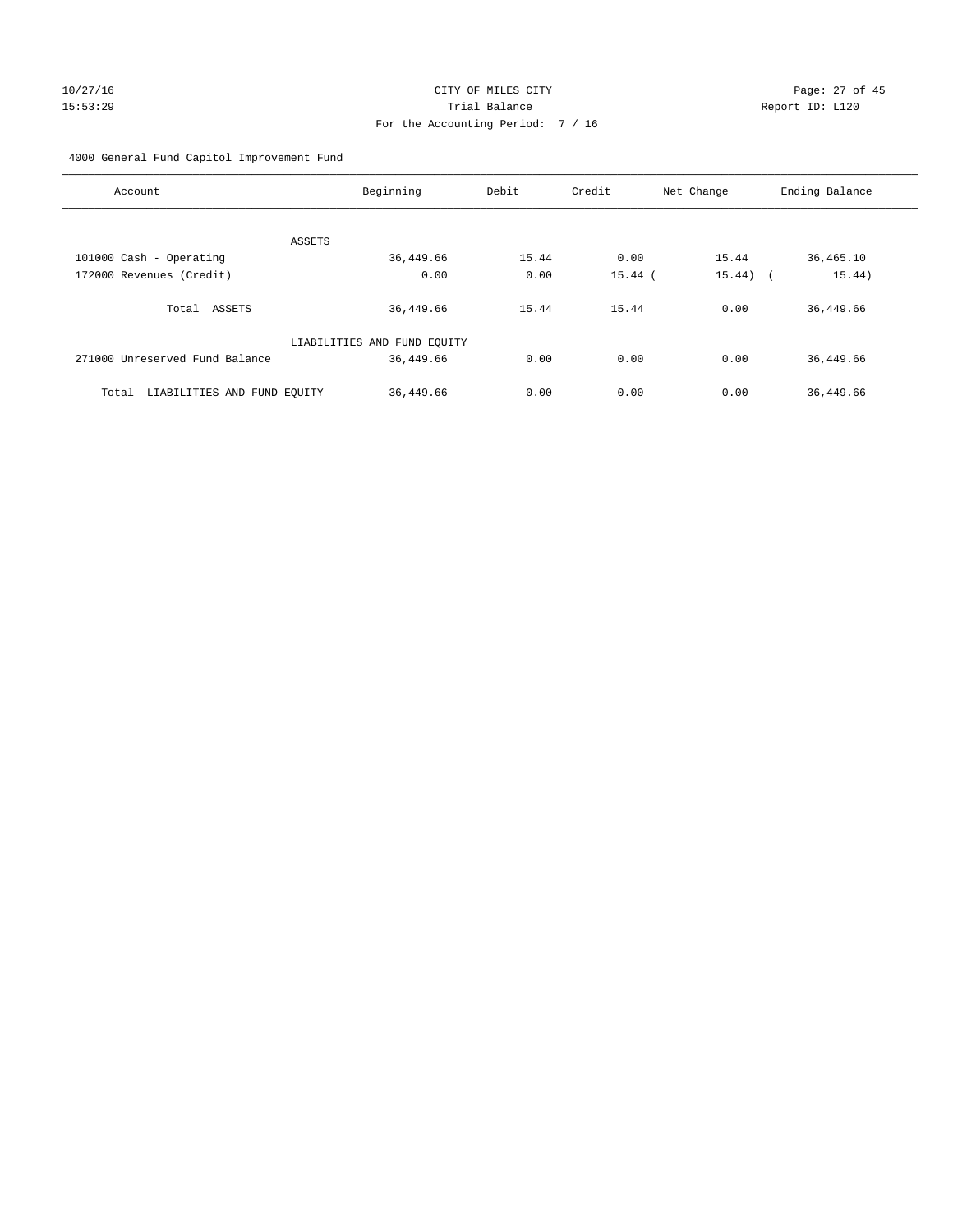4050 Ambulance Capital Improvement Fund

| Account                              | Beginning                   | Debit | Credit | Net Change | Ending Balance |
|--------------------------------------|-----------------------------|-------|--------|------------|----------------|
| ASSETS                               |                             |       |        |            |                |
| 101000 Cash - Operating              | 13,779.06                   | 0.00  | 0.00   | 0.00       | 13,779.06      |
| ASSETS<br>Total                      | 13,779.06                   | 0.00  | 0.00   | 0.00       | 13,779.06      |
|                                      | LIABILITIES AND FUND EQUITY |       |        |            |                |
| 271000 Unreserved Fund Balance       | 13,779.06                   | 0.00  | 0.00   | 0.00       | 13,779.06      |
| LIABILITIES AND FUND EQUITY<br>Total | 13,779.06                   | 0.00  | 0.00   | 0.00       | 13,779.06      |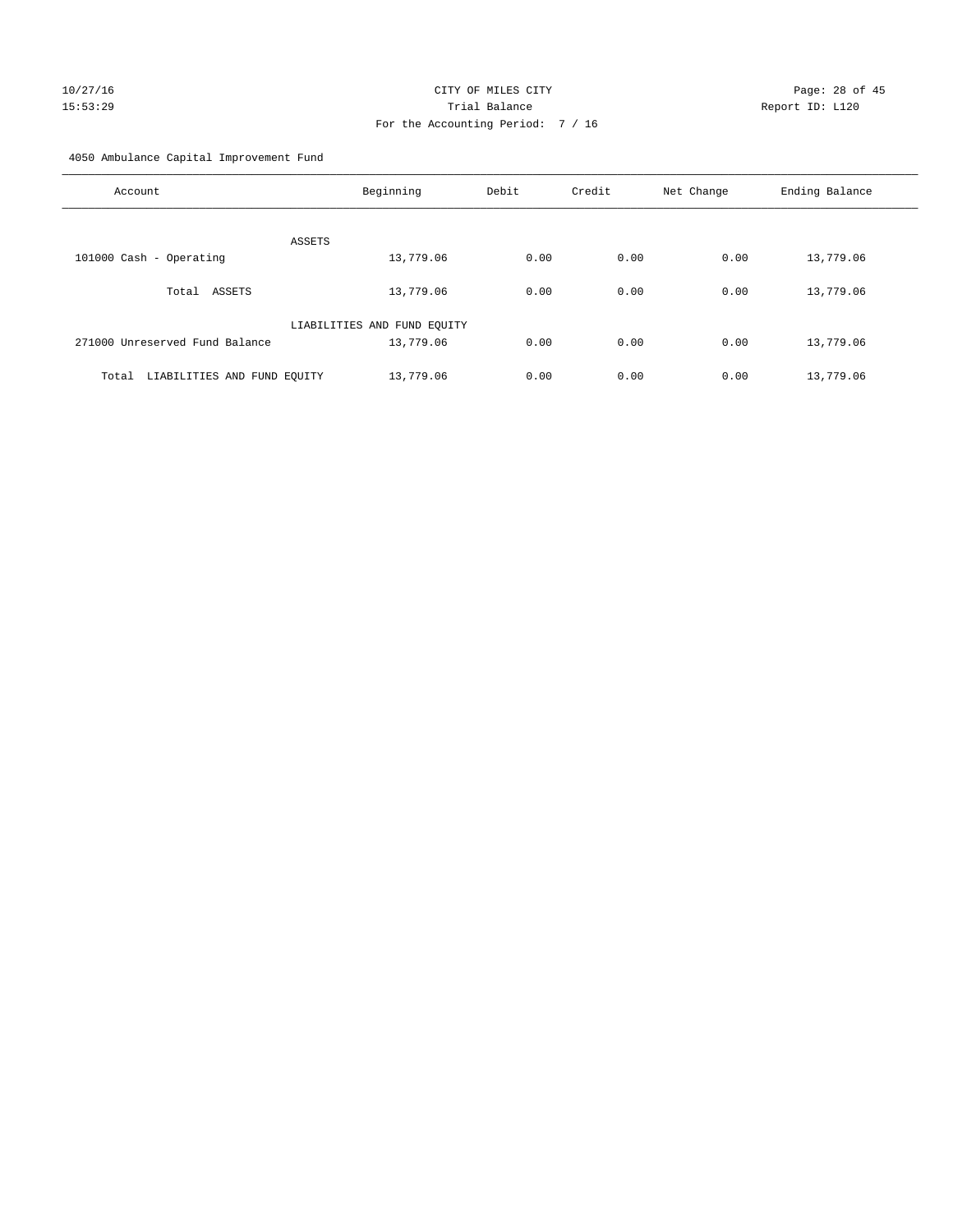# 10/27/16 Page: 29 of 45 15:53:29 Trial Balance Report ID: L120 For the Accounting Period: 7 / 16

4056 Airport- Capital Improvement Plan

| Account                              | Beginning                   | Debit | Credit | Net Change | Ending Balance |
|--------------------------------------|-----------------------------|-------|--------|------------|----------------|
| ASSETS                               |                             |       |        |            |                |
| 101000 Cash - Operating              | 73,191.00                   | 0.00  | 0.00   | 0.00       | 73,191.00      |
| ASSETS<br>Total                      | 73,191.00                   | 0.00  | 0.00   | 0.00       | 73,191.00      |
|                                      | LIABILITIES AND FUND EQUITY |       |        |            |                |
| 271000 Unreserved Fund Balance       | 73,191.00                   | 0.00  | 0.00   | 0.00       | 73,191.00      |
| LIABILITIES AND FUND EQUITY<br>Total | 73,191.00                   | 0.00  | 0.00   | 0.00       | 73,191.00      |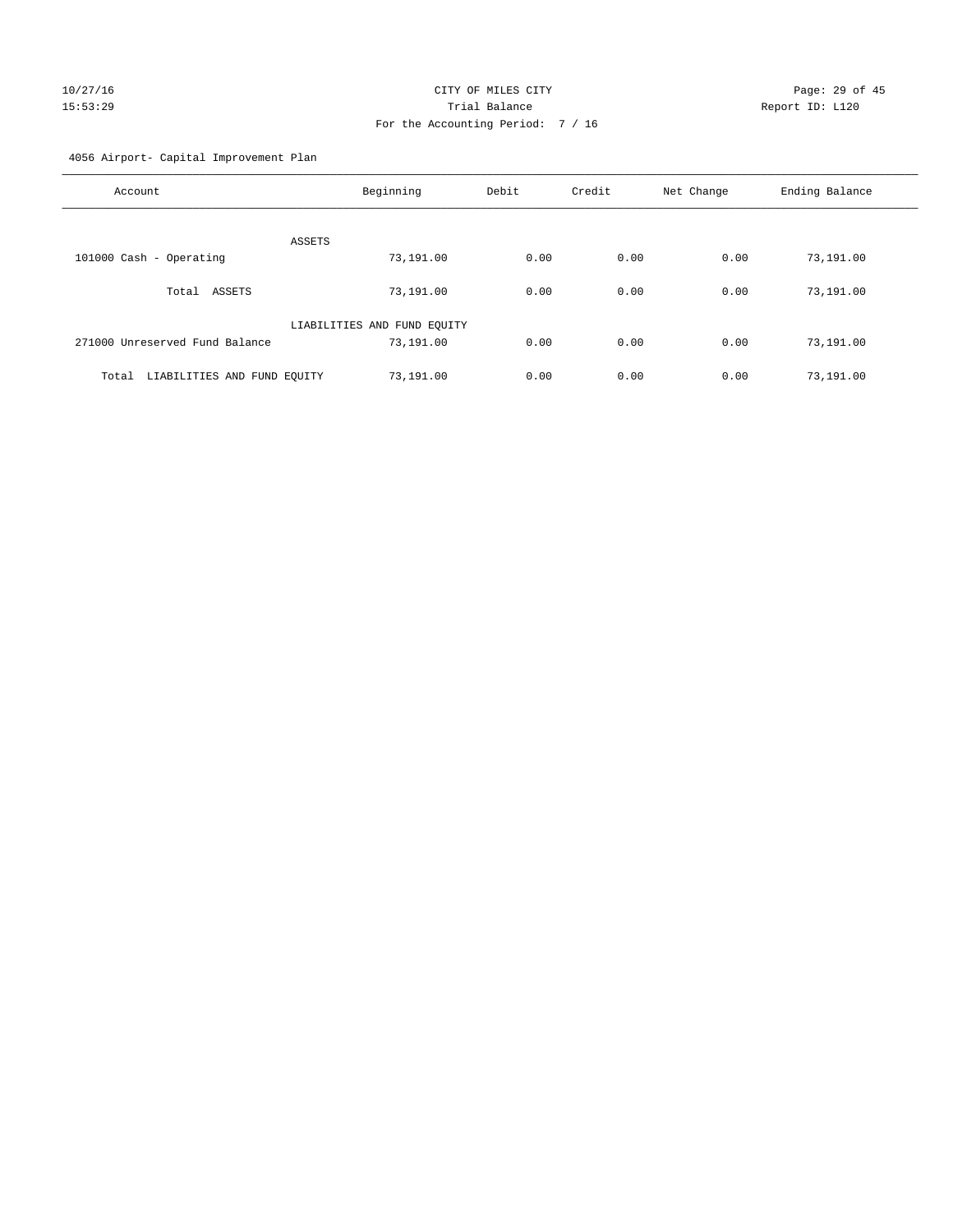# 10/27/16 Page: 30 of 45 15:53:29 Trial Balance Report ID: L120 For the Accounting Period: 7 / 16

4060 CAPITAL IMPROV-PUBLIC WORKS

| Account                              | Beginning                   | Debit    | Credit     | Net Change            | Ending Balance |
|--------------------------------------|-----------------------------|----------|------------|-----------------------|----------------|
|                                      |                             |          |            |                       |                |
|                                      | ASSETS                      |          |            |                       |                |
| 101000 Cash - Operating              | 227,014.13                  | 736.14   | 0.00       | 736.14                | 227,750.27     |
| 122000 Accounts Receivable           | 0.00                        | 300.00   | 300.00     | 0.00                  | 0.00           |
| 172000 Revenues (Credit)             | 0.00                        | 0.00     | $736.14$ ( | 736.14)<br>$\sqrt{2}$ | 736.14)        |
| ASSETS<br>Total                      | 227,014.13                  | 1,036.14 | 1,036.14   | 0.00                  | 227,014.13     |
|                                      | LIABILITIES AND FUND EQUITY |          |            |                       |                |
| 271000 Unreserved Fund Balance       | 227,014.13                  | 0.00     | 0.00       | 0.00                  | 227,014.13     |
| LIABILITIES AND FUND EQUITY<br>Total | 227,014.13                  | 0.00     | 0.00       | 0.00                  | 227,014.13     |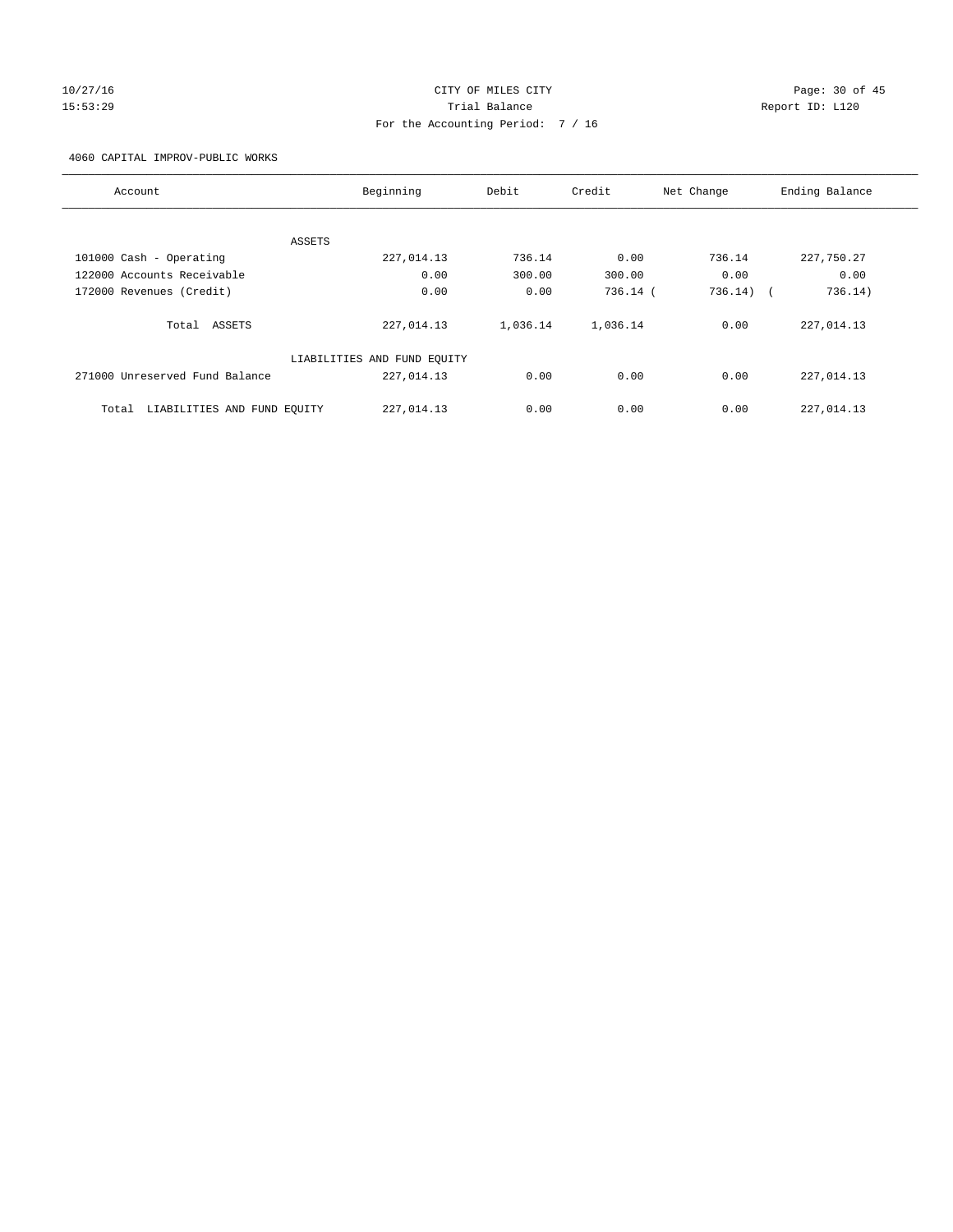# 10/27/16 Page: 31 of 45 15:53:29 Trial Balance Report ID: L120 For the Accounting Period: 7 / 16

#### 5210 WATER UTILITY

| Account                                                   | Beginning                   | Debit       | Credit       | Net Change    | Ending Balance          |
|-----------------------------------------------------------|-----------------------------|-------------|--------------|---------------|-------------------------|
| ASSETS                                                    |                             |             |              |               |                         |
| 101000 Cash - Operating                                   | 2,447,459.01                | 205, 935.32 | 149, 313.03  | 56,622.29     | 2,504,081.30            |
| 101010 Deposit Cash                                       | 99,100.00                   | 5,700.00    | 4,750.00     | 950.00        | 100,050.00              |
| 102240 Cash - Replacement & Depreciation                  | 1,489,589.35                | 0.00        | 0.00         | 0.00          | 1,489,589.35            |
| 102250 Cash - System Devlopment Fees                      | 281,993.25                  | 0.00        | 0.00         | 0.00          | 281,993.25              |
| 102270 Cash - Curb Stop Replacement Fee                   | 266,839.49                  | 3,599.20    | 60.56        | 3,538.64      | 270, 378.13             |
| 102312 RevBnd/CurYearDebt-DNRC/CarbonTank                 | 18,086.32                   | 11,520.52   | 0.00         | 11,520.52     | 29,606.84               |
| 102313 RevBnd/CurYearDebt-DNRC/NE WtrLine                 | 5,882.06                    | 11,805.94   | 0.00         | 11,805.94     | 17,688.00               |
| 102315 RevBnd/CurYearDebt-ARRA/NE Water Li                | 0.07                        | 1,473.96    | 0.00         | 1,473.96      | 1,474.03                |
| 102322 RevBnd/Reserve-DNRC/CarbonTank                     | 153,009.00                  | 0.00        | 0.00         | 0.00          | 153,009.00              |
| 102323 RevBnd/Reserve-DNRC/NE WtrLine                     | 128,653.00                  | 0.00        | 0.00         | 0.00          | 128,653.00              |
| 102325 RevBnd/Reserve-ARRA B-NE Waterline                 | 18,245.00                   | 0.00        | 0.00         | 0.00          | 18,245.00               |
| 103000 Petty Cash                                         | 330.00                      | 0.00        | 0.00         | 0.00          | 330.00                  |
| 122000 Accounts Receivable                                | 223,682.27                  | 272,552.94  | 206,691.39   | 65,861.55     | 289,543.82              |
| 122020 Accounts Receivable-\$2.00 State Ass(              | 4.00)                       | 0.00        | 0.00         | 0.00          | $\left($<br>4.00)       |
| 162000 Deferred outflows-GASB68                           | 33,300.00                   | 0.00        | 0.00         | 0.00          | 33,300.00               |
| 172000 Revenues (Credit)                                  | 0.00                        | 0.00        | 268,266.34 ( | 268, 266. 34) | 268, 266. 34)           |
| 181000 Land                                               | 41,844.00                   | 0.00        | 0.00         | 0.00          | 41,844.00               |
| 182000 Buildings                                          | 22,997.00                   | 0.00        | 0.00         | 0.00          | 22,997.00               |
| 182100 Allowance for Depr - Buildings (Cre(               | 22,997.00)                  | 0.00        | 0.00         | 0.00          | 22,997.00)<br>$\left($  |
| 186000 Machinery and Equipment                            | 427, 225. 70                | 0.00        | 0.00         | 0.00          | 427, 225.70             |
| 186100 Allowance for Depr - Machinery & Eq(               | $265, 339.00$ )             | 0.00        | 0.00         | 0.00          | 265, 339.00)            |
| 188000 Const. Work in Progress-NE Wtr Line                | 81,951.75                   | 0.00        | 0.00         | 0.00          | 81,951.75               |
| 189100 Source of Supply                                   | 3, 448, 234.49              | 0.00        | 0.00         | 0.00          | 3, 448, 234.49          |
| 189110 Allowance for Depreciation - Source(               | 569, 298.00)                | 0.00        | 0.00         | 0.00          | 569,298.00)<br>$\left($ |
| 189300 Treatment Plant                                    | 3,716,158.00                | 0.00        | 0.00         | 0.00          | 3,716,158.00            |
| 189310 Allowance for Depr - Treatment Plan(               | 1,895,615.00)               | 0.00        | 0.00         | 0.00          | (1,895,615.00)          |
| 189400 Transmission & Distribution                        | 12,964,779.77               | 0.00        | 0.00         | 0.00          | 12,964,779.77           |
| 189410 Allowance for Depr - Trans & Distri( 3,749,501.00) |                             | 0.00        | 0.00         | 0.00          | 3,749,501.00)           |
|                                                           |                             |             |              |               |                         |
| Total ASSETS                                              | 19,366,605.53               | 512,587.88  | 629,081.32 ( | 116, 493.44)  | 19,250,112.09           |
|                                                           | LIABILITIES AND FUND EQUITY |             |              |               |                         |
| 202000 Accounts Payable                                   | 0.00                        | 51,724.20   | 51,724.20    | 0.00          | 0.00                    |
| 214000 Deposits Payable                                   | 99,250.00                   | 4,750.00    | 5,700.00     | 950.00        | 100,200.00              |
| 214010 Refunds Payable                                    | 0.50                        | 602.19      | 602.19       | 0.00          | 0.50                    |
| 223899 Deferred inflows-GASB 68                           | 111,493.00                  | 0.00        | 0.00         | 0.00          | 111,493.00              |
| 231000 BONDS PAYABLE                                      | 4,665,000.00                | 0.00        | 0.00         | 0.00          | 4,665,000.00            |
| 237000 Net Pension liability-GASB 68                      | 429,854.00                  | 0.00        | 0.00         | 0.00          | 429,854.00              |
| 238000 Other Post Employment Benefits                     | 5,459.00                    | 0.00        | 0.00         | 0.00          | 5,459.00                |
| 239000 Compensated Absences Payable                       | 91,620.00                   | 0.00        | 0.00         | 0.00          | 91,620.00               |
| 242000 Expenditures (Debit)                               | 0.00                        | 117,720.93  | 277.49 (     | 117,443.44)   | 117, 443.44)            |
| 250300 Reserve Revenue Bond - Current Debt                | 323, 303.85                 | 0.00        | 0.00         | 0.00          | 323, 303.85             |
| 250500 Reserve - System Dev Fees                          | 171,098.25                  | 0.00        | 0.00         | 0.00          | 171,098.25              |
| 250600 Reserve for Replacement & Depreciat                | 1,351,889.30                | 0.00        | 0.00         | 0.00          | 1,351,889.30            |
| 271000 Unreserved Fund Balance                            | 493,065.00)                 | 0.00        | 0.00         | 0.00          | 493,065.00)             |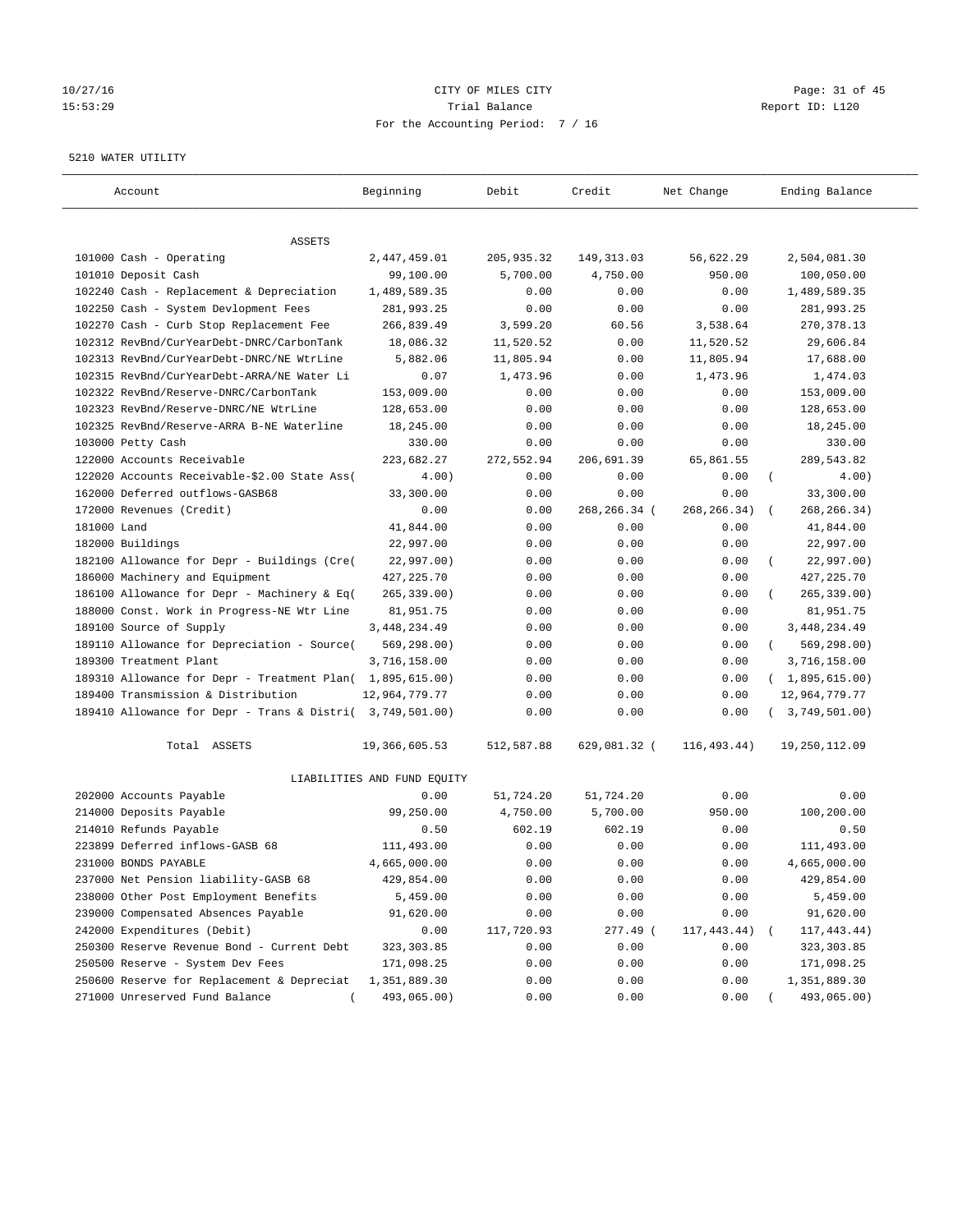| 10/27/16 |  |
|----------|--|
| 15:53:29 |  |

# CITY OF MILES CITY CONTROL CONTROL CITY CONTROL Page: 32 of 45 Partial Balance and Communications of the Report ID: L120 For the Accounting Period: 7 / 16

# 5210 WATER UTILITY

| Account                             | Beginning     | Debit      | Credit    | Net Change | Ending Balance |
|-------------------------------------|---------------|------------|-----------|------------|----------------|
| 272000 Unreserved Retained Earnings | 12,610,702.63 | 0.00       | 0.00      | 0.00       | 12,610,702.63  |
| Total LIABILITIES AND FUND EQUITY   | 19,366,605.53 | 174,797.32 | 58,303.88 | 116.493.44 | 19,250,112.09  |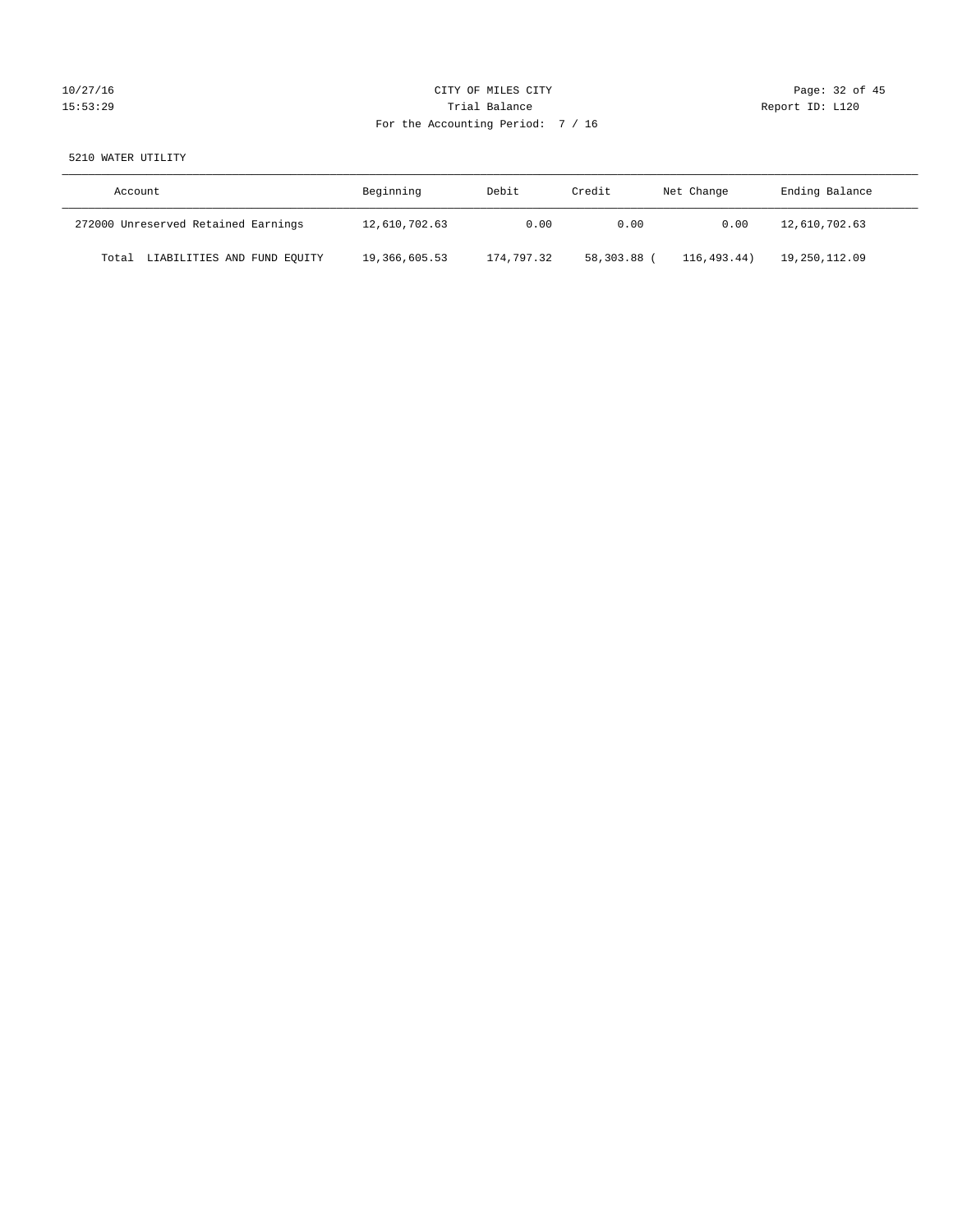# 10/27/16 Page: 33 of 45 15:53:29 Trial Balance Report ID: L120 For the Accounting Period: 7 / 16

#### 5310 SEWER UTILITY

| Account                                                   | Beginning                   | Debit       | Credit       | Net Change   | Ending Balance          |
|-----------------------------------------------------------|-----------------------------|-------------|--------------|--------------|-------------------------|
| ASSETS                                                    |                             |             |              |              |                         |
| 101000 Cash - Operating                                   | 346, 157. 15                | 165, 245.51 | 173,697.00 ( | 8,451.49)    | 337,705.66              |
| 102240 Cash - Replacement & Depreciation                  | 195,098.39                  | 0.00        | 0.00         | 0.00         | 195,098.39              |
| 102250 Cash - System Devlopment Fees                      | 142,200.91                  | 600.00      | 0.00         | 600.00       | 142,800.91              |
| 102280 WWtr Treatment Plant-Phase I Constr                | 675,694.46                  | 0.00        | 0.00         | 0.00         | 675,694.46              |
| 102316 RevBnd/CurYearDebt-Phase 1 Haynes L                | 100,113.90                  | 8,398.75    | 0.00         | 8,398.75     | 108,512.65              |
| 102317 RevBnd/CurYearDebt-WWTP Phase II                   | 0.00                        | 27,882.64   | 0.00         | 27,882.64    | 27,882.64               |
| 102390 REV BOND/RESERVE-Sewer Phase 1                     | 101,735.00                  | 0.00        | 0.00         | 0.00         | 101,735.00              |
| 122000 Accounts Receivable                                | 189,090.25                  | 163,071.73  | 160,628.43   | 2,443.30     | 191,533.55              |
| 162000 Deferred outflows-GASB68                           | 25, 347.00                  | 0.00        | 0.00         | 0.00         | 25, 347.00              |
| 172000 Revenues (Credit)                                  | 0.00                        | 105.64      | 164,638.81 ( | 164, 533.17) | 164, 533. 17)           |
| 181000 Land                                               | 2.00                        | 0.00        | 0.00         | 0.00         | 2.00                    |
| 186000 Machinery and Equipment                            | 742,196.54                  | 0.00        | 0.00         | 0.00         | 742,196.54              |
| 186100 Allowance for Depr - Machinery & Eq(               | 419,509.00)                 | 0.00        | 0.00         | 0.00         | 419,509.00)<br>$\left($ |
| 188000 Const. Work in Progress-NE Wtr Line                | 436,099.60                  | 0.00        | 0.00         | 0.00         | 436,099.60              |
| 189300 Treatment Plant                                    | 4,648,138.96                | 0.00        | 0.00         | 0.00         | 4,648,138.96            |
| 189310 Allowance for Depr - Treatment Plan(               | 1,346,808.00                | 0.00        | 0.00         | 0.00         | (1, 346, 808.00)        |
| 189400 Transmission & Distribution                        | 4,028,819.40                | 0.00        | 0.00         | 0.00         | 4,028,819.40            |
| 189410 Allowance for Depr - Trans & Distri( 1,402,371.00) |                             | 0.00        | 0.00         | 0.00         | 1,402,371.00)           |
| Total ASSETS                                              | 8,462,005.56                | 365, 304.27 | 498,964.24 ( | 133,659.97)  | 8,328,345.59            |
|                                                           | LIABILITIES AND FUND EQUITY |             |              |              |                         |
| 202000 Accounts Payable                                   | 0.00                        | 87,558.76   | 87,558.76    | 0.00         | 0.00                    |
| 223899 Deferred inflows-GASB 68                           | 84,866.00                   | 0.00        | 0.00         | 0.00         | 84,866.00               |
| 231300 Bonds Pay 1979 Issue                               | 1,275,000.00                | 0.00        | 0.00         | 0.00         | 1,275,000.00            |
| 237000 Net Pension liability-GASB 68                      | 327,195.00                  | 0.00        | 0.00         | 0.00         | 327,195.00              |
| 238000 Other Post Employment Benefits                     | 4,469.00                    | 0.00        | 0.00         | 0.00         | 4,469.00                |
| 239000 Compensated Absences Payable                       | 73,362.00                   | 0.00        | 0.00         | 0.00         | 73,362.00               |
| 242000 Expenditures (Debit)                               | 0.00                        | 137, 415.61 | $3,755.64$ ( | 133,659.97)  | 133,659.97)             |
| 250500 Reserve - System Dev Fees                          | 82,925.91                   | 0.00        | 0.00         | 0.00         | 82,925.91               |
| 250600 Reserve for Replacement & Depreciat                | 1,666,491.83                | 0.00        | 0.00         | 0.00         | 1,666,491.83            |
| 271000 Unreserved Fund Balance<br>$\left($                | 376,601.00)                 | 0.00        | 0.00         | 0.00         | 376,601.00)<br>$\left($ |
| 272000 Unreserved Retained Earnings                       | 5, 324, 296.82              | 0.00        | 0.00         | 0.00         | 5, 324, 296.82          |
| Total LIABILITIES AND FUND EQUITY                         | 8,462,005.56                | 224,974.37  | 91,314.40 (  | 133,659.97)  | 8, 328, 345.59          |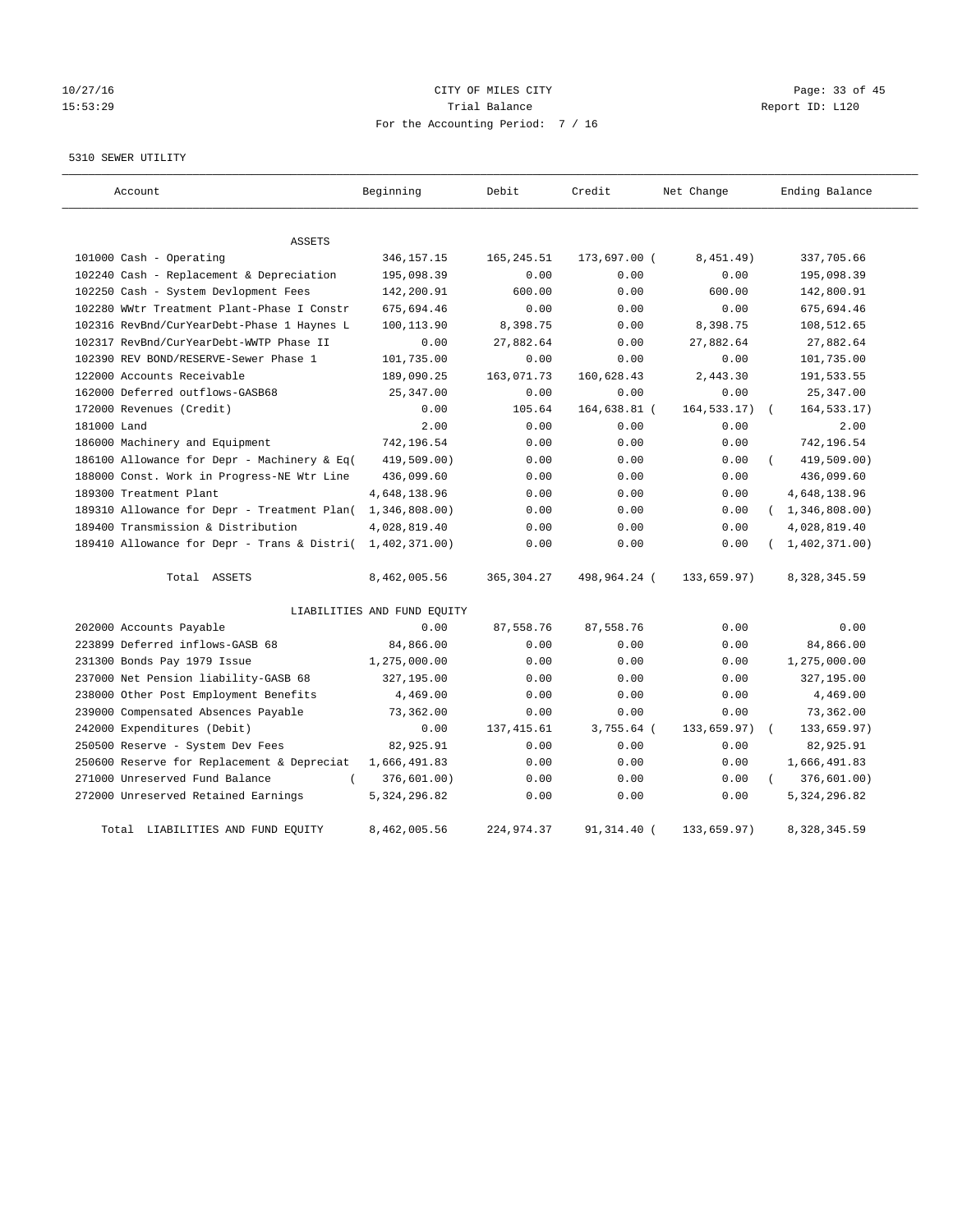# 10/27/16 Page: 34 of 45 15:53:29 Trial Balance Report ID: L120 For the Accounting Period: 7 / 16

#### 5510 AMBULANCE FUND

| Account                                     |          | Beginning                   | Debit       | Credit       | Net Change    | Ending Balance |
|---------------------------------------------|----------|-----------------------------|-------------|--------------|---------------|----------------|
| <b>ASSETS</b>                               |          |                             |             |              |               |                |
| 101000 Cash - Operating                     | $\left($ | 225, 172.49)                | 21,998.53   | 48,623.98 (  | $26,625.45$ ( | 251,797.94)    |
| 113211 Taxes Receivable - Real 2011         |          | 19.68                       | 0.00        | 0.00         | 0.00          | 19.68          |
| 113213 Tax Receivables Real-2013            |          | 0.00                        | 0.00        | $0.06$ (     | 0.06)         | 0.06)          |
| 113214 Taxes Receivable- Real 2014          |          | 3.27                        | 0.00        | $0.06$ (     | 0.06)         | 3.21           |
| 113215 Tax Receivables Real-2015            |          | 96.50                       | 0.00        | 23.13(       | 23.13)        | 73.37          |
| 115208 Taxes Receivable - Personal 2008     |          | 0.01                        | 0.00        | 0.00         | 0.00          | 0.01           |
| 115214 Taxes Receivable Personal 2014       | $\left($ | 0.01)                       | 0.00        | 0.00         | 0.00          | 0.01)          |
| 115215 Taxes Receivable Personal-2015       |          | 0.21                        | 0.00        | 0.00         | 0.00          | 0.21           |
| 115216 Tax receivable personal-2016         |          | 19.37                       | 0.00        | 2.53(        | 2.53)         | 16.84          |
| 122000 Accounts Receivable                  |          | 316,024.86                  | 55, 457. 18 | 31,074.54    | 24,382.64     | 340,407.50     |
| 122100 Acct Receivable                      |          | 136,018.20)                 | 0.00        | 0.00         | 0.00          | 136,018.20)    |
| 162000 Deferred outflows-GASB68             |          | 23, 211.00                  | 0.00        | 0.00         | 0.00          | 23, 211.00     |
| 172000 Revenues (Credit)                    |          | 0.00                        | 8.47        | 54,860.12 (  | 54,851.65)    | 54,851.65)     |
| 186000 Machinery and Equipment              |          | 411, 482.11                 | 0.00        | 0.00         | 0.00          | 411, 482.11    |
| 186100 Allowance for Depr - Machinery & Eq( |          | 245,859.00)                 | 0.00        | 0.00         | 0.00          | 245,859.00)    |
| Total ASSETS                                |          | 143,807.31                  | 77,464.18   | 134,584.42 ( | 57, 120.24)   | 86,687.07      |
|                                             |          | LIABILITIES AND FUND EQUITY |             |              |               |                |
| 202000 Accounts Payable                     |          | 0.00                        | 23,525.58   | 23,525.58    | 0.00          | 0.00           |
| 223100 Deferred Revenue - Real Prop Taxes   |          | 0.00                        | 23.25       | 0.00(        | $23.25$ ) (   | 23.25)         |
| 223200 Deferred Revenue - Pers Prop Taxes   |          | 0.00                        | 2.53        | 0.00(        | 2.53)         | 2.53)          |
| 223899 Deferred inflows-GASB 68             |          | 25,139.00                   | 0.00        | 0.00         | 0.00          | 25,139.00      |
| 235000 CONTRACTS/NOTES/LOANS PAYABLE        |          | 13,180.35                   | 0.00        | 0.00         | 0.00          | 13,180.35      |
| 237000 Net Pension liability-GASB 68        |          | 126,566.00                  | 0.00        | 0.00         | 0.00          | 126,566.00     |
| 238000 Other Post Employment Benefits       |          | 2,330.00                    | 0.00        | 0.00         | 0.00          | 2,330.00       |
| 239000 Compensated Absences Payable         |          | 19,147.00                   | 0.00        | 0.00         | 0.00          | 19,147.00      |
| 242000 Expenditures (Debit)                 |          | 0.00                        | 57,094.46   | 0.00(        | 57,094.46)    | 57,094.46)     |
| 271000 Unreserved Fund Balance              |          | 121, 630.00)                | 0.00        | 0.00         | 0.00          | 121,630.00)    |
| 272000 Unreserved Retained Earnings         |          | 79,074.96                   | 0.00        | 0.00         | 0.00          | 79,074.96      |
| Total LIABILITIES AND FUND EQUITY           |          | 143,807.31                  | 80,645.82   | 23,525.58 (  | 57, 120.24)   | 86,687.07      |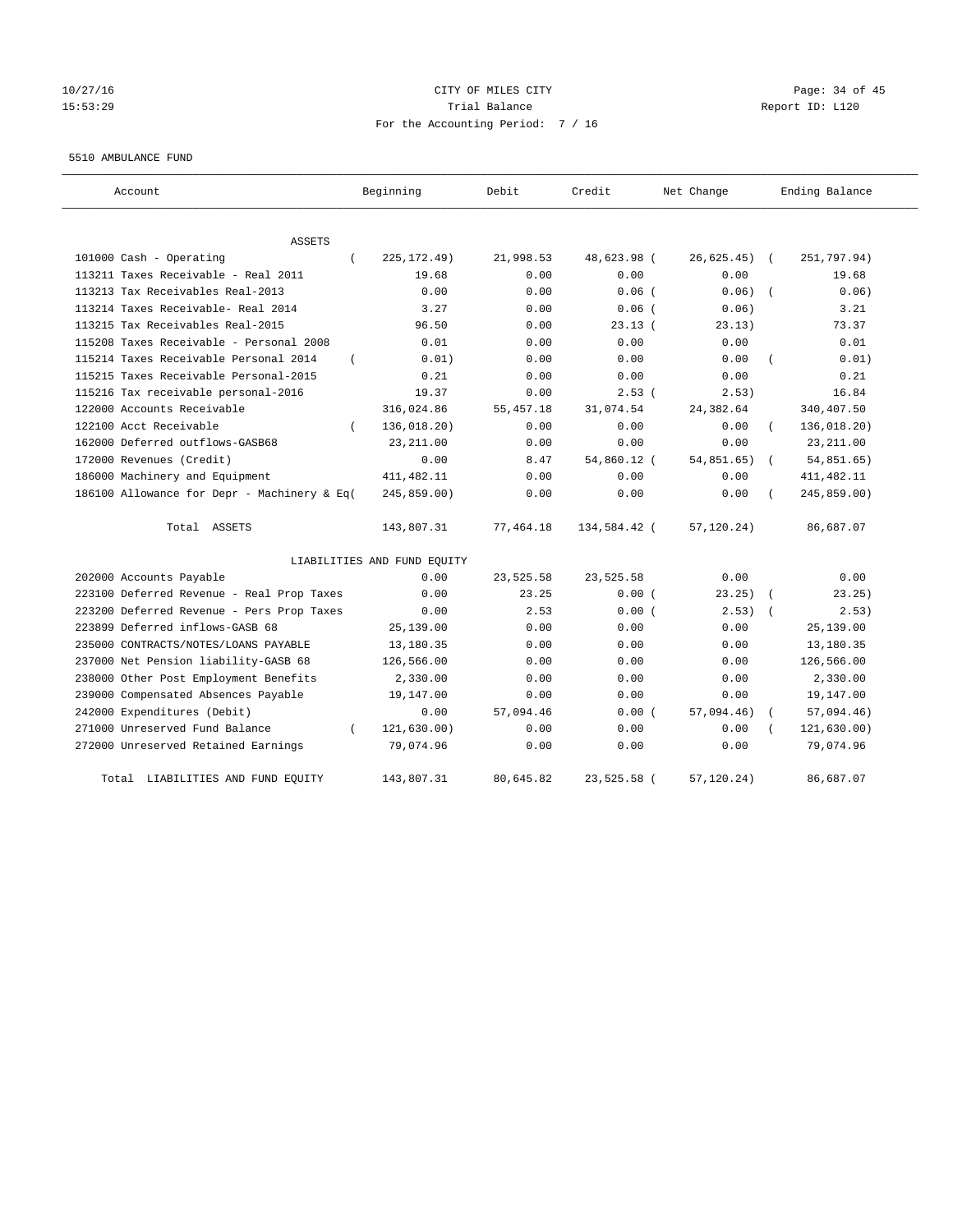# 10/27/16 Page: 35 of 45 15:53:29 Trial Balance Report ID: L120 For the Accounting Period: 7 / 16

#### 5610 AIRPORT OPERATING

| Account                                     | Beginning                   | Debit       | Credit       | Net Change   | Ending Balance            |
|---------------------------------------------|-----------------------------|-------------|--------------|--------------|---------------------------|
| <b>ASSETS</b>                               |                             |             |              |              |                           |
| 101000 Cash - Operating<br>$\left($         | 18,244.07)                  | 62,764.34   | 101,671.27 ( | 38,906.93)   | 57, 151.00)<br>$\sqrt{2}$ |
| 101100 Cash-FAA Grant/St Loan-2008          | 6,748.74                    | 0.00        | 0.00         | 0.00         | 6,748.74                  |
| 102230 Cash - Surplus/Credit Card Acct      | 98.03                       | 38,510.89   | 38,512.12 (  | 1.23)        | 96.80                     |
| 103000 Petty Cash                           | 100.00                      | 0.00        | 0.00         | 0.00         | 100.00                    |
| 113211 Taxes Receivable - Real 2011         | 11.57                       | 0.00        | 0.00         | 0.00         | 11.57                     |
| 113213 Tax Receivables Real-2013            | 0.03)                       | 0.00        | 0.09(        | $0.09)$ (    | 0.12)                     |
| 113214 Taxes Receivable- Real 2014          | 4.93                        | 0.00        | 0.10(        | 0.10)        | 4.83                      |
| 113215 Tax Receivables Real-2015            | 144.75                      | 0.00        | $34.69$ (    | 34.69)       | 110.06                    |
| 115208 Taxes Receivable - Personal 2008     | 0.02                        | 0.00        | 0.00         | 0.00         | 0.02                      |
| 115215 Taxes Receivable Personal-2015       | 0.34                        | 0.00        | 0.00         | 0.00         | 0.34                      |
| 115216 Tax receivable personal-2016         | 29.06                       | 0.00        | 3.79(        | 3.79)        | 25.27                     |
| 132000 Due From Government (Short Term)     | 306,196.40                  | 0.00        | 0.00         | 0.00         | 306,196.40                |
| 141000 Prepaid Expense                      | 4,615.00                    | 0.00        | 0.00         | 0.00         | 4,615.00                  |
| 162000 Deferred outflows-GASB68             | 5,629.00                    | 0.00        | 0.00         | 0.00         | 5,629.00                  |
| 172000 Revenues (Credit)                    | 0.00                        | 500.00      | 63,263.11 (  | 62, 763.11)  | 62,763.11)                |
| 181000 Land                                 | 19,983.00                   | 0.00        | 0.00         | 0.00         | 19,983.00                 |
| 182000 Buildings                            | 677,537.00                  | 0.00        | 0.00         | 0.00         | 677,537.00                |
| 182100 Allowance for Depr - Buildings (Cre( | 358,424.00)                 | 0.00        | 0.00         | 0.00         | 358,424.00)               |
| 184000 Improvements Other Than Buildings    | 8,543,759.48                | 0.00        | 0.00         | 0.00         | 8,543,759.48              |
| 184100 Allowance for Depr - Imp Other Than( | 2,580,004.00                | 0.00        | 0.00         | 0.00         | $2,580,004.00$ )          |
| 186000 Machinery and Equipment              | 907,191.59                  | 0.00        | 0.00         | 0.00         | 907,191.59                |
| 186100 Allowance for Depr - Machinery & Eq( | 387,207.00)                 | 0.00        | 0.00         | 0.00         | 387,207.00)               |
| 188000 Const. Work in Progress-NE Wtr Line  | 4, 424, 881.78              | 0.00        | 0.00         | 0.00         | 4, 424, 881.78            |
| Total ASSETS                                | 11,553,051.59               | 101,775.23  | 203,485.17 ( | 101,709.94)  | 11, 451, 341.65           |
|                                             | LIABILITIES AND FUND EQUITY |             |              |              |                           |
| 202000 Accounts Payable                     | 266,216.05                  | 84, 843. 75 | 84, 843. 75  | 0.00         | 266, 216.05               |
| 223100 Deferred Revenue - Real Prop Taxes   | 0.00                        | 34.88       | 0.00(        | 34.88)       | 34.88)<br>$\sqrt{2}$      |
| 223200 Deferred Revenue - Pers Prop Taxes   | 0.00                        | 3.79        | 0.00(        | 3.79)        | 3.79)                     |
| 223899 Deferred inflows-GASB 68             | 18,846.00                   | 0.00        | 0.00         | 0.00         | 18,846.00                 |
| 235000 CONTRACTS/NOTES/LOANS PAYABLE        | 7,801.10                    | 0.00        | 0.00         | 0.00         | 7,801.10                  |
| 235140 LTrm Pay/Intercap-Runway             | 35,649.13                   | 0.00        | 0.00         | 0.00         | 35,649.13                 |
| 235150 LTrm Pay/MT Aeronautics              | 9,842.00                    | 0.00        | 0.00         | 0.00         | 9,842.00                  |
| 235160 LTrm Pay/MT Aeronautics (2)          | 152,577.00                  | 0.00        | 0.00         | 0.00         | 152,577.00                |
| 237000 Net Pension liability-GASB 68        | 72,658.00                   | 0.00        | 0.00         | 0.00         | 72,658.00                 |
| 238000 Other Post Employment Benefits       | 1,266.00                    | 0.00        | 0.00         | 0.00         | 1,266.00                  |
| 239000 Compensated Absences Payable         | 6,943.00                    | 0.00        | 0.00         | 0.00         | 6,943.00                  |
| 242000 Expenditures (Debit)                 | 0.00                        | 101,671.27  | 0.00(        | 101, 671.27) | 101,671.27)               |
| 250600 Reserve for Replacement & Depreciat  | 18,913.67                   | 0.00        | 0.00         | 0.00         | 18,913.67                 |
| 271000 Unreserved Fund Balance<br>$\left($  | 80,253.00)                  | 0.00        | 0.00         | 0.00         | 80,253.00)                |
| 272000 Unreserved Retained Earnings         | 11,042,592.64               | 0.00        | 0.00         | 0.00         | 11,042,592.64             |
| Total LIABILITIES AND FUND EQUITY           | 11,553,051.59               | 186,553.69  | 84,843.75 (  | 101,709.94)  | 11, 451, 341.65           |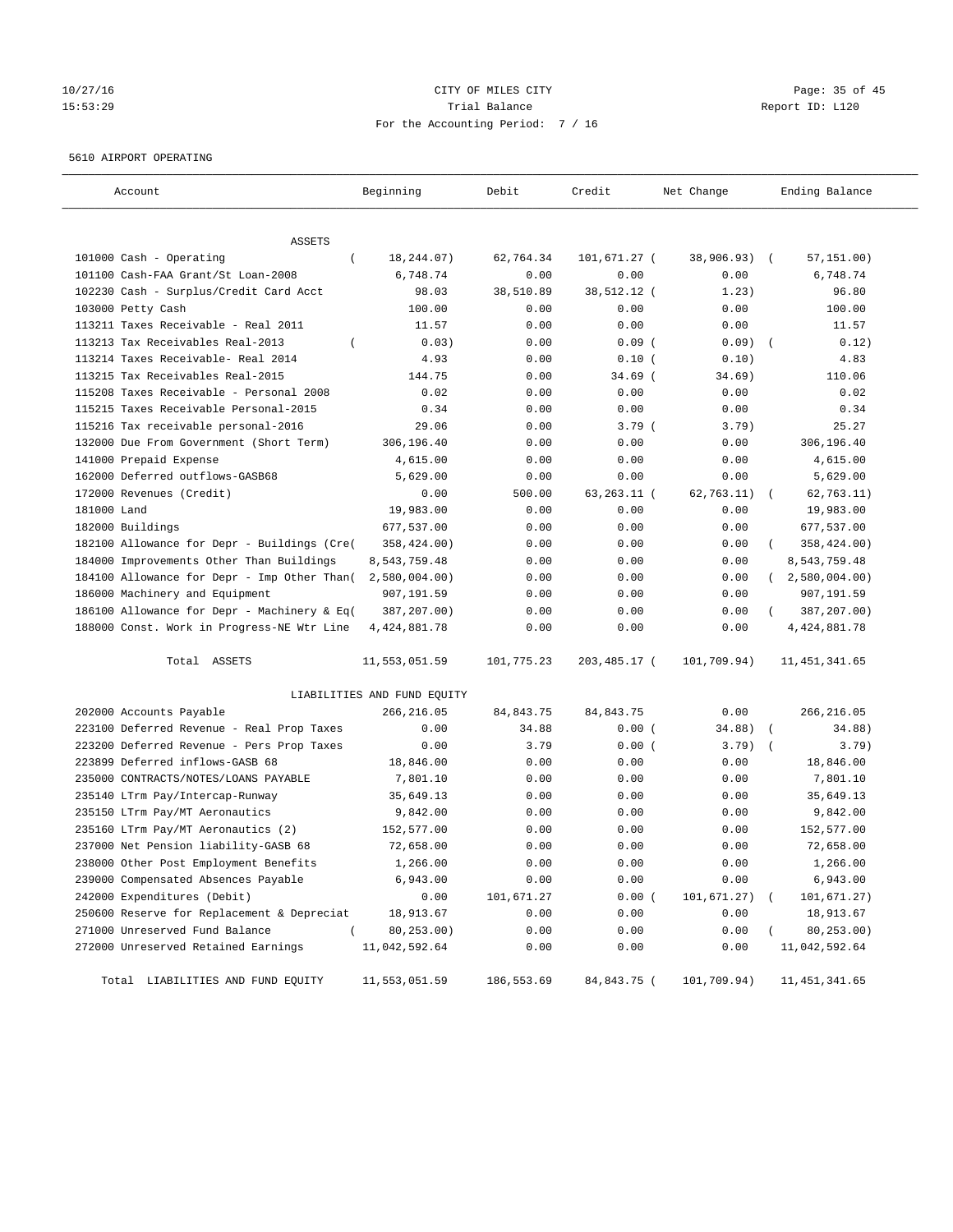# 10/27/16 **Page: 36 of 45** CITY OF MILES CITY **CITY** CITY **Page: 36 of 45** 15:53:29 **Trial Balance Trial Balance Report ID:** L120 For the Accounting Period: 7 / 16

#### 6040 PUBLIC WORKS

| Account                              | Beginning                   | Debit     | Credit      | Net Change  | Ending Balance |
|--------------------------------------|-----------------------------|-----------|-------------|-------------|----------------|
|                                      |                             |           |             |             |                |
| ASSETS                               |                             |           |             |             |                |
| 101000 Cash - Operating              | 81,512.36                   | 0.00      | 15,245.84 ( | 15,245.84)  | 66,266.52      |
|                                      |                             |           |             |             |                |
| Total ASSETS                         | 81,512.36                   | 0.00      | 15,245.84 ( | 15,245.84)  | 66,266.52      |
|                                      |                             |           |             |             |                |
|                                      | LIABILITIES AND FUND EQUITY |           |             |             |                |
| 202000 Accounts Payable              | 0.00                        | 2,288.53  | 2,288.53    | 0.00        | 0.00           |
| 239000 Compensated Absences Payable  | 13,896.00                   | 0.00      | 0.00        | 0.00        | 13,896.00      |
| 242000 Expenditures (Debit)          | 0.00                        | 15,245.84 | 0.00(       | 15, 245.84) | 15, 245.84)    |
| 271000 Unreserved Fund Balance       | 29,119.09)                  | 0.00      | 0.00        | 0.00        | 29,119.09)     |
| 272000 Unreserved Retained Earnings  | 96,735.45                   | 0.00      | 0.00        | 0.00        | 96,735.45      |
|                                      |                             |           |             |             |                |
| LIABILITIES AND FUND EQUITY<br>Total | 81,512.36                   | 17,534.37 | 2,288.53 (  | 15,245.84)  | 66,266.52      |
|                                      |                             |           |             |             |                |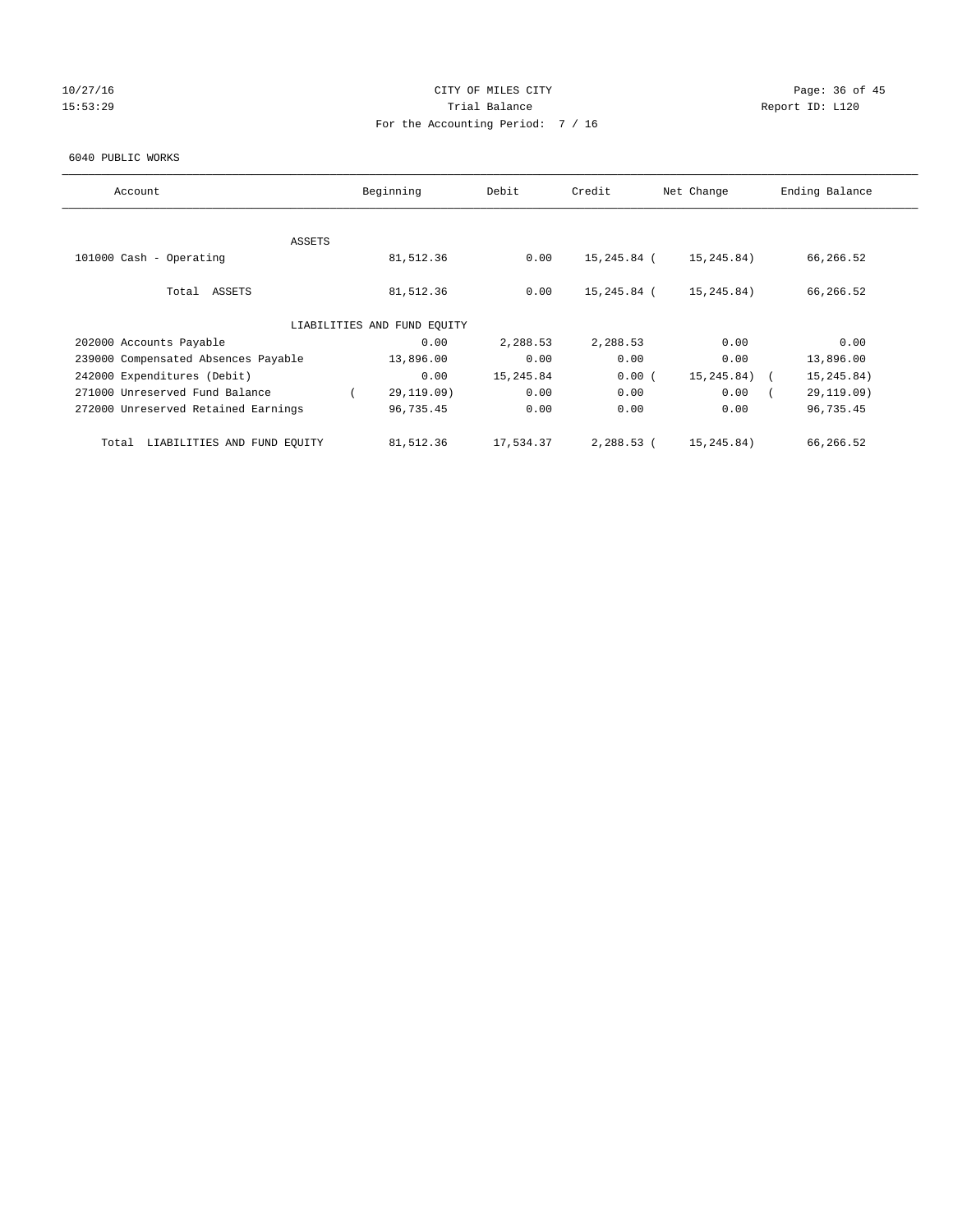# 10/27/16 Page: 37 of 45 15:53:29 **Trial Balance Trial Balance Report ID:** L120 For the Accounting Period: 7 / 16

## 7370 TBID

| Account                              | Beginning                   | Debit             | Credit    | Net Change | Ending Balance |
|--------------------------------------|-----------------------------|-------------------|-----------|------------|----------------|
|                                      |                             |                   |           |            |                |
|                                      | ASSETS                      |                   |           |            |                |
| 101000 Cash - Operating              |                             | 0.00<br>6, 143.00 | 6,143.00  | 0.00       | 0.00           |
| Total ASSETS                         |                             | 0.00<br>6, 143.00 | 6,143.00  | 0.00       | 0.00           |
|                                      | LIABILITIES AND FUND EQUITY |                   |           |            |                |
| 202000 Accounts Payable              |                             | 0.00<br>6, 143.00 | 6,143.00  | 0.00       | 0.00           |
| 212500 Due to Others                 |                             | 0.00<br>6, 143.00 | 6,143.00  | 0.00       | 0.00           |
| LIABILITIES AND FUND EQUITY<br>Total |                             | 0.00<br>12,286.00 | 12,286.00 | 0.00       | 0.00           |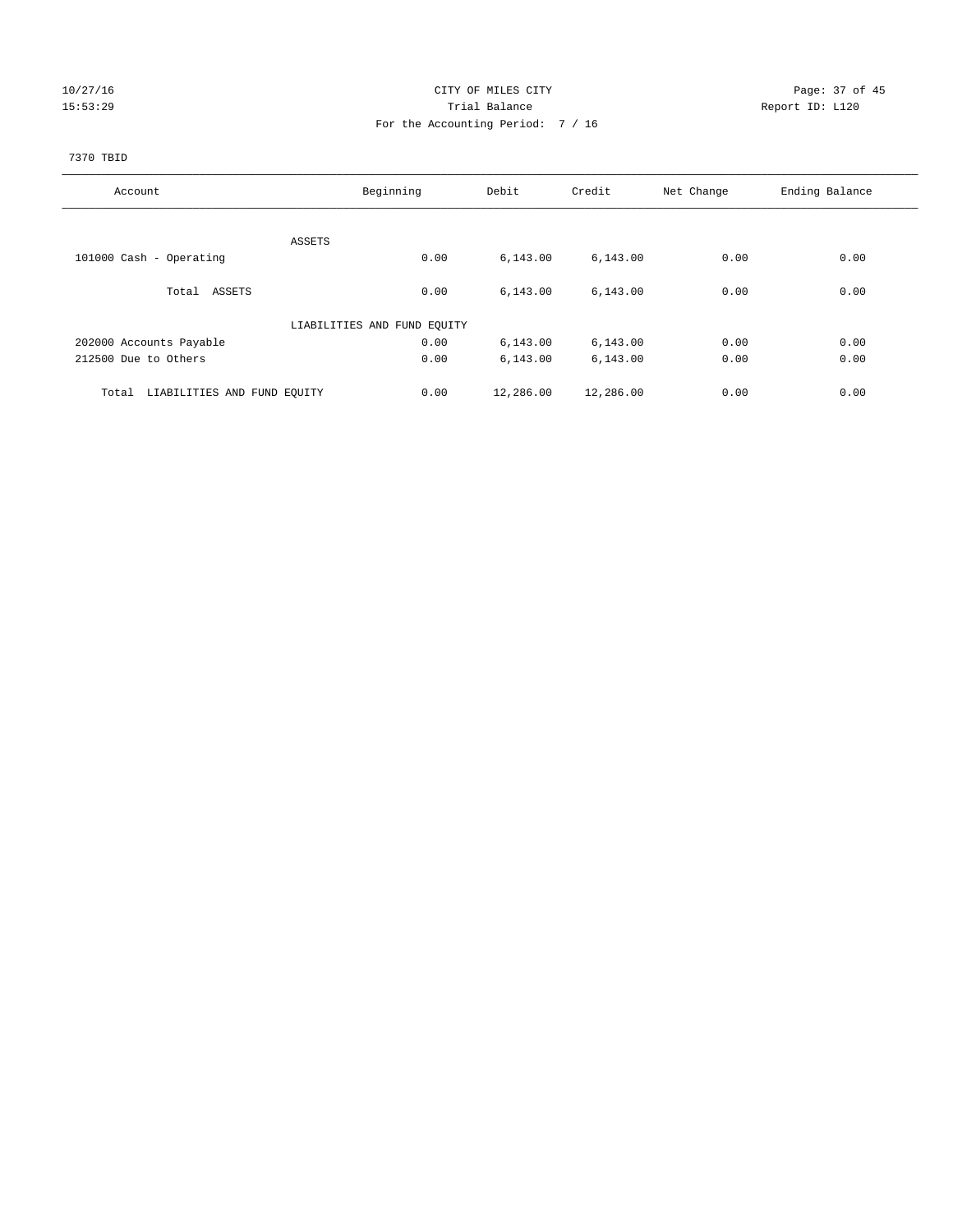# 10/27/16 Page: 38 of 45 15:53:29 Trial Balance Report ID: L120 For the Accounting Period: 7 / 16

7467 Law Enforcement Academy Surcharge

| Account                                   | Beginning                   | Debit  | Credit | Net Change | Ending Balance |
|-------------------------------------------|-----------------------------|--------|--------|------------|----------------|
| ASSETS                                    |                             |        |        |            |                |
| 101000 Cash - Operating                   | 0.00                        | 490.00 | 0.00   | 490.00     | 490.00         |
| Total ASSETS                              | 0.00                        | 490.00 | 0.00   | 490.00     | 490.00         |
|                                           | LIABILITIES AND FUND EQUITY |        |        |            |                |
| 212200 Due to Federal, Soc Sec & Medicare | 0.00                        | 0.00   | 490.00 | 490.00     | 490.00         |
| LIABILITIES AND FUND EQUITY<br>Total      | 0.00                        | 0.00   | 490.00 | 490.00     | 490.00         |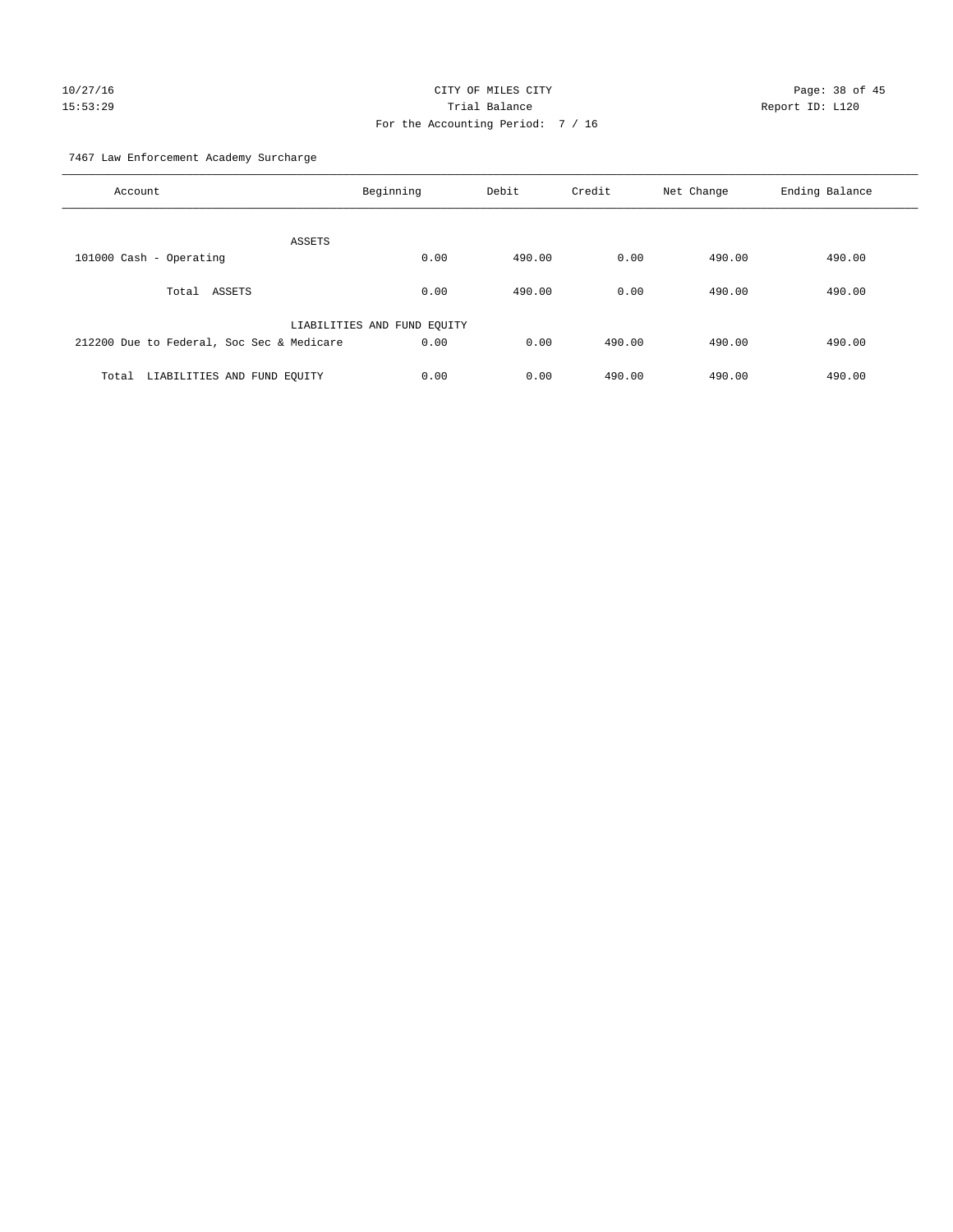#### 7471 CIVIL LEGAL ASSIST/VICTIM DOM VIOLENCE PROG

| Account                              | Beginning                   | Debit    | Credit   | Net Change | Ending Balance |
|--------------------------------------|-----------------------------|----------|----------|------------|----------------|
| <b>ASSETS</b>                        |                             |          |          |            |                |
| 101000 Cash - Operating              | 0.00                        | 1,025.00 | 0.00     | 1,025.00   | 1,025.00       |
| ASSETS<br>Total                      | 0.00                        | 1,025.00 | 0.00     | 1,025.00   | 1,025.00       |
|                                      | LIABILITIES AND FUND EQUITY |          |          |            |                |
| 212500 Due to Others                 | 0.00                        | 0.00     | 1,025.00 | 1,025.00   | 1,025.00       |
| LIABILITIES AND FUND EQUITY<br>Total | 0.00                        | 0.00     | 1,025.00 | 1,025.00   | 1,025.00       |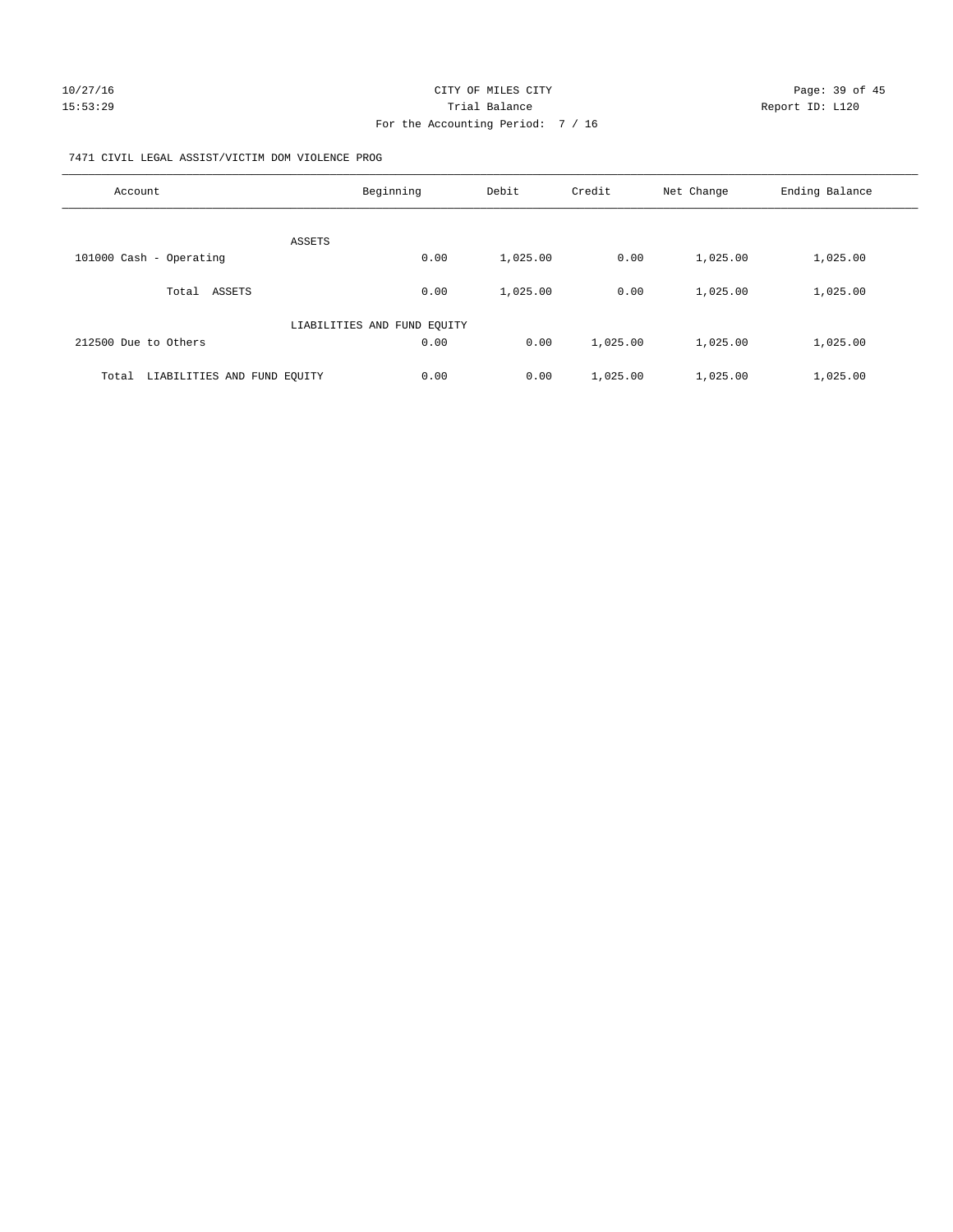# 10/27/16 Page: 40 of 45 15:53:29 **Trial Balance Trial Balance Report ID:** L120 For the Accounting Period: 7 / 16

#### 7910 PAYROLL FUND

| Account                                   | Beginning                   | Debit      | Credit       | Net Change  | Ending Balance |
|-------------------------------------------|-----------------------------|------------|--------------|-------------|----------------|
|                                           |                             |            |              |             |                |
| <b>ASSETS</b>                             |                             |            |              |             |                |
| 101000 Cash - Operating                   | 153, 271.39                 | 528,784.16 | 519,614.55   | 9,169.61    | 162,441.00     |
|                                           |                             |            |              |             |                |
| Total ASSETS                              | 153,271.39                  | 528,784.16 | 519,614.55   | 9,169.61    | 162,441.00     |
|                                           |                             |            |              |             |                |
|                                           | LIABILITIES AND FUND EQUITY |            |              |             |                |
| 201000 Warrants Payable                   | 153,438.52                  | 179,863.93 | 109,124.11 ( | 70,739.82)  | 82,698.70      |
| 212200 Due to Federal, Soc Sec & Medicare | 0.00                        | 82, 452.53 | 82, 452.53   | 0.00        | 0.00           |
| 212202 Due to State Unemployment          | 0.00                        | 0.00       | 590.19       | 590.19      | 590.19         |
| 212203 Due to Worker's Compensation       | 0.00                        | 0.00       | 17,036.44    | 17,036.44   | 17,036.44      |
| 212204 Due to State Income Tax            | 0.00                        | 17,109.00  | 17,109.00    | 0.00        | 0.00           |
| 212205 due to MPORS-GABA                  | 0.00                        | 0.00       | 14,744.91    | 14,744.91   | 14,744.91      |
| 212207 Due to AFLAC, AFLAC PRETAX         | 0.00                        | 488.92     | 488.92       | 0.00        | 0.00           |
| 212208 Due to Health Ins, Dental, Vision  | 0.00                        | 60,939.08  | 60,939.08    | 0.00        | 0.00           |
| 212209 Due to PERS Retirement             | 167.13)                     | 31.12      | 35,466.30    | 35, 435. 18 | 35,268.05      |
| 212210 Due to FURS-GABA Retirement        | 0.00                        | 0.00       | 12,102.71    | 12,102.71   | 12,102.71      |
| Total LIABILITIES AND FUND EQUITY         | 153, 271.39                 | 340,884.58 | 350,054.19   | 9,169.61    | 162,441.00     |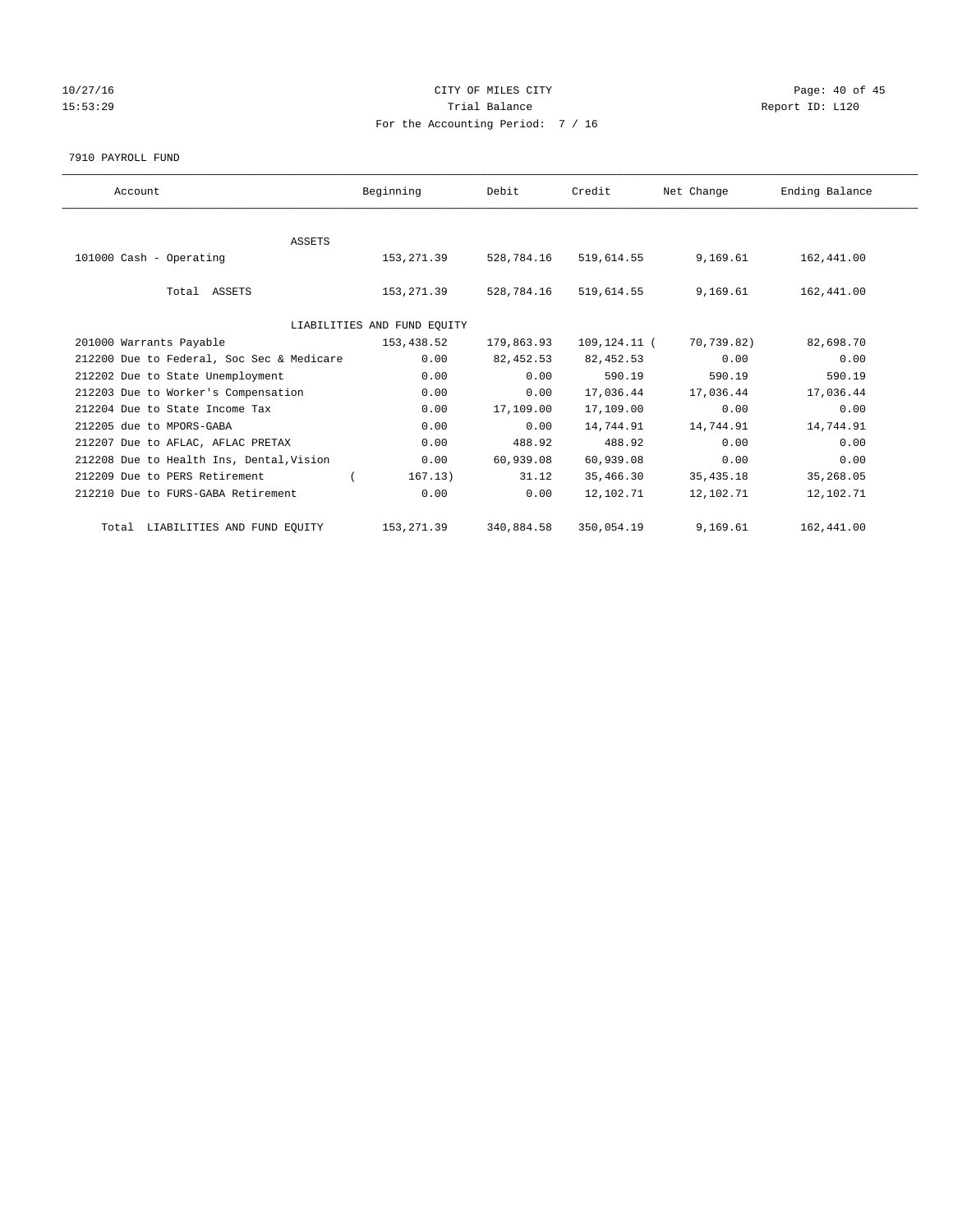|  | 072771 |  | h |
|--|--------|--|---|
|  |        |  | o |

# CITY OF MILES CITY CONTROL CONTROL CONTROL CITY 15:53:29 Trial Balance Trial Balance Report ID: L120 For the Accounting Period: 7 / 16

### 7930 CLAIMS FUND

| Account                              | Beginning                   | Debit        | Credit       | Net Change    | Ending Balance |
|--------------------------------------|-----------------------------|--------------|--------------|---------------|----------------|
| ASSETS                               |                             |              |              |               |                |
| 101000 Cash - Operating              | 675,236.69                  | 431,985.46   | 797,349.13 ( | 365, 363.67)  | 309,873.02     |
| ASSETS<br>Total                      | 675,236.69                  | 431,985.46   | 797.349.13 ( | 365, 363, 67) | 309,873.02     |
|                                      | LIABILITIES AND FUND EQUITY |              |              |               |                |
| 201000 Warrants Payable              | 675,236.69                  | 797, 349, 13 | 431,985.46 ( | 365, 363, 67) | 309,873.02     |
| LIABILITIES AND FUND EQUITY<br>Total | 675,236.69                  | 797,349.13   | 431,985.46 ( | 365, 363, 67) | 309,873.02     |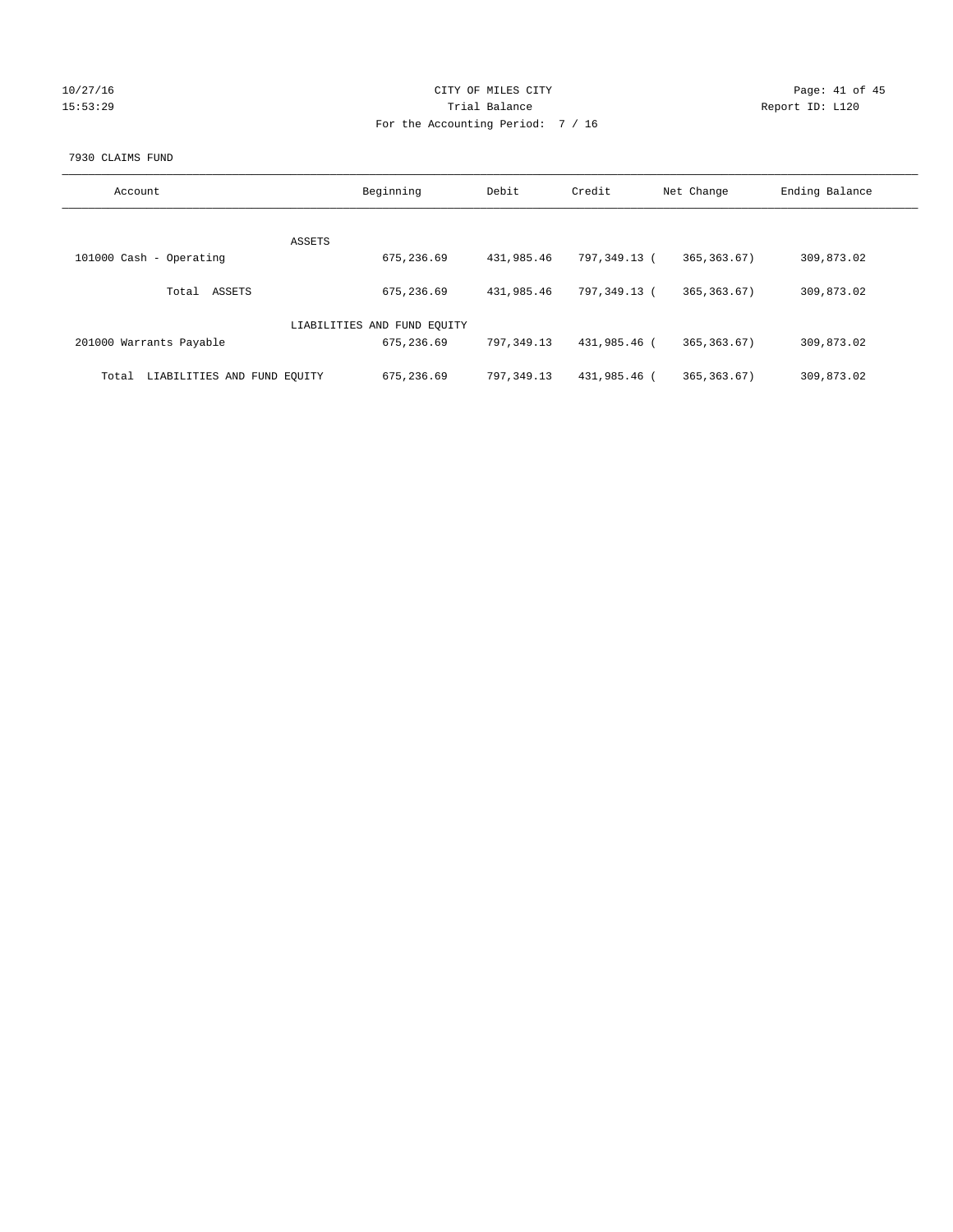# 10/27/16 Page: 42 of 45 15:53:29 Trial Balance Report ID: L120 For the Accounting Period: 7 / 16

7980 CUSTER CO WATER & SEWER DISTRICT

| Account                                 | Beginning                   | Debit     | Credit    | Net Change | Ending Balance |
|-----------------------------------------|-----------------------------|-----------|-----------|------------|----------------|
|                                         |                             |           |           |            |                |
| ASSETS                                  |                             |           |           |            |                |
| 101000 Cash - Operating                 | 0.07                        | 13,891.56 | 13,891.56 | 0.00       | 0.07           |
| 122000 Accounts Receivable              | 15,994.40                   | 14,723.43 | 13,891.56 | 831.87     | 16,826.27      |
| Total ASSETS                            | 15,994.47                   | 28,614.99 | 27,783.12 | 831.87     | 16,826.34      |
|                                         | LIABILITIES AND FUND EQUITY |           |           |            |                |
| 202000 Accounts Payable                 | 0.00                        | 13,891.56 | 13,891.56 | 0.00       | 0.00           |
| 211020 Due to Custer Water & Sewer Dist | 15,994.47                   | 13,891.56 | 14,723.43 | 831.87     | 16,826.34      |
| LIABILITIES AND FUND EQUITY<br>Total    | 15,994.47                   | 27,783.12 | 28,614.99 | 831.87     | 16,826.34      |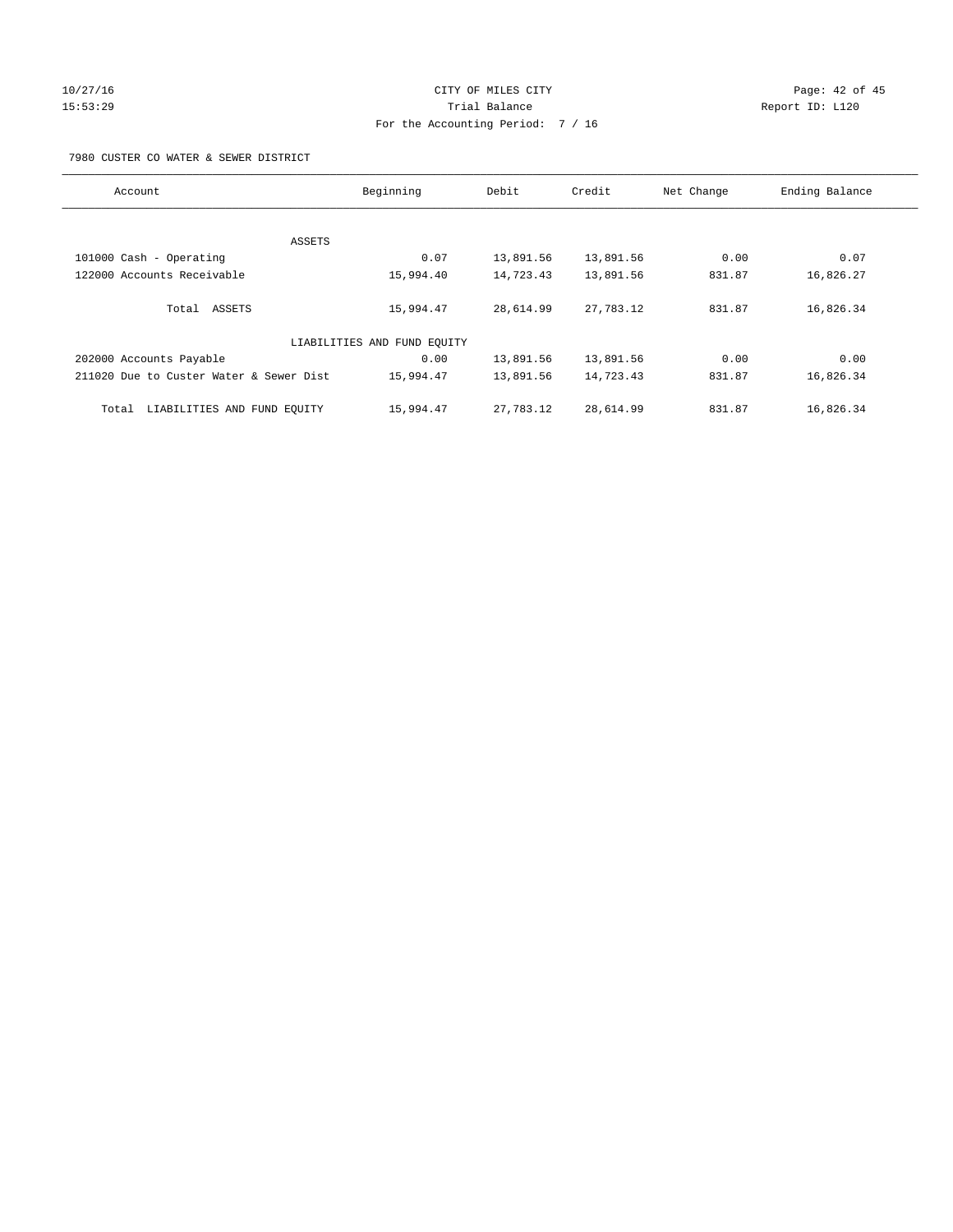# 10/27/16 Page: 43 of 45 15:53:29 Trial Balance Report ID: L120 For the Accounting Period: 7 / 16

7981 Interest Clearing

| Account                           | Beginning                   | Debit    | Credit   | Net Change | Ending Balance |
|-----------------------------------|-----------------------------|----------|----------|------------|----------------|
|                                   | ASSETS                      |          |          |            |                |
| 101000 Cash - Operating           | 0.00                        | 3,262.89 | 3,262.89 | 0.00       | 0.00           |
| Total ASSETS                      | 0.00                        | 3,262.89 | 3,262.89 | 0.00       | 0.00           |
|                                   | LIABILITIES AND FUND EQUITY |          |          |            |                |
| 212500 Due to Others              | 0.00                        | 3,262.89 | 3,262.89 | 0.00       | 0.00           |
| Total LIABILITIES AND FUND EOUITY | 0.00                        | 3,262.89 | 3,262.89 | 0.00       | 0.00           |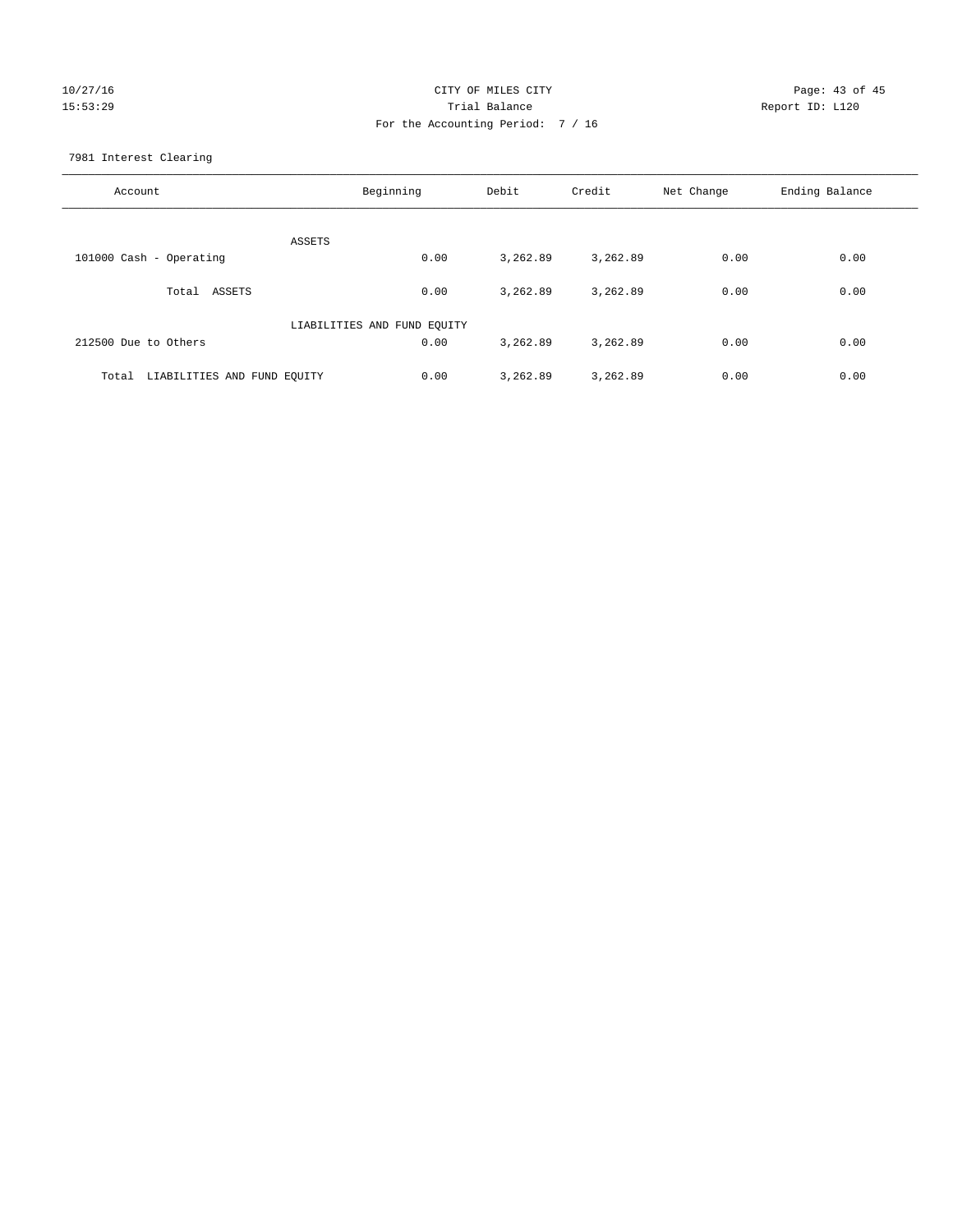# 10/27/16 Page: 44 of 45 15:53:29 **Trial Balance Trial Balance Report ID:** L120 For the Accounting Period: 7 / 16

## 9000 GENERAL FIXED ASSETS GROUP OF ACCOUNTS FUND

| Account                                                    | Beginning                   | Debit | Credit | Net Change | Ending Balance  |
|------------------------------------------------------------|-----------------------------|-------|--------|------------|-----------------|
| ASSETS                                                     |                             |       |        |            |                 |
| 181000 Land                                                | 526,599.00                  | 0.00  | 0.00   | 0.00       | 526,599.00      |
| 182000 Buildings                                           | 1,986,836.00                | 0.00  | 0.00   | 0.00       | 1,986,836.00    |
| 182100 Allowance for Depr - Buildings (Cre(                | 684,991.00)                 | 0.00  | 0.00   | 0.00       | 684,991.00)     |
| 186000 Machinery and Equipment                             | 3,038,732.00                | 0.00  | 0.00   | 0.00       | 3,038,732.00    |
| 186100 Allowance for Depr - Machinery & Eq(                | 1,463,750.00)               | 0.00  | 0.00   | 0.00       | 1,463,750.00)   |
| 187000 Infrastructure                                      | 33,670,108.00               | 0.00  | 0.00   | 0.00       | 33,670,108.00   |
| 187100 Allowance For Depreciation - Infras( 16,321,771.00) |                             | 0.00  | 0.00   | 0.00       | 16,321,771.00)  |
| Total ASSETS                                               | 20,751,763.00               | 0.00  | 0.00   | 0.00       | 20, 751, 763.00 |
|                                                            | LIABILITIES AND FUND EQUITY |       |        |            |                 |
| 280000 INVESTMENT IN GENERAL FIXED ASSETS                  | 20,751,763.00               | 0.00  | 0.00   | 0.00       | 20, 751, 763.00 |
| LIABILITIES AND FUND EQUITY<br>Total                       | 20, 751, 763.00             | 0.00  | 0.00   | 0.00       | 20, 751, 763.00 |